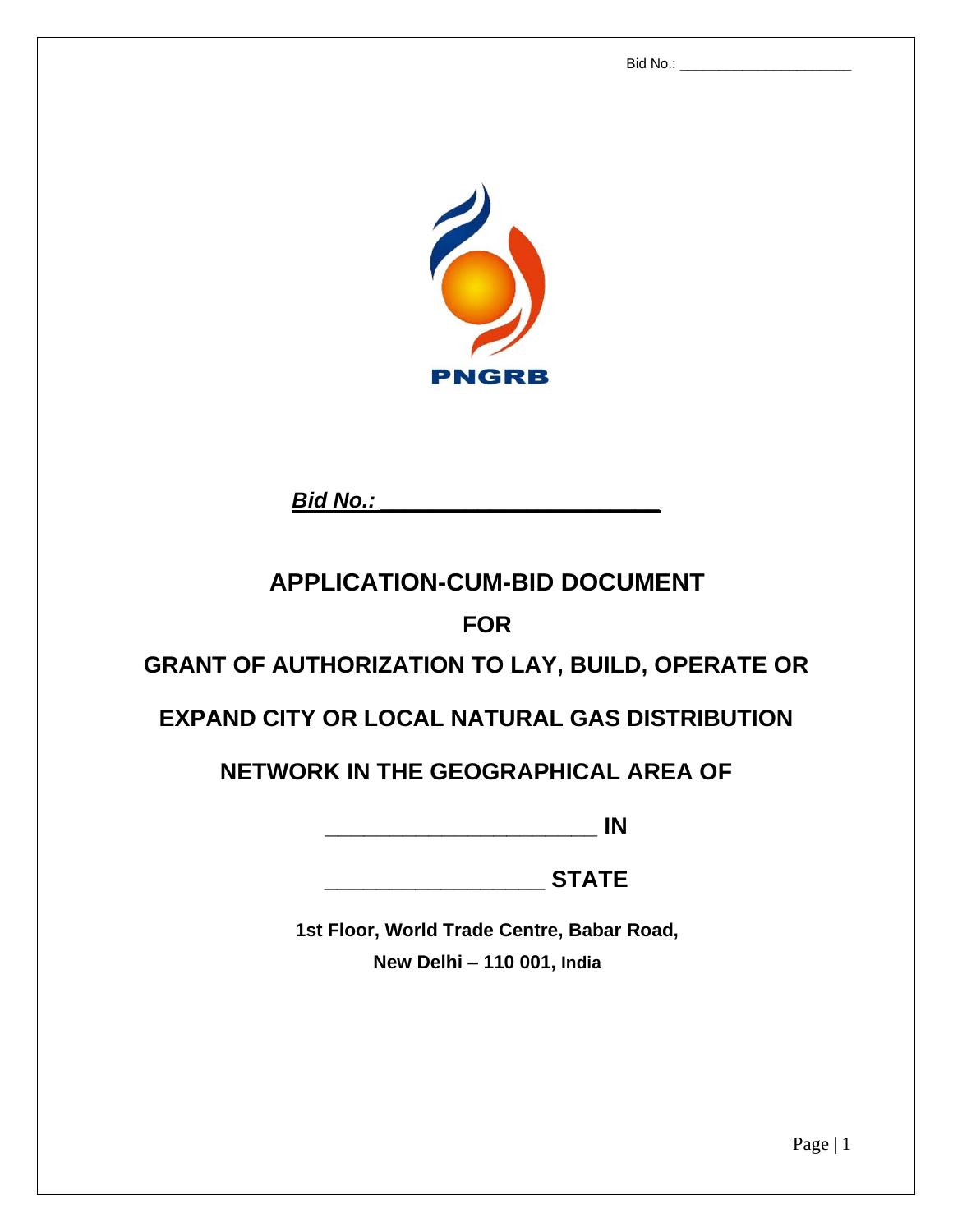# **INDEX**

| SR.NO.                                                              | <b>DESCRIPTION</b>                                                                 |                |
|---------------------------------------------------------------------|------------------------------------------------------------------------------------|----------------|
|                                                                     | <b>Application Cum Bid Document</b>                                                |                |
| <b>Notice Inviting Tender</b>                                       |                                                                                    | $5-6$          |
|                                                                     | <b>Invitation for Application-cum-bid</b>                                          | $7-9$          |
|                                                                     | <b>Part-I Instruction to Bidder</b>                                                | $10 - 28$      |
| 1.0                                                                 | <b>INTRODUCTION</b>                                                                | $11 - 12$      |
| 1.1                                                                 | <b>GEOGRAPHICAL AREA AND RELATED INFORMATION</b>                                   | 12             |
| 1.2                                                                 | <b>SCOPE OF WORK</b>                                                               | 13             |
| 1.3                                                                 | APPLICATION FEE, BIDDERS' MINIMUM ELIGIBLITY CRITERIA<br>AND BID BOND              | $13 - 17$      |
| 2.0                                                                 | <b>BIDDING DOCUMENT</b>                                                            | $17 - 22$      |
| 2.1                                                                 | <b>DOCUMENTATION</b>                                                               | $17 - 20$      |
| 2.2                                                                 | CLARIFICATIONS OF APPLICATION-CUM-BID DOCUMENT                                     | 20             |
| 2.3                                                                 | AMENDMENT OF BIDDING DOCUMENTS                                                     | 21             |
| 2.4                                                                 | LANGUAGE OF APPLICATION-CUM-BID                                                    | 21             |
| 2.5                                                                 | <b>FINANCIAL BID</b>                                                               | 21             |
| 2.6                                                                 | <b>BID CURRENCIES</b>                                                              | 21             |
| 2.7                                                                 | PERIOD OF VALIDITY OF APLICATION-CUM-BIDS                                          | $21 - 22$      |
| 2.8                                                                 | FORMAT AND SIGNING OF APPLICATION-CUM-BID                                          |                |
| 3.0<br><b>OFFLINE SUBMISSIONS</b>                                   |                                                                                    | 22-23<br>23-26 |
| 4.0                                                                 | <b>OPENING AND EVALUATION OF APPLICATION-CUM-BIDS</b>                              |                |
| 4.1                                                                 | <b>OPENING OF APPLICATION-CUM-BIDS</b>                                             |                |
| 4.2<br>EVALUATION AND COMPARISON OF APPLICATION-CUM-<br><b>BIDS</b> |                                                                                    | 23-24          |
| 4.3                                                                 | PROCESS TO BE CONFIDENTIAL                                                         |                |
| 4.4                                                                 | PNGRB'S RIGHT TO ACCEPT OR REJECT ANY OR ALL<br><b>APPLICATION-CUM-BIDS</b>        | 25             |
| 4.5                                                                 | PERFORMANCE BOND                                                                   | 25             |
|                                                                     | 4.6   GRANT OF AUTHORIZATION.                                                      |                |
| 4.7                                                                 | ACCEPTANCE TO GRANT OF AUTHORIZATION                                               | 26             |
| 5.0                                                                 | SERVICE OBLIGATIONS AND<br><b>QUALITY OF</b><br><b>SERVICE</b><br><b>STANDARDS</b> | 26             |
| 6.0                                                                 | <b>INDEMNITY</b>                                                                   | 26             |
| 7.0<br><b>FORCE MAJEURE</b>                                         |                                                                                    | 26-27          |
| 8.0                                                                 | <b>RESTRUCTURING OF AUTHORISED ENTITY</b>                                          |                |
| 9.0                                                                 | <b>PNGRB'S RIGHT TO ACCEPT ANY BID AND TO REJECT ANY</b><br><b>OR ALL BIDS</b>     |                |
| 10.0                                                                | <b>BLACKLISTED/BANNED BIDDERS</b>                                                  | 27             |
| 11.0                                                                | <b>JURISDICTION</b>                                                                | 27             |
| 12.0                                                                | <b>TIME PERIOD</b>                                                                 | 27             |
| 13.0                                                                | <b>MISCELLANEOUS</b>                                                               | 28             |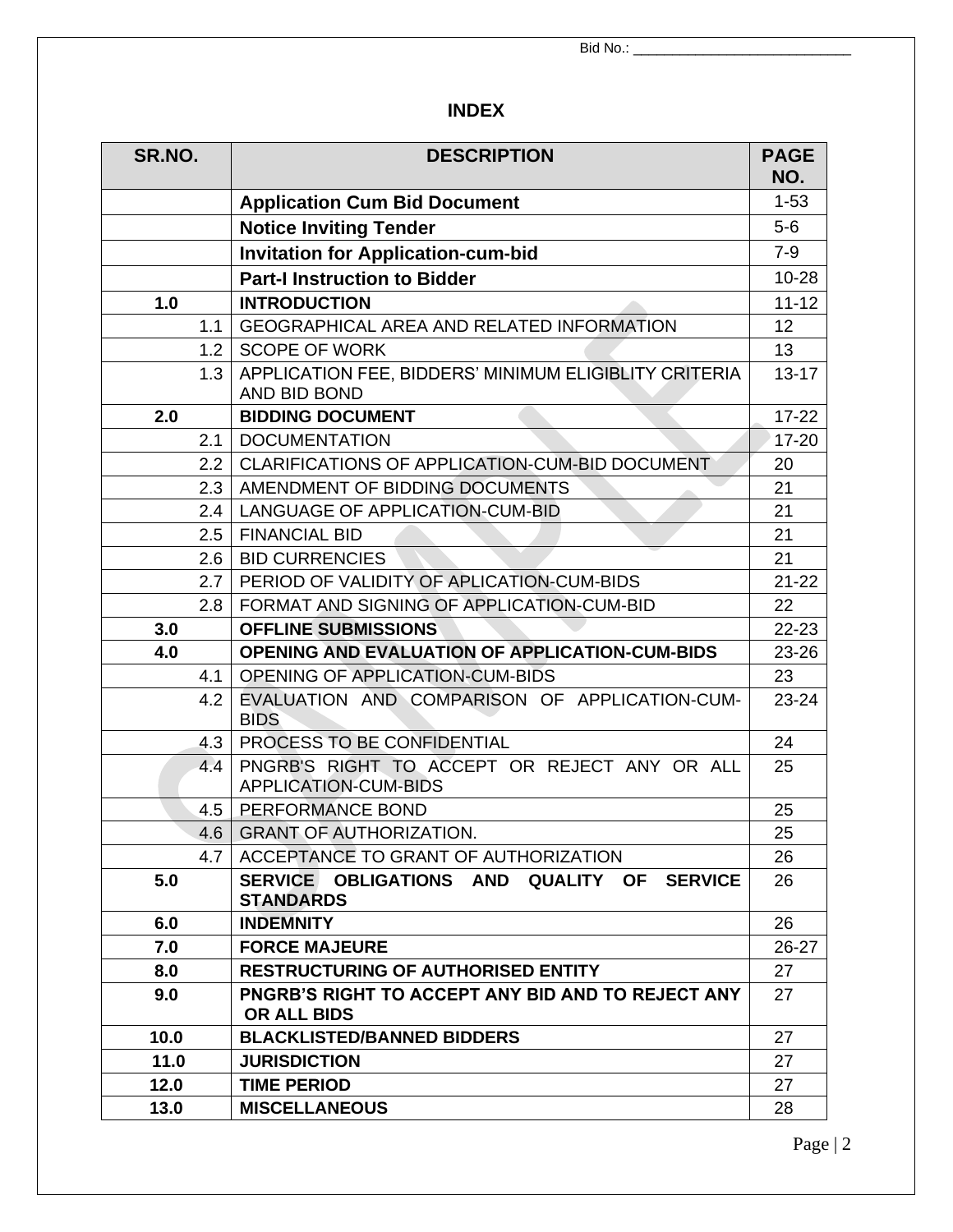| 14.0                                                                                      | <b>DISCLAIMER</b>                               |           |
|-------------------------------------------------------------------------------------------|-------------------------------------------------|-----------|
| 15.0                                                                                      | <b>ANNEXURES</b>                                |           |
| Annexure-1                                                                                | CHARGE AREAS IN THE GEOGRAPHICAL AREA           |           |
| <b>Annexure-2</b>                                                                         | <b>BID FORWARDING LETTER</b>                    | 32        |
| Annexure-3                                                                                | <b>CHECK-LIST</b>                               | 33        |
| Annexure-4                                                                                | INFORMATION TO BE GIVEN BY BIDDER               | 34        |
| BIDDER'S PARTICULARS WITH RESPECT TO MINIMUM ELIGIBILITY<br>Annexure-5<br><b>CRITERIA</b> |                                                 | $35 - 36$ |
| Annexure-6                                                                                | <b>UNDERTAKING</b>                              |           |
| NO DEVIATION CONFIRMATION<br>Annexure-7                                                   |                                                 | 39        |
| PROFORMA OF BANK GUARANTEE FOR BID BOND<br>Annexure-8                                     |                                                 | 40-42     |
| FORM OF CHARTERED ACCOUNTANTS CERTIFICATE FOR NET<br>Annexure-9<br><b>WORTH</b>           |                                                 | 43        |
| PROFORMA FOR PROMOTER OR HOLDING COMPANY<br>Annexure-10<br><b>GUARANTEE</b>               |                                                 | 44-47     |
| <b>Annexure-11</b>                                                                        | PROFORMA OF PERFORMANCE BANK GUARANTEE<br>48-49 |           |
| DECLARATION ABOUT TECHNICAL & OPERATIONAL MANPOWER<br>Annexure-12<br>ON PERMANENT ROLL    |                                                 | 50        |
| Annexure-13                                                                               | DECLARATION ABOUT CONFORMITY WITH REGULATIONS   | 51        |
|                                                                                           | <b>PART-II</b>                                  | 52-53     |
| 16.0                                                                                      | <b>FINANCIAL BID FORM</b>                       | 53        |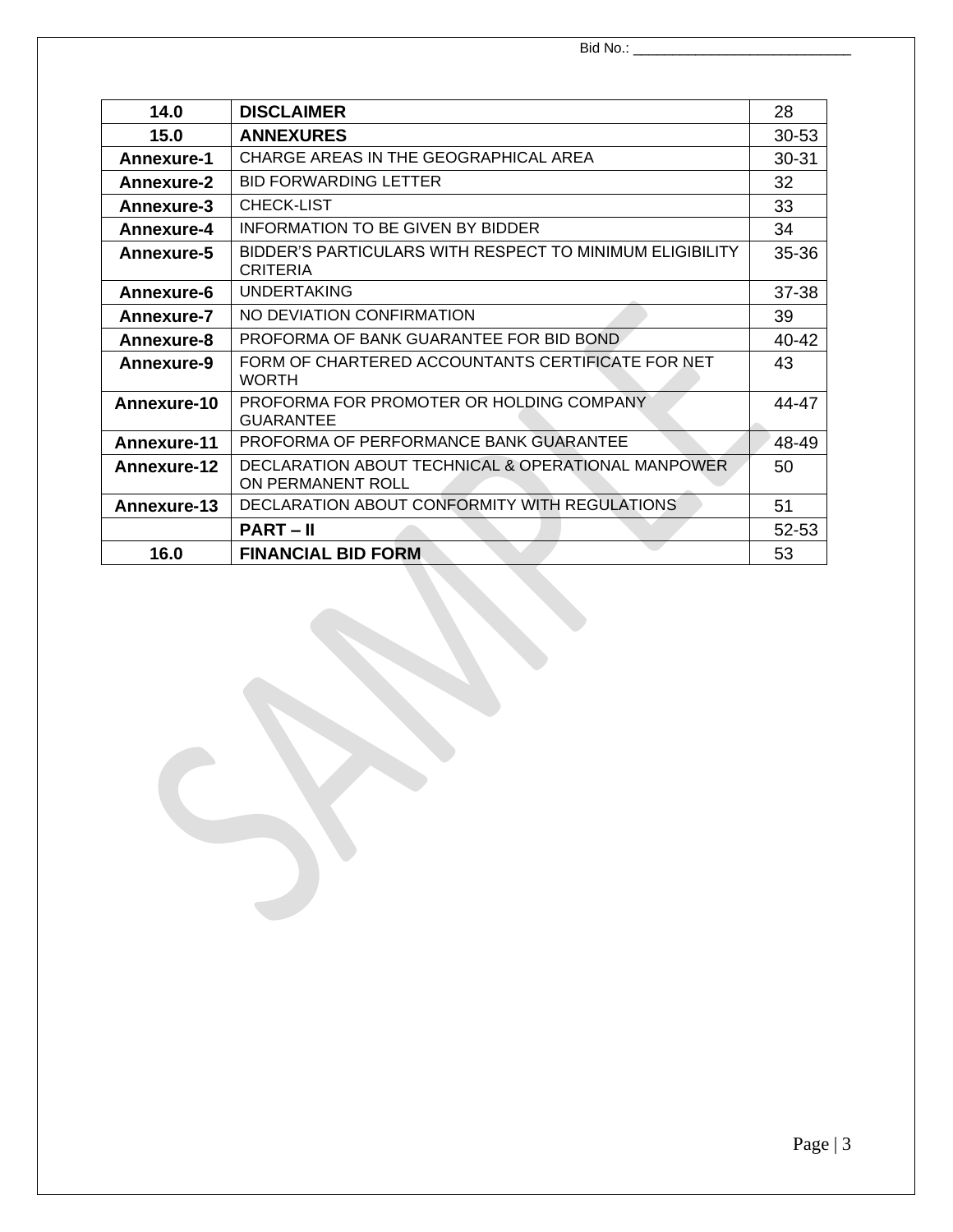# **APPLICATION - CUM – BID DOCUMENT**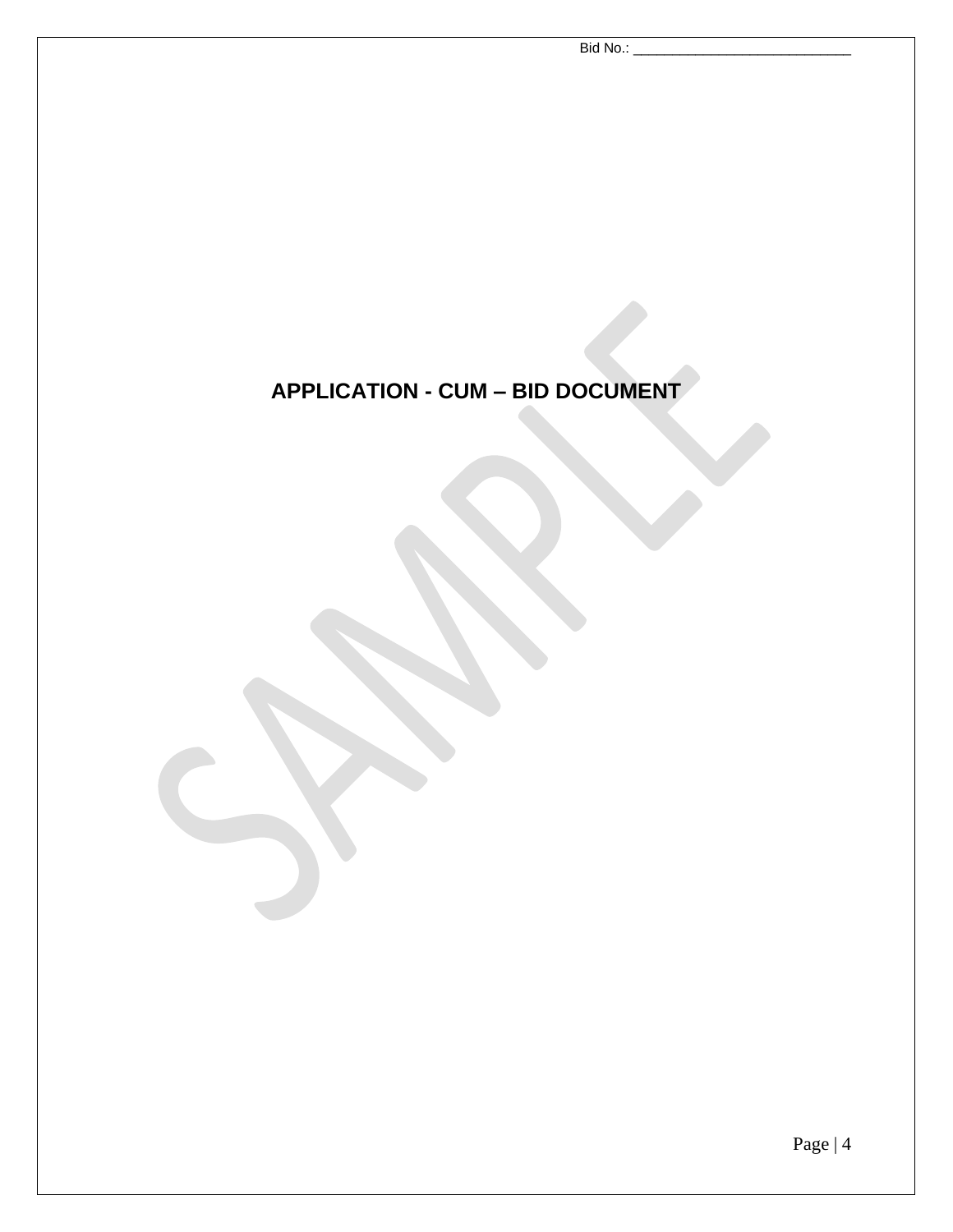# **NOTICE INVITING TENDER**

1. **Online bids are invited on single stage two bid system for "Development of City Gas Distribution Network for \_\_\_\_\_\_\_\_\_\_\_\_\_\_\_\_\_\_\_\_ Geographical Area under Regulation 5 of PNGRB (Authorizing Entities to Lay, Build, Operate or Expand City or Local Natural Gas Distribution Networks) Regulations, 2008". Manual bids shall not be accepted.**

2. Document Download: Tender documents may be downloaded from CPPP site **<https://eprocure.gov.in/eprocure/app>** as per the schedule as given in tender document.

#### 3. **Bid Submission:**

#### **Bids shall be submitted online only at CPPP website:<https://eprocure.gov.in/eprocure/app>**

Bid documents may be scanned with 100 dpi with black and white option which helps in reducing size of the scanned document.

4. Bidder who has downloaded the tender from Central Public Procurement Portal (CPPP) website <https://eprocure.gov.in/eprocure/app> , [https://eprocure.gov.in/epublish/app](https://eprocure.gov.in/epublish/app%20shall%20not%20tamper/) **shall not [tamper/](https://eprocure.gov.in/epublish/app%20shall%20not%20tamper/) modify the tender form including downloaded price bid template in any manner**. In case the same is found tempered/modified in any manner, tender will be completely rejected and the Bid Bond/EMD shall be forfeited and tenderer shall be blacklisted.

5. Intending Bidder are **advised to visit CPPP website** <https://eprocure.gov.in/eprocure/app> **regularly till closing date of submission** of tender for any corrigendum(s) / addendum(s) / amendment(s).

6. Bidders must provide a Tender fee of Rs 5000/- (Rupees Five thousand only) towards each tender document either through Demand Draft in favor of Petroleum and Natural Gas Regulatory Board Payable at New Delhi obtained from any Nationalized/ scheduled Bank initially valid for three months with their application/downloaded tenders or may also deposit electronically by NEFT/RTGS in the account of PNGRB at the below mentioned details and provide the details of the payment along with the other offline submissions as required under clause 3 of this document.

#### **BANK Details for tender fee through NEFT/RTGS:**

Bank Name –. State Bank of India IFSC Code – SBIN0017313 Account Number – 37701381383

Bidders are required to submit the details of tender fee at the time of Bid submission. The applicable bank charges shall be borne by the applicant and he shall not have any claim what so ever on this account on PNGRB. Tender not accompanied with the cost of tender documents or with a validity period less than 1 months from the bid submission closing dates shall be rejected.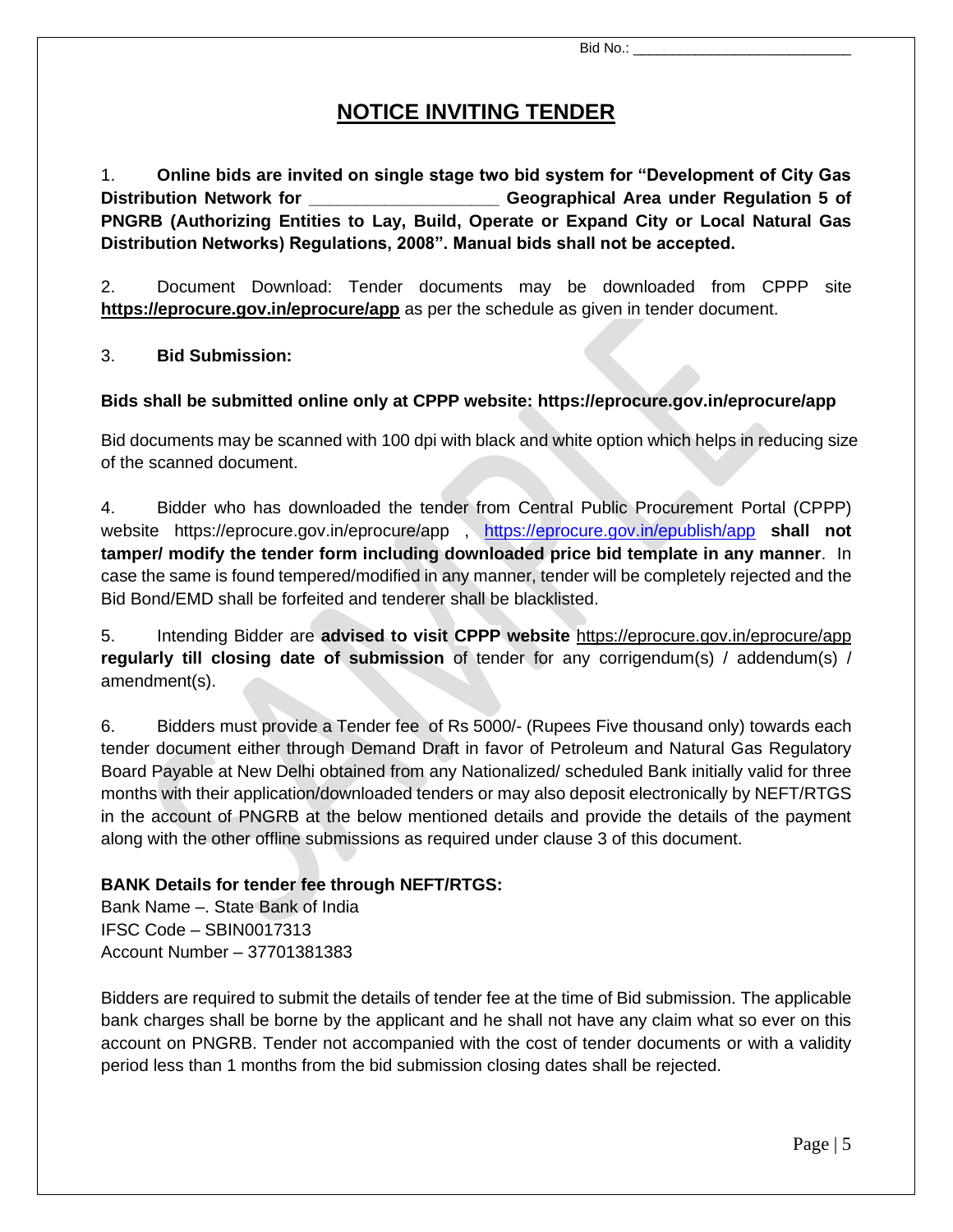#### 7. **Application Fee:**

Application fee towards applying for a CGD Network as per PNGRB (Levy of Fee and Other Charges) Regulations, 2007 is to be deposited either through Demand Draft in favour of Petroleum and Natural Gas Regulatory Board payable at New Delhi or electronically by NEFT/RTGS in the account of PNGRB at the below mentioned details. Bidders are required to submit the details of application fee at the time of Bid submission along with their other offline submissions as per clause 3 of this document.

#### **BANK Details for application fee through NEFT/RTGS:**

Bank Name –. State Bank of India IFSC Code – SBIN0017313 Account Number – 37701381383

8. The Hard Copy of original documents in respect of cost of tender document, application fee, Bid Bond Bank Guarantee, and Power of attorney/Board Resolution must be delivered to the Secretary, PNGRB on or before bid opening date/time as mentioned in critical date sheet. Failure to submit any of above mentioned shall result in non-opening of technical bid. The Demand Drafts submitted or electronic transfers made towards tender fee and application fee shall be nonrefundable**.** 

9. Bids will be opened as per date/time as mentioned in the **Basic Bid schedule** given at Page 7**.** After online opening of Technical-Bid, the results of their qualification as well Price-Bid opening date and time will be intimated later.

#### **Submission of Tender**

#### **The tender shall be submitted online in two parts, viz., technical bid and price bid.**

All the pages of bid being submitted must be signed and sequentially numbered by the bidder irrespective of nature of content of the documents before uploading.

The offers submitted by any other mode shall not be considered. No correspondence will be entertained in this matter.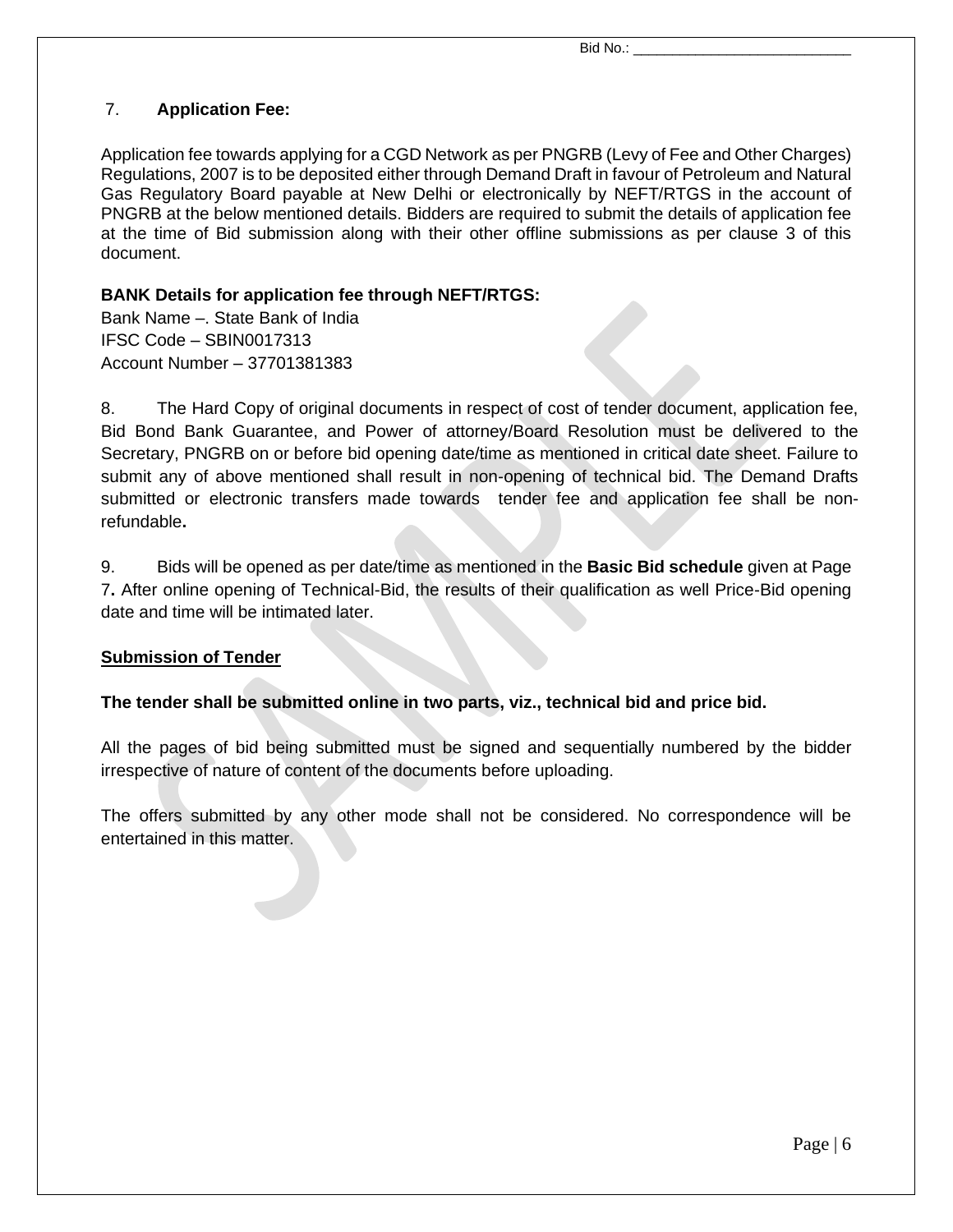$\overline{B}$ id No.:

# **PETROLEUM AND NATURAL GAS REGULATORY BOARD (PNGRB)**

#### **1 st Floor, World Trade Centre, Babar Road, New Delhi – 110 001, India**

#### **INVITATION FOR APPLICATION-CUM-BID FOR GRANT OF AUTHORIZATION TO LAY, BUILD, OPERAT OR EXPAND CITY OR LOCAL NATURAL GAS DISTRIBUTION NETWORK IN THE GEOGRAPHICAL AREA OF**

**\_\_\_\_\_\_\_\_\_\_\_\_\_\_\_\_**

| Bid No.                                         |                                                                      |
|-------------------------------------------------|----------------------------------------------------------------------|
| Price of Bid Document                           | Rs. 5,000 (Rupees Five thousand only)                                |
| Date of Issue                                   | 07.01.2022                                                           |
| Type of Bid                                     | E-Tender: Single Stage Two Envelope - Public Tender<br>Opening event |
| Pre-Bid conference date and time                | 07.02.2022 at 11:00 hrs                                              |
| Bid Closing Date & Time                         | 06.04.2022 at 17:30 hrs                                              |
| Part I (Technical Bid): Opening Date<br>& Time  | 08.04.2022 at                                                        |
| Part II (Financial Bid): Opening Date<br>& Time | Shall be intimated later                                             |
| Venue of Bid Opening                            | PNGRB,<br>1 <sup>st</sup> Floor, World Trade Centre,                 |
|                                                 | Babar Road, New Delhi - 110 001, India                               |
| <b>Bid Bond</b>                                 |                                                                      |
| Application Fee (Non-refundable)                |                                                                      |

- 1. PNGRB invites e- Application-cum-Bids from interested parties for the above-mentioned purpose. Manual bids shall not be accepted.
- 2. The 'Application-cum-Bid document' available on the web site of PNGRB is for reference only. The tender document available at NIC site **https://eprocure.gov.in/eprocure/app** shall be final and binding.
- 3. The above Bid Number must appear on all correspondences and documents. For preparation and submission of bids, kindly refer 'Application-cum-Bid document' and the regulations as notified by the Petroleum and Natural Gas Regulatory Board (PNGRB) in the Gazette of India which are also available on website of PNGRB [http://www.pngrb.gov.in.](http://www.pngrb.gov.in/) The reference of PNGRB Act and Regulations appearing in the 'Application-cum-Bid document' is to aid better understanding of the bidders of the relevant regulations.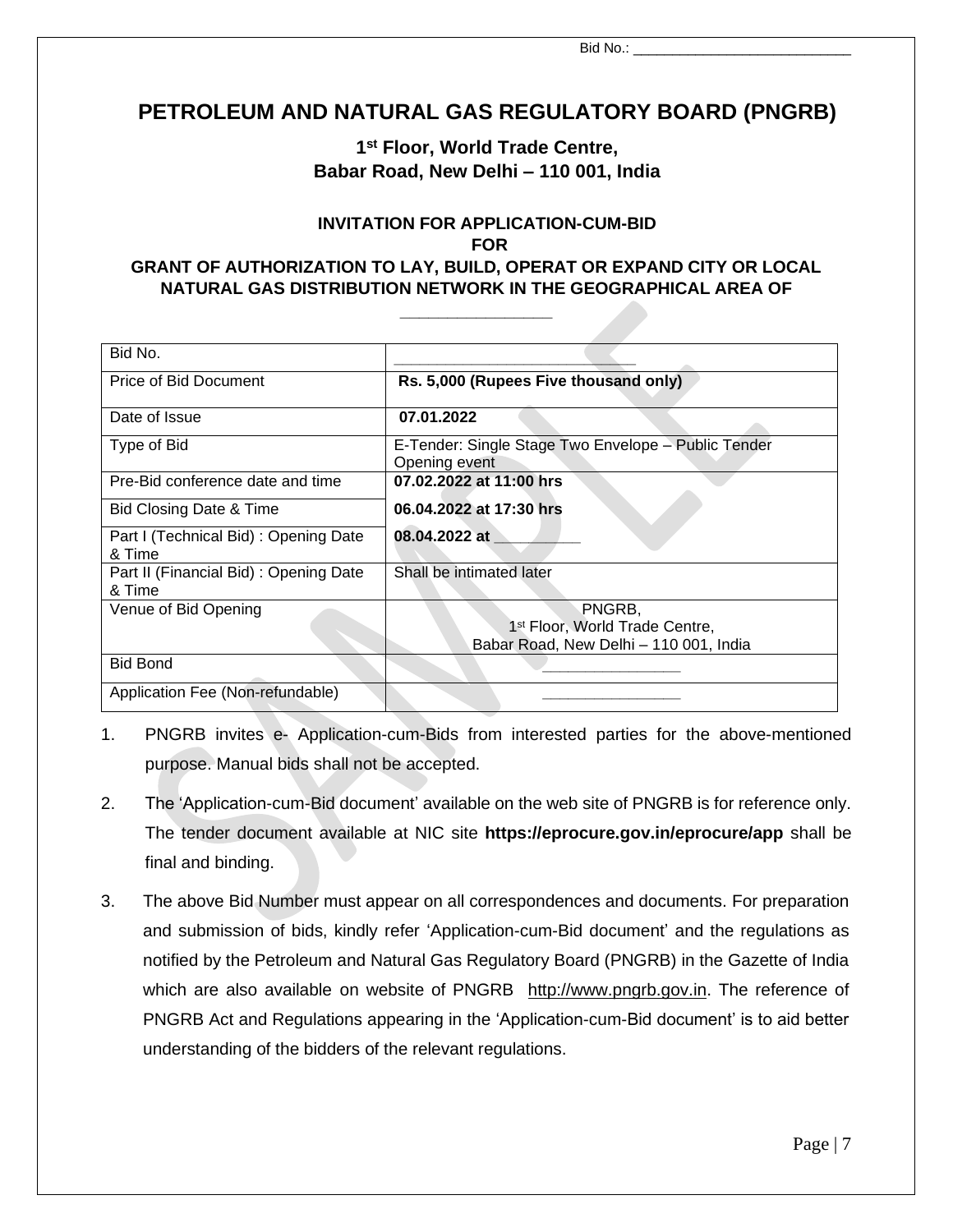- 4. The bidder should read the conditions of 'Application-cum-Bid-document' carefully and submit the same to PNGRB in Part I (Technical Bid) duly signed and stamped on each page by them in token of having read, understood and accepted the conditions.
- 5. Please note that this is a '**zero deviation'** Application-cum-Bid. Entities are advised to strictly conform to 'Application-cum-Bid document' and not to stipulate any deviation / condition in their Application-cum-Bid. Entities are requested to submit the documents / confirmations strictly as per the check list enclosed with the 'Application-cum-Bid document'. Any deviation shall make the bid liable for rejection.
- 6. The Application-cum-Bid document is non-transferable in any other name at any stage. Application-cum-Bid document purchased by an entity can be used by the consortium as long as the entity that purchased the bid document remains the lead equity partner. None of the stakeholders would own equity more than that of lead partner and the lead partner shall have to be declared upfront. In case of a Consortium, the bid shall be submitted by the lead partner only.

Similarly, bid document purchased by a consortium can be used by the consortium with additional partners, as long as the lead partner of the consortium declared at the time of bid purchase remains the same. Further, any entity (as a partner in an un-incorporated consortium or otherwise) can submit only one bid.

- 7. The date, time and venue of the Financial Bid opening shall be communicated to the bidders who qualify in Technical Bid.
- 8. The entity shall certify that:
	- (i) Its Application-cum-Bid is genuine and is not made in the interest of or on the behalf of any undisclosed person, association of persons, firm, company, or co-operative society, and is not submitted in conformity with and agreement of any undisclosed person, association of persons, firm, company, or co-operative society.
	- (ii) It has not solicited or induced any undisclosed person, association of persons, firm, company, or co-operative society to refrain from submitting Application-cum-Bid.
- 9. PNGRB reserves the right to accept / reject any or all Application-cum-Bids without assigning any reason(s) whatsoever.
- 10. In case bid submission day is declared holiday by Govt. of India, the next working day shall be treated as day for submission of Application-cum-Bids. Accordingly, the Part I - Technical Bid opening date shall also be changed. There shall be no change in the timings and venue.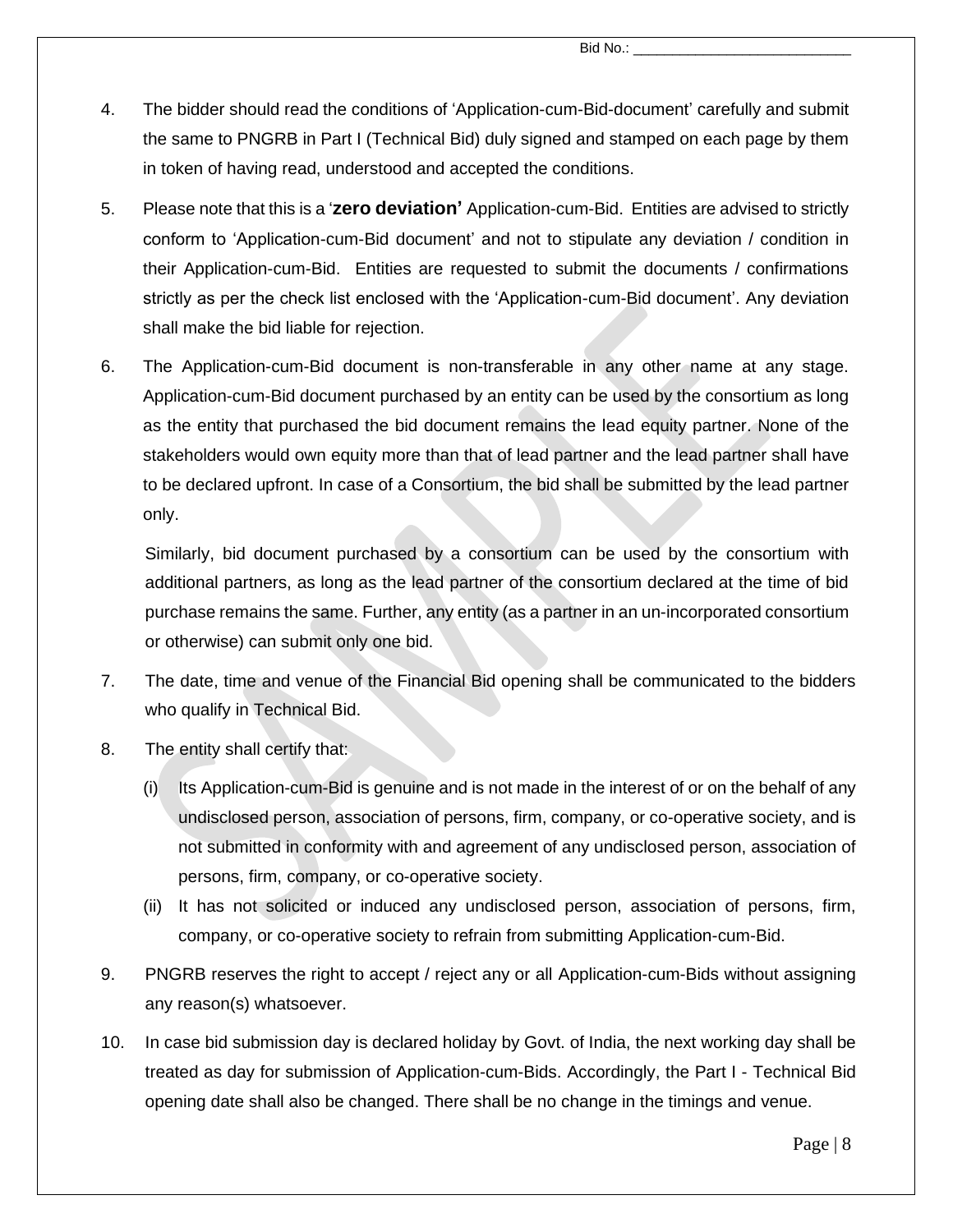11. For any clarifications on this 'Application-cum-Bid document', please contact:

**Secretary, Petroleum and Natural Gas Regulatory Board, 1st Floor, World Trade Centre, Babar Road, New Delhi – 110 001, India. Email: cgd-bids@pngrb.gov.in Telephone No: (+91) 11-23457729**

Please acknowledge receipt and submit Application-cum-Bid to the undersigned before the stipulated bid closing.

Thanking You

#### **Secretary**

For & on behalf of

#### **PETROLEUM AND NATURAL GAS REGULATORY BOARD**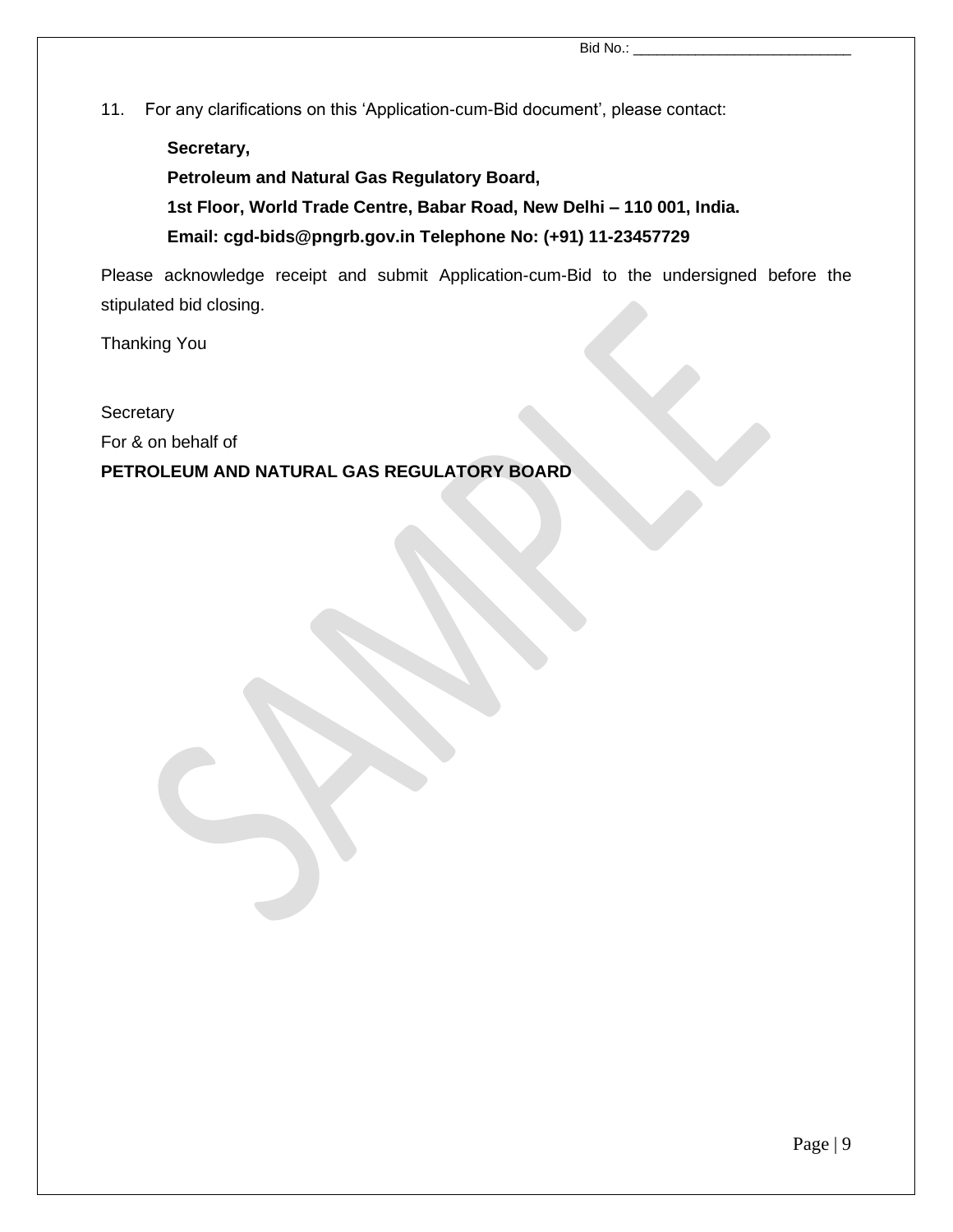Bid No.:

# PART I

# **INSTRUCTIONS TO BIDDERS**

Page | 10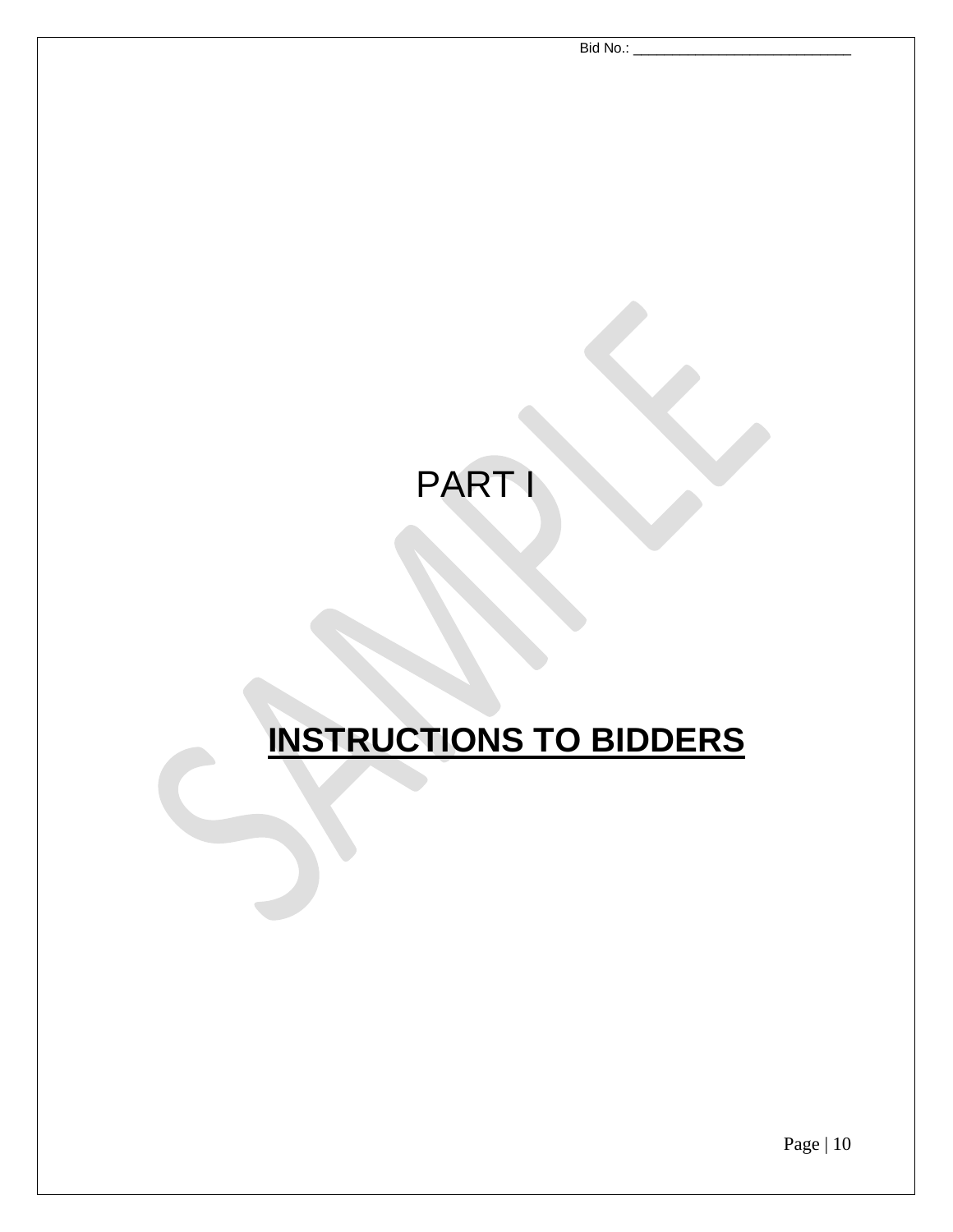# **INTRODUCTION**

Petroleum and Natural Gas Regulatory Board (PNGRB) was established by an Act of Parliament. The objective of PNGRB is to regulate the refining, processing, storage, transportation, distribution, marketing and sale of petroleum, petroleum products and natural gas excluding production of crude oil and natural gas so as to protect the interests of consumers and entities engaged in specified activities relating to petroleum, petroleum products and natural gas and to ensure uninterrupted and adequate supply of petroleum, petroleum products and natural gas in all parts of the country and to promote competitive markets and for matters connected therewith or incidental thereto.

So far, PNGRB has inter-alia notified the following regulations and amendments thereto, related to CGD in the Gazette of India which shall be applicable to all the bidding entities and are available on website [http://www.pngrb.gov.in](http://www.pngrb.gov.in/) for ready reference:

- 1. GSR 196 (E) Petroleum and Natural Gas Regulatory Board (Authorizing Entities to Lay, Build, Operate or Expand City or Local Natural Gas Distribution Networks) Regulations, 2008 (PNGRB CGD Authorization Regulation) and amendments thereto;
- 2. GSR 198 (E) Petroleum and Natural Gas Regulatory Board (Exclusivity for City or Local Natural Gas Distribution Networks) Regulations, 2008 and amendments thereto;
- 3. GSR 540(E); Petroleum and Natural Gas Regulatory Board (Affiliate Code of Conduct for Entities Engaged in Marketing of Natural Gas and Laying, Building, Operating, or Expanding Natural Gas Pipeline) Regulations 2008 and amendments thereto;
- 4. GSR 612 (E) Petroleum and Natural Gas Regulatory Board (Technical Standards and Specifications including Safety Standards for City or Local Natural Gas Distribution Networks) Regulations, 2008 and amendments thereto;
- 5. GSR 720 (E) Petroleum and Natural Gas Regulatory Board (Code of Practice for Quality of Service for City or Local Natural Gas Distribution Networks) Regulations, 2010 and amendments thereto;
- 6. F. No. PNGRB/Auth/1-CGD(16)/2020 (P-2748) Petroleum and Natural Gas Regulatory Board (Access Code for City or Local Natural Gas Distribution Networks) Regulations, 2020;
- 7. F. No. INFRA/IMP/CGD/1/2013-Petroleum and Natural Gas Regulatory Board (Integrity Management System for City or Local Natural Gas Distribution Networks) Regulations, 2013;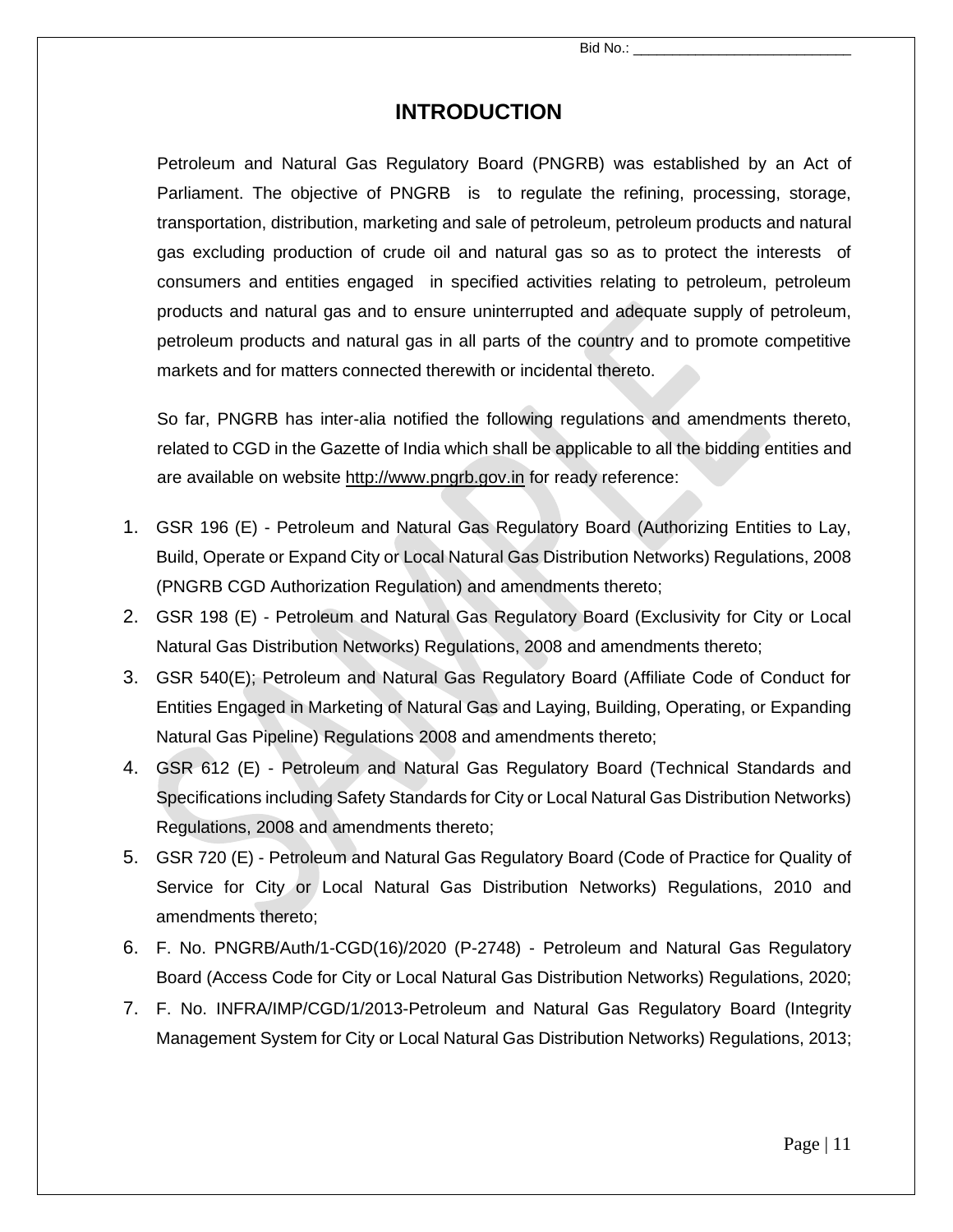- 8. F. No. Infra/PNGRB/Capdet/CGD/02/2015- Petroleum and Natural Gas Regulatory Board (Determining Capacity of City or Local Natural Gas Distribution Network) Regulations, 2015 and amendments thereto;
- 9. GSR INFRA/T4S/LNG/05- PNGRB (Technical Standards and Specifications including Safety Standards for Liquefied Natural Gas Facilities) Regulation, 2018;
- 10. F. No. PNGRB/Auth/7-Misc(03)/2015 (P-143) Petroleum and Natural Gas Regulatory Board (Guiding Principles for Declaring City or Local Natural Gas Distribution Networks as Common Carrier or Contract Carrier) Regulations, 2020;
- 11. G.S.R. 39(E) Petroleum and Natural Gas Regulatory Board (Codes of Practices for Emergency Response and Disaster Management Plan) Regulation 2010 and amendments thereto;
- 12. F. No. INFRA/T4S/SC-6/4/18 Petroleum and Natural Gas Regulatory Board (Technical Standards and Specifications including Safety Standards for dispensing of Automotive Fuels Regulations, 2018 and amendments thereto; and
- 13. G.S.R. 732(E) Petroleum and Natural Gas Regulatory Board (Levy of Fee and Other Charges) Regulations, 2007 and amendments thereto.

Besides, other relevant regulations shall be applicable as notified by PNGRB from time to time.

#### **1.1 GEOGRAPHICAL AREA AND RELATED INFORMATION**

- 1.1.1 PNGRB is inviting applications-cum-bids for grant of authorization for developing City Gas Distribution (CGD) network in the geographical area of **\_\_\_\_\_\_\_\_\_\_\_\_\_\_\_\_\_\_\_\_\_\_\_\_**. The Charge Areas within this GA are given at Annexure-1.
- 1.1.2 The district boundary within this GA shall be as defined by the respective local authority, such as district administration. Bidders may procure the maps for identification of District and Charge Area boundaries from Survey of India. However, the boundary should be duly vetted by district administration for correctness on ground. Bidders are informed that any dispute arising in relation to boundary shall be dealt directly with the District Administration or Municipal Corporation. PNGRB shall have no role in defining the boundary, except the nomenclature of that particular district and charge areas falling in the GA.
- 1.1.3 In case, any part(s) of a district(s) covered under this GA has already been authorized earlier by PNGRB for development of CGD Network, then that part(s) shall accordingly be excluded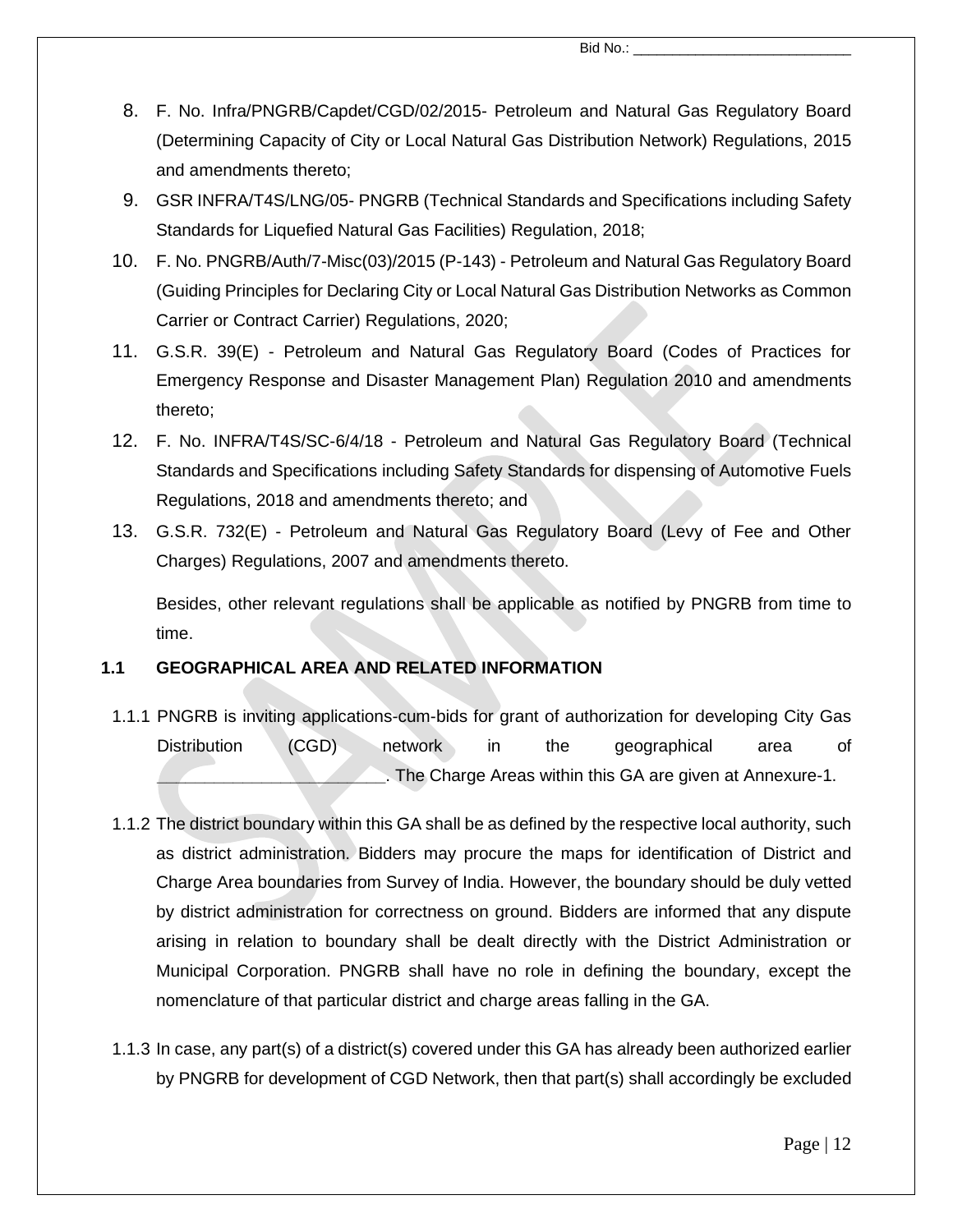from being covered under this GA. It is the bidder's responsibility to check for such area(s) in each district before submission of bid.

- 1.1.4 The source of natural gas for this GA is envisaged as \_\_\_\_\_\_\_\_\_\_\_\_\_\_\_\_\_\_. However, bidder is free to take natural gas from any other pipeline, LNG Terminal etc.
- 1.1.5 The authorized entity, as stipulated in the CGD authorization regulations, shall be required to reach all the Charge Areas mentioned in this ACBD.
- 1.1.6 CNG stations being an integral part of the CGD network is under Judicial scrutiny of High Court of Punjab and Haryana at Chandigarh in the matter of Jitender Moudgil & Others Vs State of Punjab & Others (CWP No.13490 of 2008). The outcome of this court order shall be applicable to this GA.

#### **1.2 SCOPE OF WORK**

The authorized entity shall be required to lay, build, operate or expand the CGD networks to meet requirement of natural gas in domestic, commercial and industrial segments including Natural Gas in the vehicular segment in the said geographical area in line with the regulations laid down by the PNGRB. and also comply with the relevant regulations notified from time to time.

#### **1.3 APPLICATION FEE, BIDDERS' MINIMUM ELIGIBLITY CRITERIA AND BID BOND**

1.3.1 Bidder shall furnish a non-refundable application fee as per PNGRB (Levy of Fee and Other Charges) Regulations, 2007 either by RTGS/NEFT/Demand Draft/ Pay Order of value as mentioned in 'Invitation for Application-cum-Bid', favouring "Petroleum and Natural Gas Regulatory Board" and payable at New Delhi, issued by Scheduled Commercial Banks (except Co-operative and Gramin Bank) or any branch of foreign bank in India. The application fee shall be submitted to PNGRB before the due date and time of submission of bid.

The Application-cum-Bid without application fee shall be summarily rejected.

1.3.2 The requirements of experience mentioned under clauses (a) to (k) of sub-regulation 6 of regulation 5 of the PNGRB CGD Authorization Regulation and any amendments thereto shall be considered while scrutinizing the Application-cum-Bids received.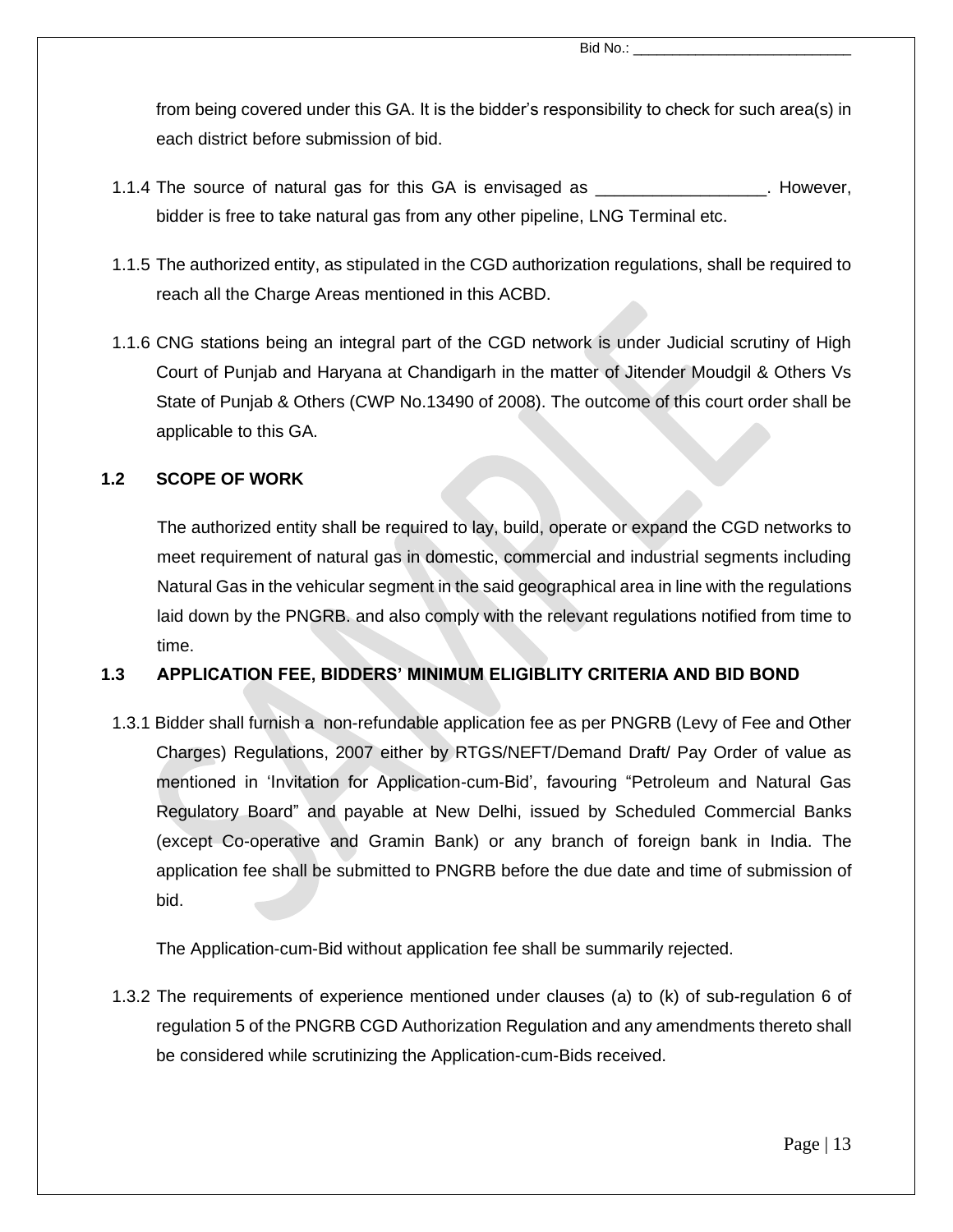#### **1.3.3 Net worth of the Entity**

The net worth of the entity to be considered for qualification for any bid shall be as per requirement in line with the clause (e) of the sub-regulation 6 of regulation 5 of the PNGRB CGD Authorization Regulation.

The net worth calculation shall be based on latest available (financial year end) audited accounts, which shall not be more than 18 months old as on the bid closing date. This statement shall be signed by the authorised signatory (in case the entity is a company) or CEO/ Proprietor/authorized Partner (in case the entity is other than a company) and duly certified by a Chartered Accountant.

#### **1.3.4 Requirement for Qualification**

Following documents shall be required to be submitted for qualification under Regulation 5 (6) (b):

| Category                                                                                                                                                                                                                                                                                                                        | <b>Documents Required</b>                                                                                                                                                                                                                                                                                                                                                                           |
|---------------------------------------------------------------------------------------------------------------------------------------------------------------------------------------------------------------------------------------------------------------------------------------------------------------------------------|-----------------------------------------------------------------------------------------------------------------------------------------------------------------------------------------------------------------------------------------------------------------------------------------------------------------------------------------------------------------------------------------------------|
| If Bidder is owner of hydrocarbon steel<br>pipelines totaling to a length not less than 300<br>km, or has a joint venture with another entity<br>(with at least eleven percent equity holding by<br>that entity) which<br>has<br>constructed<br>a<br>hydrocarbon steel pipeline totaling to a length<br>of not less than 300 km | i) Grant / Acceptance of Authorization issued<br>by PNGRB. In case bidder has own<br>hydrocarbon steel pipelines outside India,<br>then proof of ownership of such pipelines.<br>ii) Schedule- E showing commissioning of<br>such pipelines of length not less than 300<br>km. For foreign pipelines, documentary<br>evidence of commissioning of such pipelines<br>of length not less than 300 km. |
| If bidder is not the owner of pipeline but<br>constructed hydrocarbon steel pipelines of<br>length not less than 300 km                                                                                                                                                                                                         | Work orders and completion certificates.                                                                                                                                                                                                                                                                                                                                                            |
| If bidder is an authorized entity by PNGRB for<br>development of a CGD network or was<br>authorized by PNGRB as one of the<br>consortium partners for development of a                                                                                                                                                          | Grant / Acceptance of Authorization issued<br>by PNGRB.                                                                                                                                                                                                                                                                                                                                             |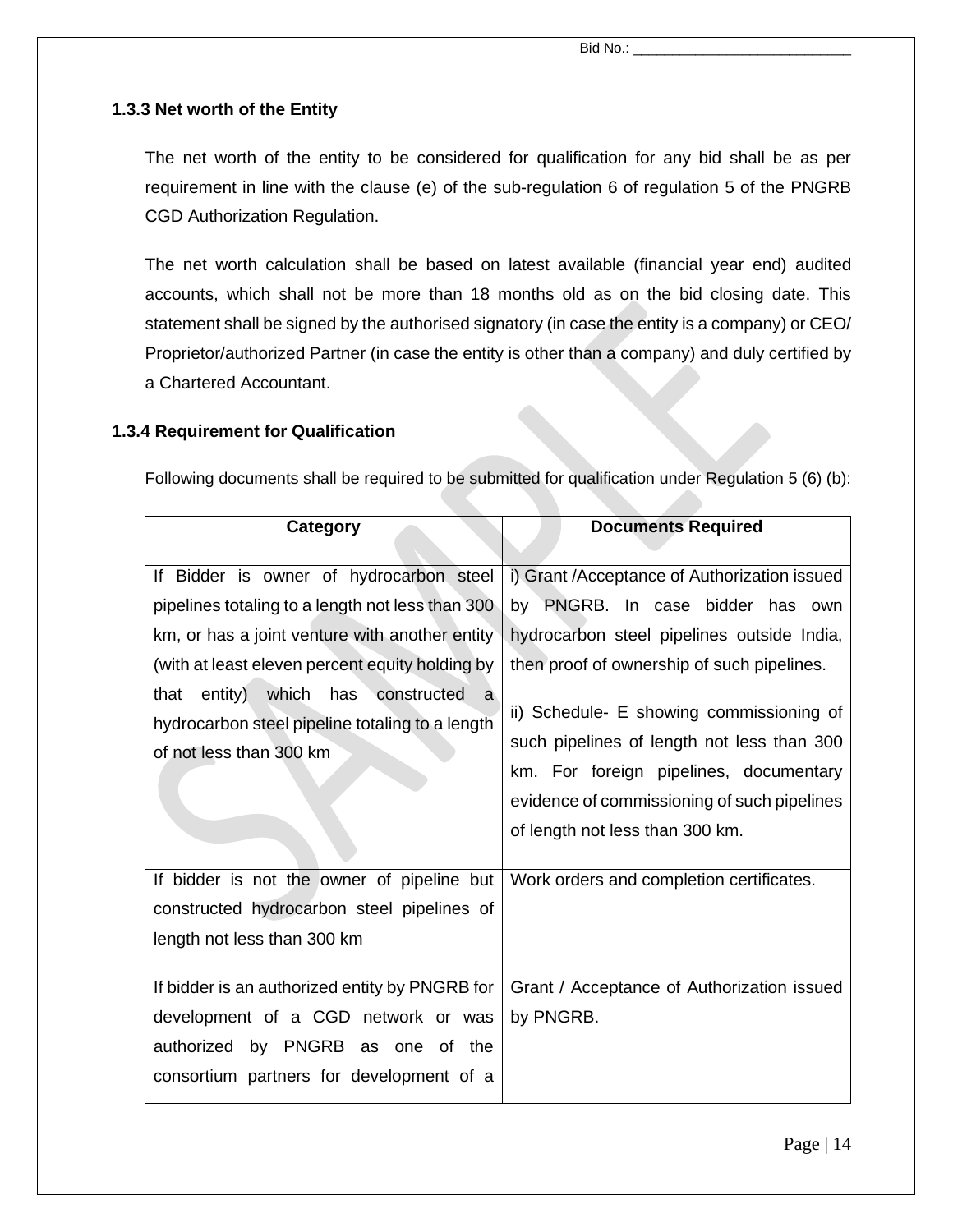Bid No.:

| CGD Network or has a joint venture with           |  |
|---------------------------------------------------|--|
| another entity (with at least eleven percent      |  |
| equity holding by that entity) which by itself or |  |
| as one of the consortium partners was             |  |
| authorized by PNGRB for development of a          |  |
| <b>CGD Network</b>                                |  |
|                                                   |  |

The requirements of experience mentioned under regulation 5 (6) (c) (iv) shall be met by three technically qualified persons. If applicable, qualification of at least 2 out of minimum required 3 technically qualified personnel shall have degree in Engineering from any recognized Institution / University. The entity shall be required to submit copies of the qualifications i.e., Certificates/Mark sheets from University /Board etc. as well as work experience certificates for 3 technically qualified personnel. A certification from the CEO/ signatory authorized by the Board (in case the entity is a company) or CEO/ Proprietor/ authorized Partner (in case the entity is other than a company) in Annexure 12 certifying the adequacy of their experience as required under sub-regulation  $5(6)(c)(iv)$  of PNGRB CGD Authorisation Regulation shall be submitted. Salary statement, statement of credit of salary / Form 16 to be provided to substantiate that the personnel is on permanent role. A Chartered Accountant shall certify that these personnel are on their permanent rolls at the time of bid submission.

- 1.3.5 In case the bidder submitting the bid does not fulfil the requirements of any criteria under clause 1.3.1 and 1.3.4 above, the bid submitted shall be rejected and a communication in this regard shall be sent and the financial bid shall not be opened for that bidder.
- 1.3.6 Bidder shall furnish a bid bond by RTGS or NEFT or Demand Draft or Pay Order or Bank Guarantee (exactly as per Annexure 8) of value as mentioned in 'Invitation for Applicationcum-Bid', favouring Petroleum and Natural Gas Regulatory Board and payable at New Delhi issued by Scheduled commercial Banks (except Cooperative and Gramin Bank) or any branch of foreign bank in India. The bid bond shall be submitted to PNGRB before the due date and time of submission of bid. The Application-cum-Bid without bid bond shall be summarily rejected. The PNGRB shall not be liable to pay any interest on the amount of bid bond.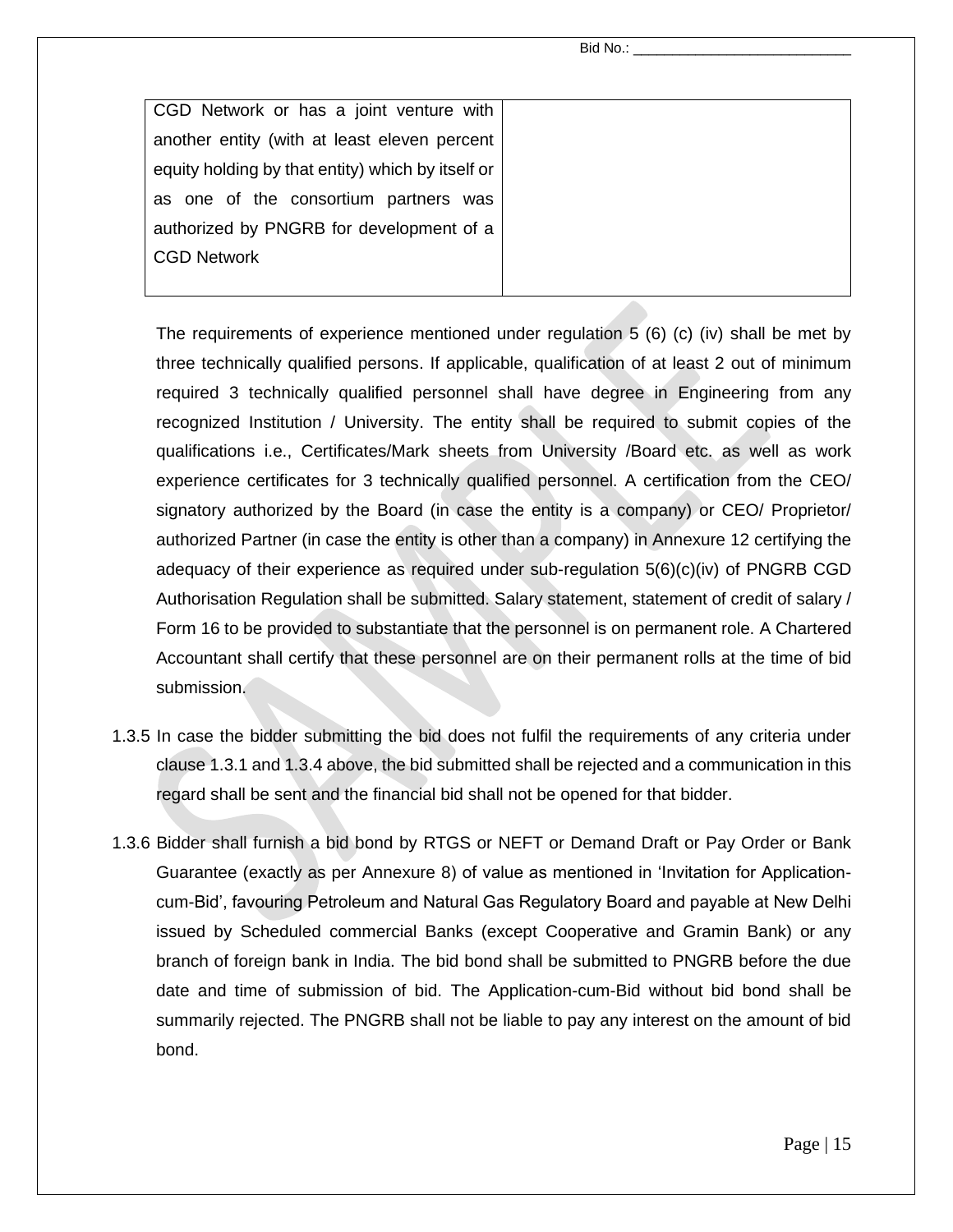1.3.7 The Bid Bond shall be encashed/ released / retained as per regulation 5(6)(k) of CGD Authorization Regulations. For the purpose of this clause,

(a) 'Walk out' by an entity shall mean withdrawal from the bidding process by an entity in the interval between the prescribed deadline of 24 hours before the due time & date of bid submission and the expiration of the period of bid validity.

(b) 'Successful bidder' means the entity which submits bid and is granted the authorisation and the remaining entities submitting the bid for development of CGD network for that particular Geographical Area (GA) are referred to as 'unsuccessful entities'.

(c) In case of successful bidder, the Bid Bond may be forfeited, if the bidder:

- (i). fails to accept the grant of authorization
- (ii). fails to furnish Performance Guarantee/Bond within the specified time limit
- (iii). fails to accept correction of errors in financial bid
- (iv). has submitted forged/ incorrect documents/ information
- 1.4 In case of bidding by a consortium, MOU/JV agreement entered into by the parties of the consortium clearly stating the lead partner along with the extent of equity holding percentage in case of forming a company as per the Regulation 5(6)(f) of CGD Authorization Regulations, as well as Authorised signatory to the Application Cum Bid shall be furnished. Documents/details as required in the bid must be furnished by each partner member of the consortium/joint venture, complete in all respects along with the bid offer. Each qualifying criteria must be met by at least one of the partners clearly indicating so in the application-cum-bid except for the net worth, which shall be dealt as per Schedule- K of PNGRB CGD Authorization Regulation. The bank guarantee for bid bond, in this case and in the case of already existing JV, can be submitted by any of the partner/promoter submitting the BG holding itself jointly and severally liable for any default of the consortium or the JV which may lead to encashment of the Bank Guarantee for bid bond.
- 1.5 In case of bidding by a wholly owned subsidiary, each qualifying criteria have to be met by the subsidiary or the parent company and documents/details furnished accordingly. In this case the Bank Guarantee for bid bond is to be furnished either by the subsidiary or the parent company.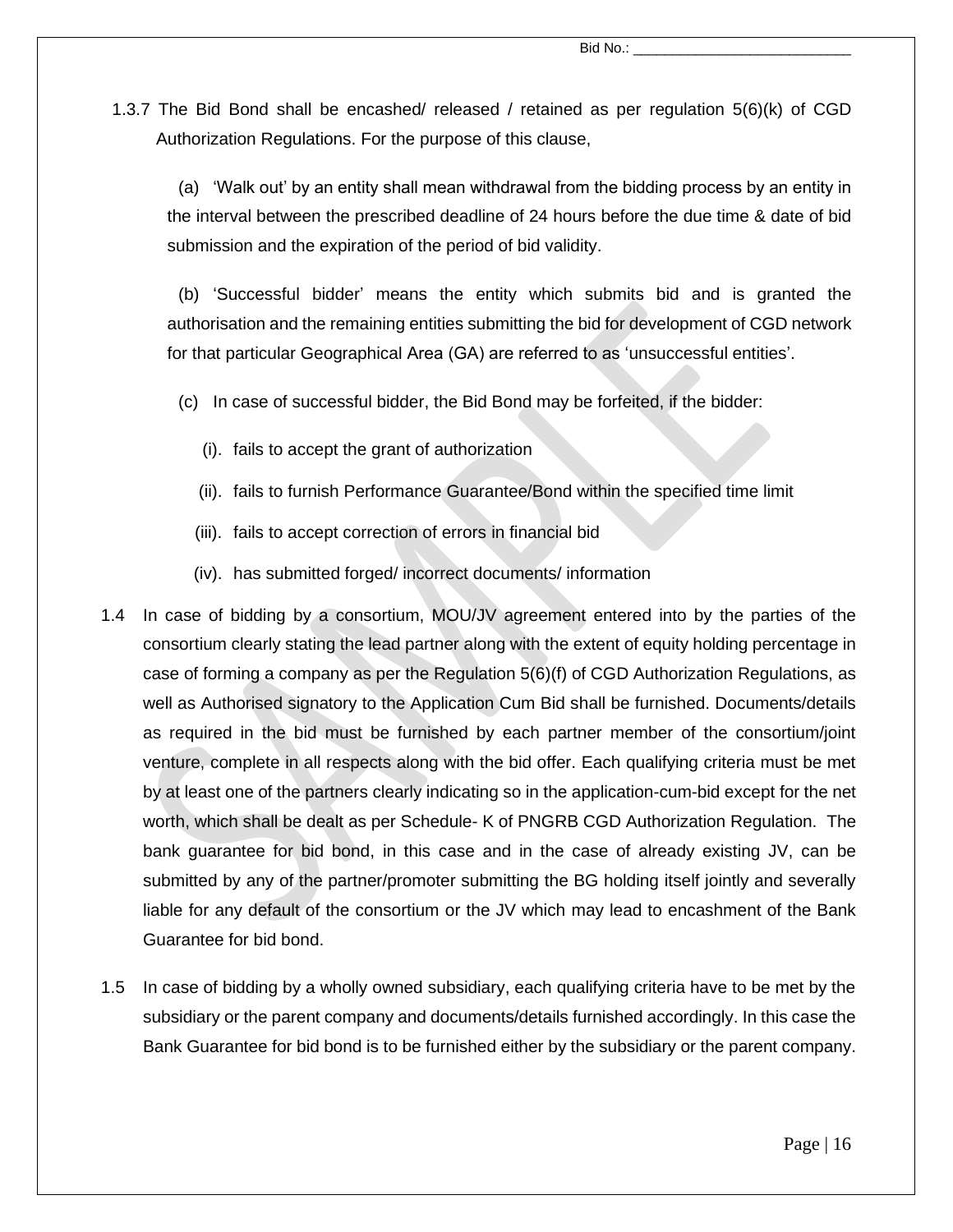1.6 In case a bidder entity bids for more than one GA, then the minimum net-worth requirement shall be calculated by considering 100% of minimum net-worth required for the bidded GA having the highest population, plus 20% of minimum net-worth required for each of the other GAs. For example, if a bidder has submitted bids for 4 GAs namely A, B, C and D and out of these four GAs, C has the highest population, then minimum net-worth requirement shall be calculated as minimum net-worth requirement of C plus 20% of minimum net-worth requirements for A, B and D each.

#### **2.0 BIDDING DOCUMENT**

#### **2.1 DOCUMENTATION**

The bidder is expected to examine all the contents of the 'Application-cum-Bid document', including all instructions, forms, terms and conditions and the regulations of PNGRB. The 'Application-cum-Bid document' together with all its annexures thereto shall be considered to be read, understood and accepted by the bidder. Failure to furnish any information required as per the 'Application-cum-Bid document' or submission of Application-cum-Bid not complete in every respect will be at bidder's risk and may result in the rejection of the Application-cum-Bid.

2.1.1 This 'Application-cum-Bid document' comprises of following Annexures. The bidder shall note the following with respect to these Annexures:

| Annexure 1 | Charge Areas in the          | The bidder shall verify the details of GA      |
|------------|------------------------------|------------------------------------------------|
|            | Geographical Area            | including Charge Areas, mentioned in the       |
|            |                              | Annexure                                       |
| Annexure 2 | <b>Bid Forwarding Letter</b> | The bidder shall submit the Application        |
|            |                              | cum-Bid forwarded by this format in their      |
|            |                              | letter-head duly signed by the bidder or       |
|            |                              | authorized signatory along with official seal. |
|            |                              | This shall be submitted as a part of           |
|            |                              | Application-cum-Bid in both technical and      |
|            |                              | financial bids.                                |
|            |                              |                                                |
| Annexure 3 | <b>Check-list</b>            | The bidder shall confirm the check-list in     |
|            |                              | the given format duly signed by the bidder     |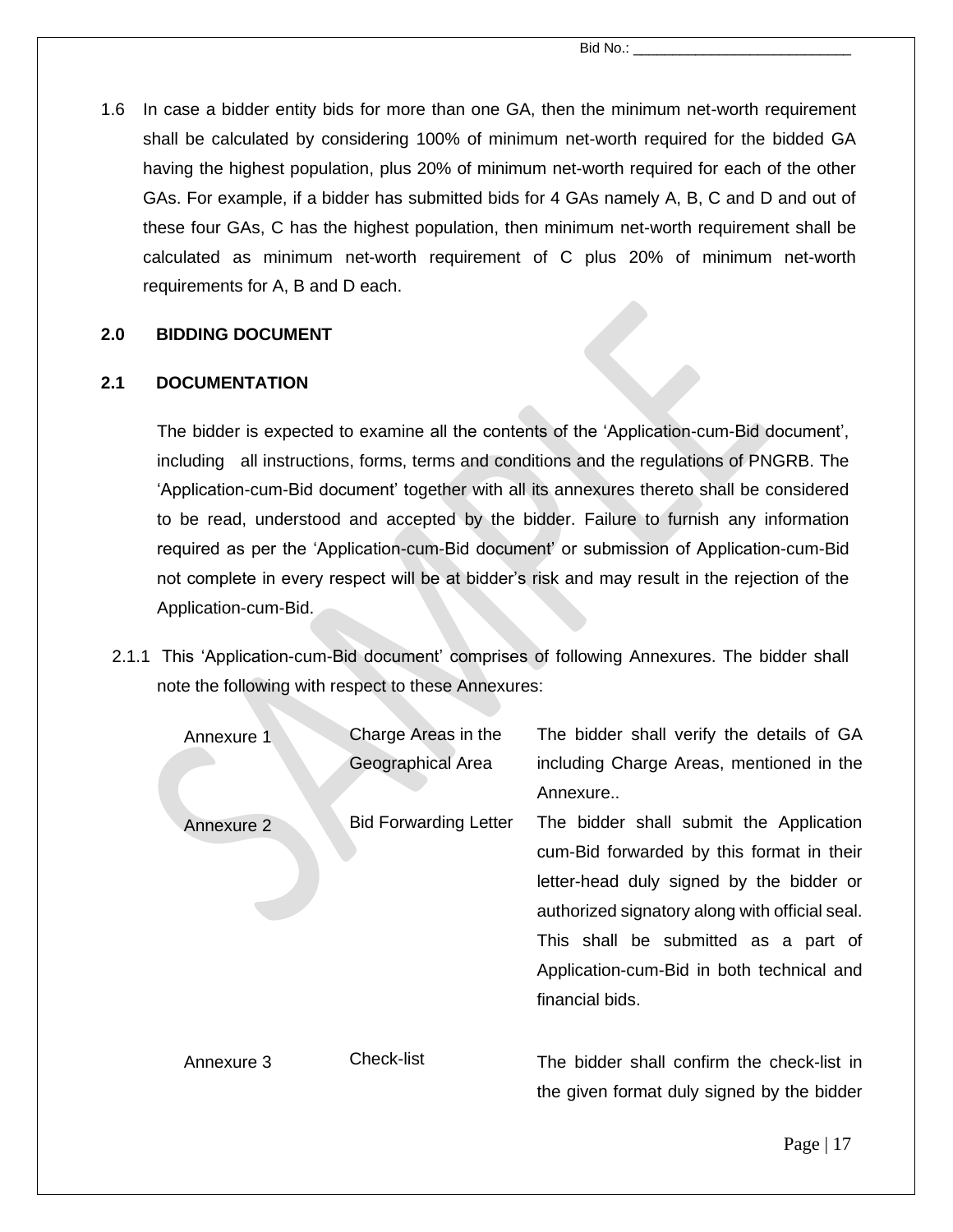or authorized signatory along with official seal. This shall be submitted separately as a part of Technical Bid. This Annexure is meant to help the bidder to complete their Application-cum-Bid in all respects.

The bidder shall provide required information in the given format duly filled-in and signed by the bidder or authorized signatory along with official seal. This shall be submitted separately as a part of Technical Bid.

| Annexure 5 | <b>Bidder's particulars</b> | The<br>bidder<br>shall<br>provide<br>required        |
|------------|-----------------------------|------------------------------------------------------|
|            | with respect to             | information in the given format duly filled-in       |
|            | minimum eligibility         | and signed by the bidder or authorized               |
|            | criteria                    | signatory along with official seal attaching         |
|            |                             | supporting documents. This shall<br>be               |
|            |                             | submitted separately as a part of Technical          |
|            |                             | Bid.                                                 |
|            |                             |                                                      |
| Annexure 6 | Undertaking                 | bidder<br>shall<br>provide<br><b>The</b><br>required |
|            |                             | undertaking in the given format in their             |
|            |                             | letterhead duly signed by the bidder or              |
|            |                             | authorized signatory along with official seal.       |
|            |                             | This shall be submitted separately as a part         |
|            |                             | of Technical Bid.                                    |
|            |                             |                                                      |
| Annexure 7 | No Deviation                | shall<br>The<br>bidder<br>provide<br>required        |
|            | Confirmation                | confirmation in the given format in their            |
|            |                             | letter-head duly signed by the bidder or             |
|            |                             | authorized signatory along with official seal.       |

Annexure 4 Information to be

given by bidder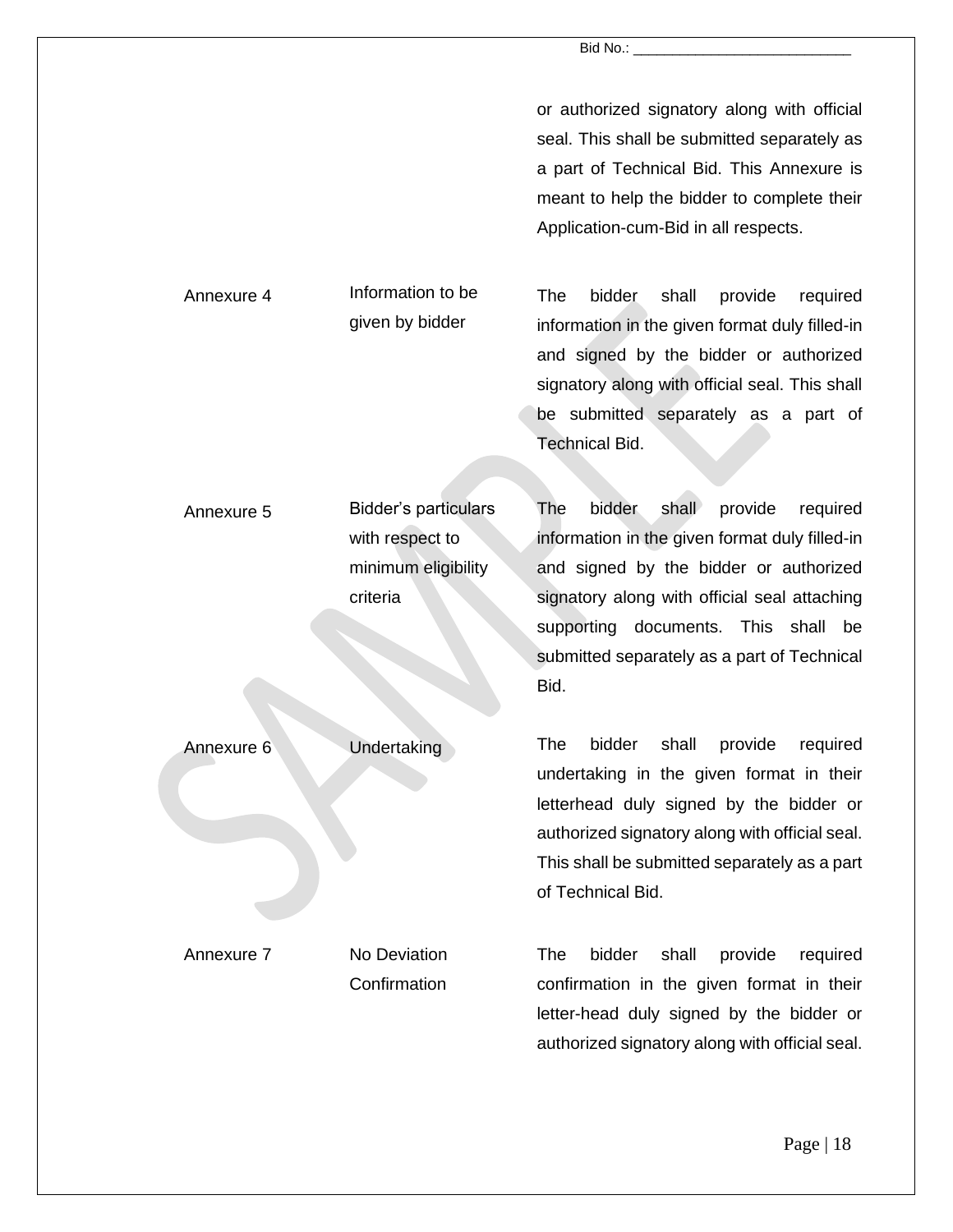This shall be submitted separately as a part of Technical Bid.

| Annexure 8  | Proforma of Bid Bond<br><b>Bank Guarantee</b>                                      | The bidder shall provide their acceptance<br>by signing on Proforma of Bid Bond Bank<br>Guarantee by the bidder or authorized<br>signatory along with official seal. This shall<br>be submitted separately as a part of<br>Technical Bid. Validity of the bid bond bank<br>guarantee shall initially be 150 days from<br>the bid closing date. In case of any delay in<br>finalizing the bid, the bidder shall either<br>suo-moto, or on request of PNGRB, extend |
|-------------|------------------------------------------------------------------------------------|-------------------------------------------------------------------------------------------------------------------------------------------------------------------------------------------------------------------------------------------------------------------------------------------------------------------------------------------------------------------------------------------------------------------------------------------------------------------|
|             |                                                                                    | the validity of Bid Bond Bank Guarantee.                                                                                                                                                                                                                                                                                                                                                                                                                          |
| Annexure 9  | <b>Proforma of Chartered</b><br><b>Accountants</b><br>certificate for Net<br>worth | The bidder shall provide certificate from a<br>Chartered Accountant for their Net worth,<br>duly signed and sealed as per the format<br>provided herein. This shall be submitted<br>separately as a part of Technical Bid.                                                                                                                                                                                                                                        |
| Annexure 10 | <b>Proforma for Promoter</b><br>or Holding Company<br>Guarantee                    | If bidder is not meeting net worth criteria on<br>its own, the bidder shall provide Corporate<br>Guarantee from its promoter companies or<br>parent company for consideration of<br>combined/ consolidated net worth. This<br>shall be submitted separately as part of<br><b>Technical Bid.</b>                                                                                                                                                                   |
| Annexure 11 | Proforma of<br><b>Performance Bank</b><br>Guarantee                                | The bidder shall provide their acceptance<br>by signing on Proforma of Performance<br><b>Bank</b><br>Guarantee<br>by<br>the<br>bidder<br>or<br>authorized signatory along with official seal.                                                                                                                                                                                                                                                                     |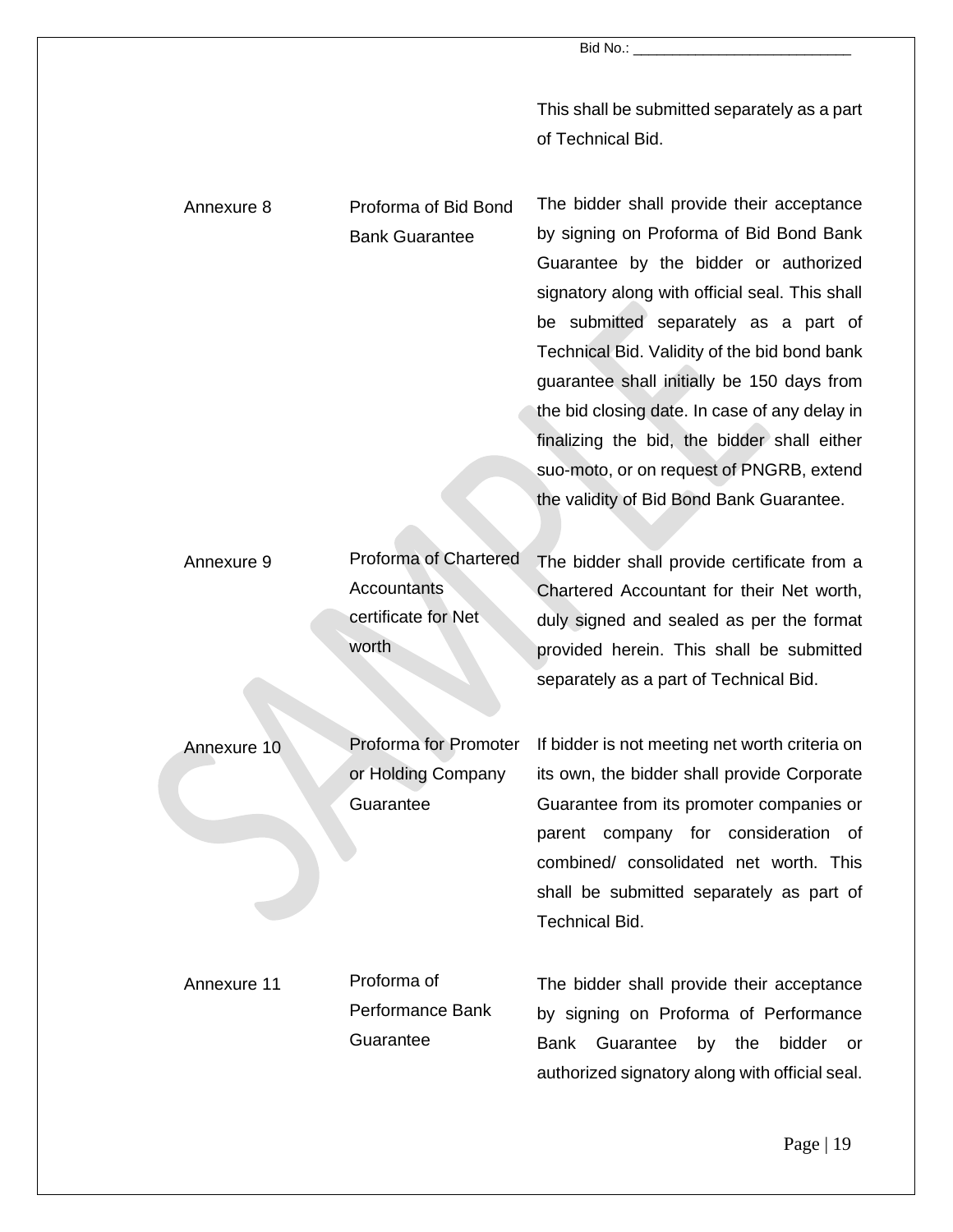This shall be submitted separately as a part of Technical Bid.

Annexure 12 Declaration about Technical & **Operational** Manpower on Permanent Roll The bidder shall provide required information in the given format on their letter head duly signed by the bidder or authorized signatory along with official seal. This shall be submitted separately as part of Technical Bid.

Annexure 13 Declaration about conformity with regulations The bidder shall declare about conformity of all Regulations. This shall be submitted separately as part of Technical Bid.

2.1.3 The Application-cum-Bid shall contain no erasure or overwriting except as necessary to correct errors made by the bidder. Erasures or other changes, if unavoidable, in the Application-cum-Bid shall be done neatly by cutting the words or lines with the initials of the person signing the Application-cum-Bid, else it is liable to be rejected. Application-cum-Bid with overwriting or erasure by using the white ink or any other colour fluid is also liable to be rejected.

#### **2.2 CLARIFICATIONS OF APPLICATION-CUM-BID DOCUMENT**

2.2.1 Entity requiring any clarification shall obtain the same from the Secretary, PNGRB in writing so as to ensure submission of Application-cum-Bid on or before bid closing date. The PNGRB will respond in writing to such queries, which are received within 60 days from first day of bid sale. Written copies of PNGRB's response (including explanation of the query but without identifying the name of the querist) will be hosted on the web site of PNGRB as well as on CPP Portal i.e., [https://eprocure.gov.in/eprocure/app.](https://eprocure.gov.in/eprocure/app)

A Pre-Bid conference shall be convened at the designated date and time, and may be held either physically or through online. Link for attending the pre-bid meeting shall be sent to all those entities who has requested for attending the same at cgd-bids@pngrb.gov.in.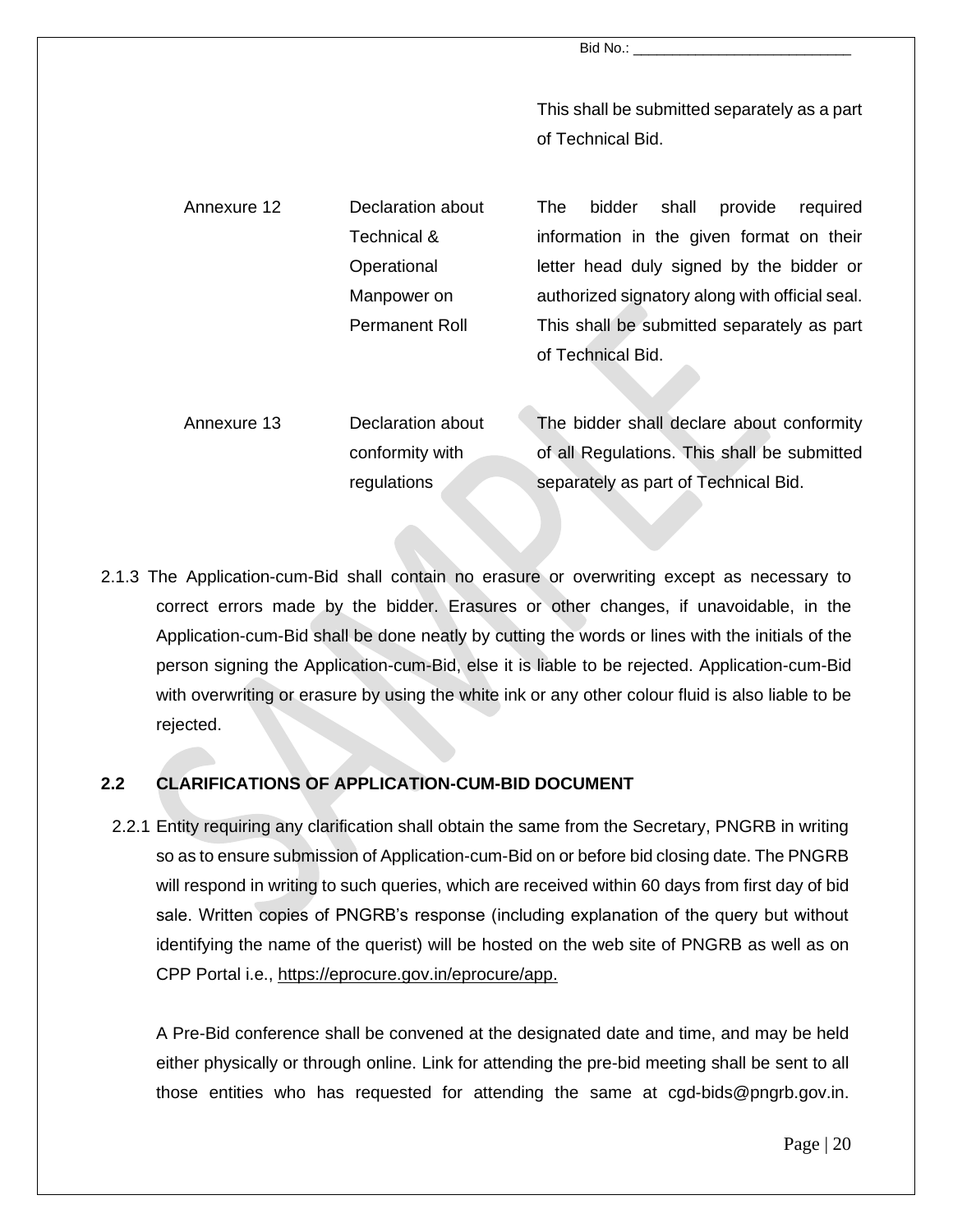However, depending on the number of requests received for attending the pre-bid meeting, the number of personnel from each entity may be restricted accordingly.

#### **2.3 AMENDMENT OF BIDDING DOCUMENTS**

- 2.3.1 At any time prior to the deadline for submission of bids, the PNGRB for any reason may modify the 'Application-cum-Bid document' by issuing amendments in the form of addendums(s)\_/ corrigendum(s) / clarification(s).
- 2.3.2 The amendment shall be notified in writing and hosted on website of CPPP and PNGRB and shall be binding on all the bidders. The same shall be part of Tender documents and bidder is required to sign and submit the same along with Tender documents.

#### **2.4 LANGUAGE OF APPLICATION-CUM-BID**

The Application-cum-Bid prepared by the bidder and all correspondence / drawings and documents relating to the Application-cum-Bid exchanged between the bidder and the PNGRB shall be in English language, provided that any printed literature furnished by the bidder may be written in any other language so long as accompanied by ENGLISH translation in which case, for purpose of interpretation of the Application-cum-Bid, the ENGLISH translation shall govern.

#### **2.5 FINANCIAL BID**

- 2.5.1 All quotes shall be written in both words and figures. In the event of difference, the quotes in words shall be valid and binding. In case, any quoted figure is more than two decimal places the same shall not be considered beyond second decimal point.
- 2.5.2 Incomplete quotes shall be summarily rejected.

#### **2.6 BID CURRENCIES**

Bidders shall submit their financial quote, wherever required in Indian Rupees only.

#### **2.7 PERIOD OF VALIDITY OF APPLICATION-CUM-BIDS**

2.7.1 Application-cum-Bids shall be kept valid for at least 120 days from the original bid closing date. In case the entity submits bid bond in the form of a bank guarantee, its initial validity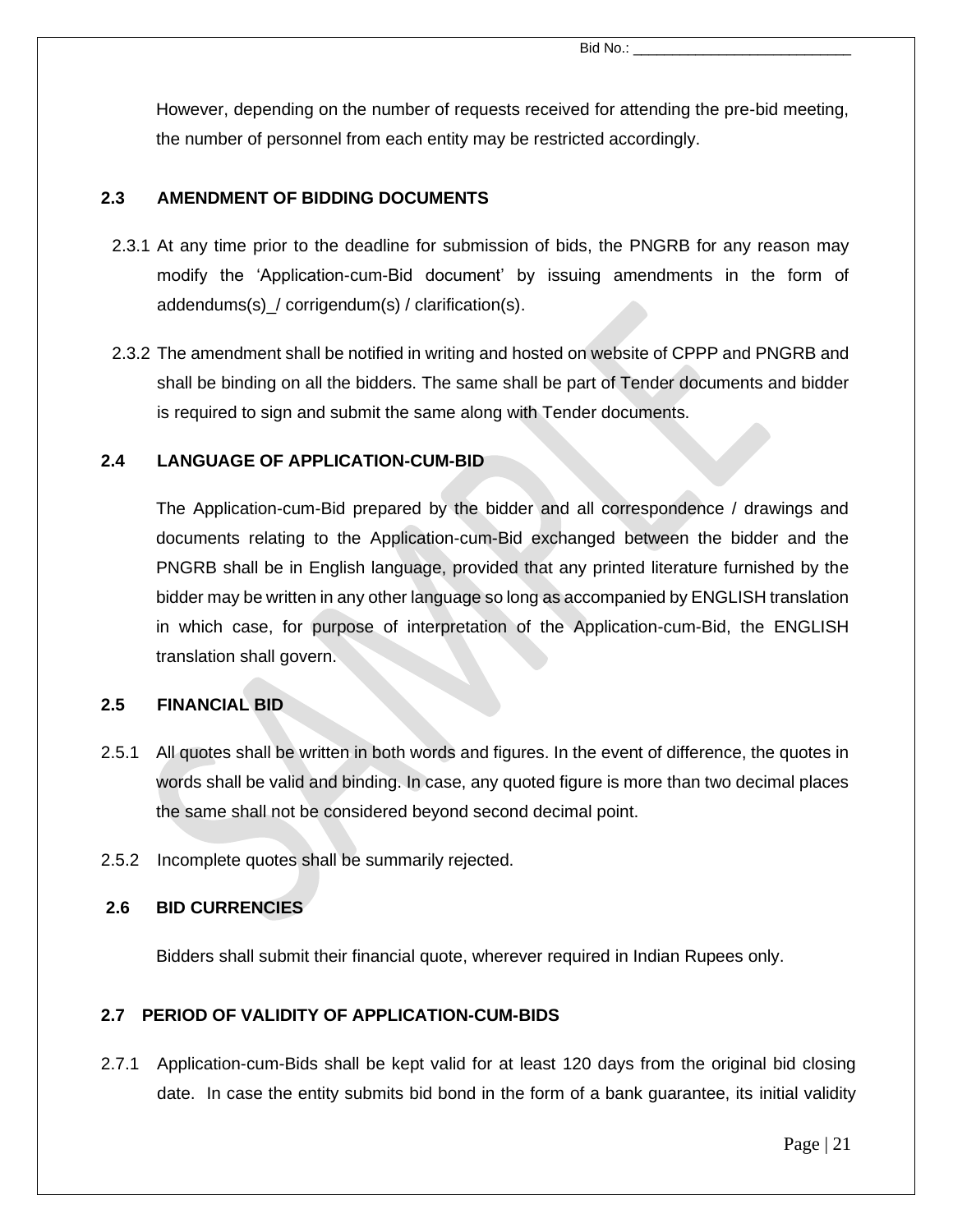shall also be 150 days from the date of original bid closing date. A bid bond/ bank guarantee valid for a shorter period may be considered as non-responsive and shall be rejected by the PNGRB.

2.7.2 If required, the PNGRB may request the bidders' consent for an extension of the validity period of the bid as well as the bid bond guarantee. The request and the responses thereto shall be made in writing through a letter or by E-mail to all the bidders from whom Applicationcum-Bids have been received. The Application-cum-Bids of only those bidders, who extend the validity unconditionally, shall be opened and bids of all such other bidders shall be rejected.

#### **2.8 FORMAT AND SIGNING OF APPLICATION-CUM-BID**

The bidder shall submit the Application-cum-Bid through e-tender. The details are mentioned in the subsequent paragraphs.

#### **3.0 Offline Submissions**:

*The bidder is required to submit the application fee and Bid Bond in form of RTGS / NEFT / Demand Draft / Bank Guarantee and tender fee in the form of Demand Draft of requisite value to the under mentioned address before the start of Public Online Tender Opening Event in a Sealed Envelope on following address:*

## *Secretary, Petroleum and Natural Gas Regulatory Board, World Trade Centre, First Floor, Babar Road, New Delhi-110001*

*The envelope shall bear the GA name, the Bid number and Tender I.D. and the words 'DO NOT OPEN BEFORE' (due date & time).* 

- *1. Original copy of the Bid Bond/ Bid Security/ Earnest Money Deposit (EMD) in the form of a Demand Draft/ Bank Guarantee as mentioned at Section 1.3 of this document.*
- *2. Original copy of the written power-of-attorney/ Board Resolution for authorization to submit bid.*

*Note: In case the bidder is bidding for more than one GA and one Power of Attorney/ Board Resolution covers all such GAs then original copy of the Power-of-Attorney/Board Resolution shall be submitted by the bidder in the envelope of the first bid itself, in the order of serial number of bid-out GAs, and thereafter copies of Power-of-Attorney/Board Resolution in the bids of subsequent GAs, if any. For example, if the bidder has submitted bids for GA IDs*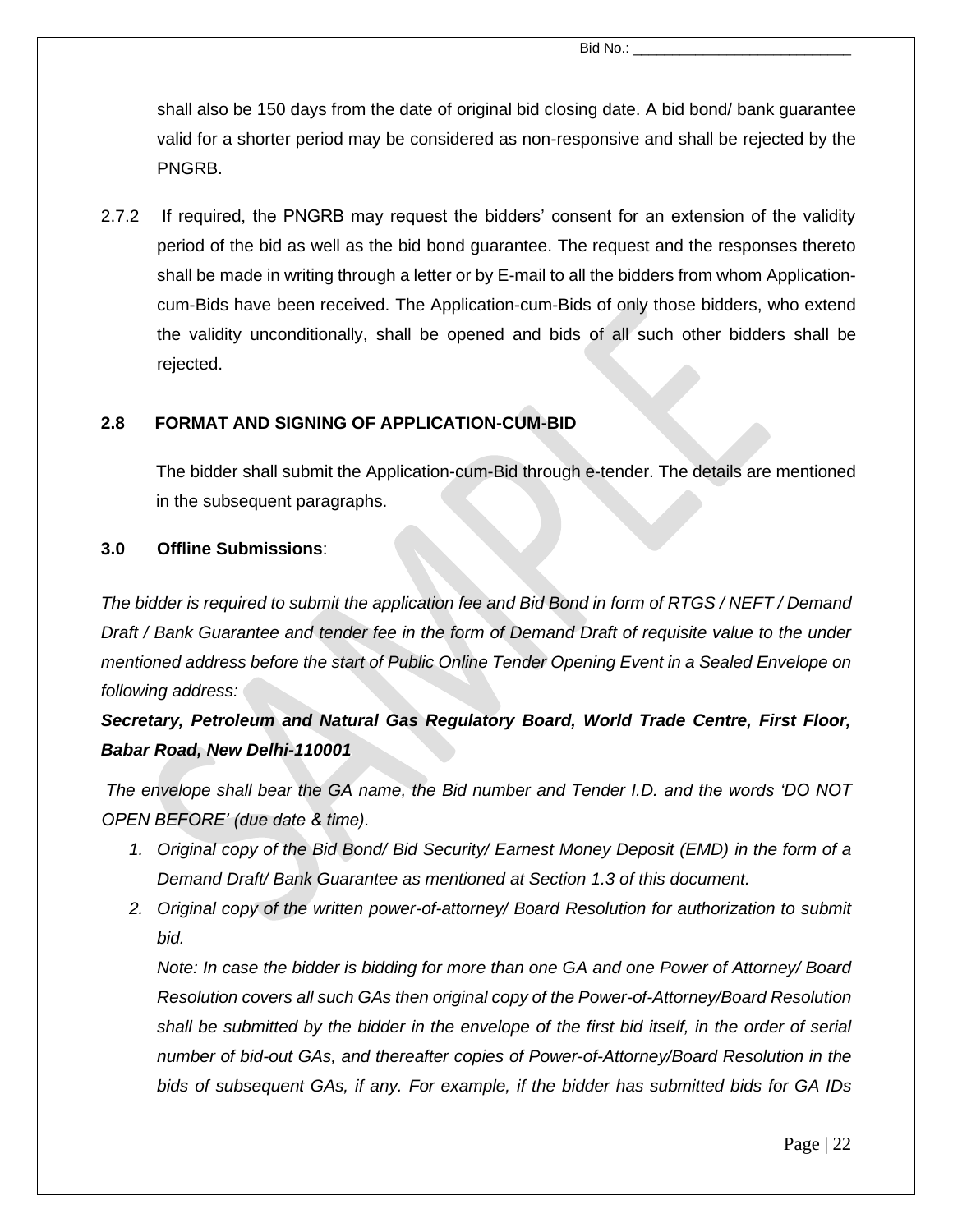*11A.01, 11A.03 & 11A.05 then the original Power-of-Attorney/Board Resolution shall be submitted in the envelope of GA ID 11A.01 and copies of Power-of-Attorney/Board Resolution shall be submitted in envelope of GA IDs 11A.03 & 11A.05.*

3. Details of Application Fee payment as *mentioned at Section 1.3 of this document* (original in case of Demand Draft and receipt of payment as proof in case of online remittance).

4. *Details of Tender fee payment as mentioned at clause 6 of Notice Inviting Tender of this document (original in case of Demand Draft and receipt of payment as proof in case of online*  remittance*).*

*The Bidder should also upload the scanned copies of all the above-mentioned original documents as Bid-Annexures during Online Bid-Submission.Failure to submit any of above-mentioned requirements shall result in non-opening of technical bid.*

#### **4.0 OPENING AND EVALUATION OF APPLICATION-CUM-BIDS**

#### **4.1 OPENING OF APPLICATION-CUM-BIDS**

- 4.1.1 PNGRB shall open the Part I Technical Bids in the presence of bidders' representative who may choose to attend the opening.
- 4.1.2 After opening of Part I Technical Bid, PNGRB will examine the Application-cum-Bids to determine whether these are complete and valid in all respects as required and in conformity with 'Application-cum-Bid document'.
- 4.1.3 On completion of evaluation of Part I Technical Bid, PNGRB shall invite representatives of bidders who have been found to meet the minimum eligibility criteria and have submitted complete and valid Application-cum-Bids in all respects to be declared as technically qualified to attend financial bid opening for which a minimum 24 hours' notice shall be given through fax/e-mail. Representatives, who will be present, shall sign a register evidencing their attendance.

#### 4.2 **EVALUATION AND COMPARISON OF APPLICATION-CUM-BIDS**

#### **4.2.1 TECHNICAL BID**

4.2.1.1 The bidder has to submit all the forms and formats mentioned in the 'Application-cum-Bid document' duly filled-in, failing which the Application-cum- Bid shall be rejected.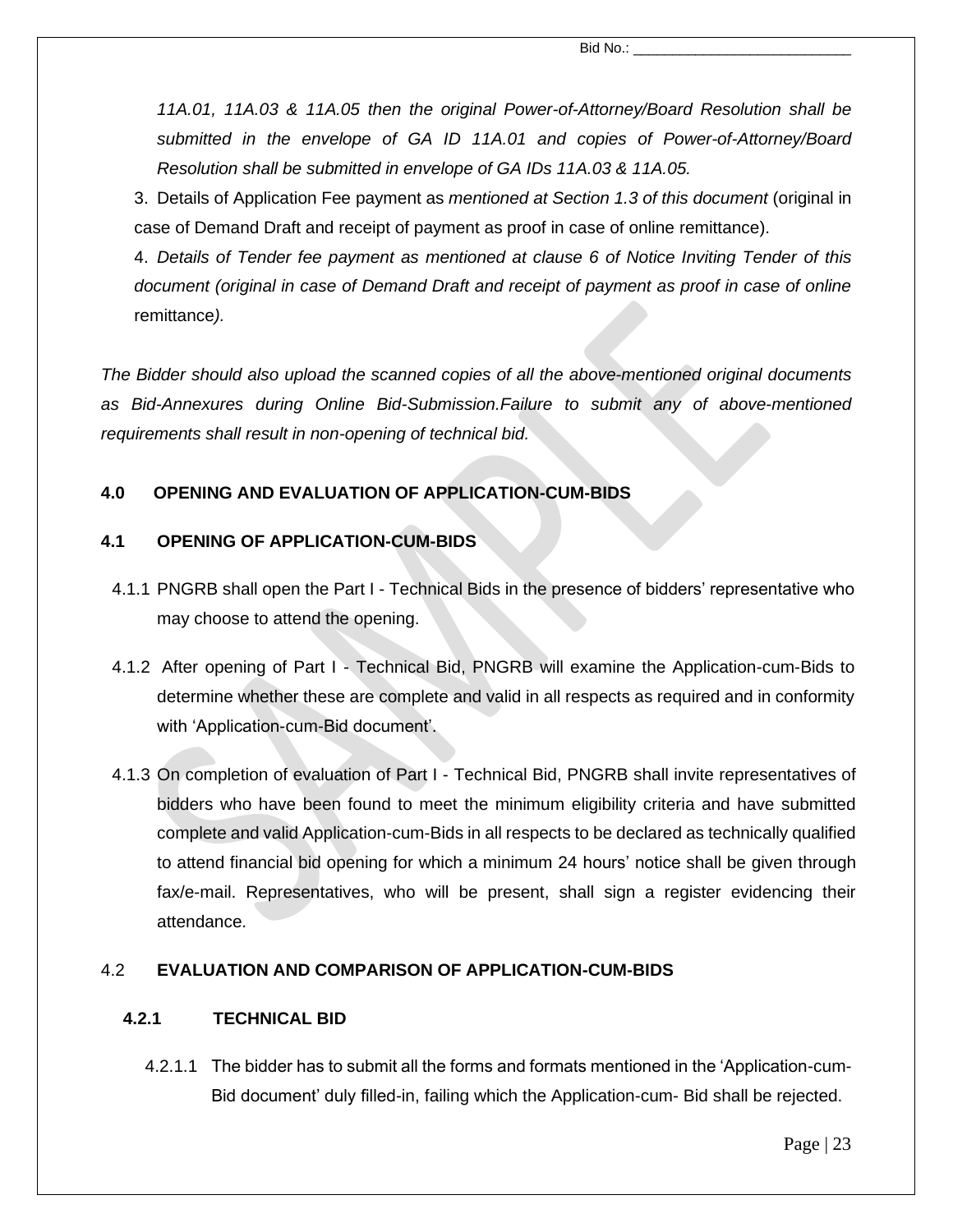Bid No.:

- 4.2.1.2 Documentary evidences are to be submitted by the bidder for all the formats wherever it is required.
- 4.2.1.3 If the information furnished by the bidder is found to be incorrect, the Application-cum-Bid shall be rejected.
- 4.2.1.4 PNGRB can make any enquiry / seek clarifications from the bidders, which the bidders must furnish within the stipulated time or else Application-cum-Bid of such defaulting bidders is likely to be rejected. The clarifications so raised shall be based on the original document submitted by the bidder at the time of bid submission and will only be for substantiation of the same. Any additional submission beyond what has been sought through clarifications shall not be entertained by PNGRB.
- 4.2.1.5 Steel Inch-Kilometre shall include sub-transmission pipeline (STPL) if laid through steel pipeline post authorisation.
- 4.2.1.6 The number of household connections, to be considered shall mean physical connection including gas meter installation to be provided after registration notwithstanding gas supply. One household will have one domestic PNG connection for the purpose of compliance to bid numbers.

#### **4.2.2 FINANCIAL BID**

All financial bids shall be tabulated and compared as per the bidding criteria specified at regulation 7 and Schedule- C (1) of the PNGRB CGD Authorization Regulation.

In case, bidder has uploaded quoted financial bid with technical bid, the entire bid shall be rejected.

Bidder with the highest composite score shall be declared as successful in the bid. In case of tie in the evaluated composite score, the successful bidder shall be decided based on the highness of numbers of PNG connections among the tied bidding entities. In case there is tie on number of PNG connections also, highness of inch-km steel pipeline shall be considered and thereafter in case of tie in inch-km as well, highness of numbers of CNG Stations shall be considered.

#### **4.3 PROCESS TO BE CONFIDENTIAL**

Information relating to the examination, evaluation and comparison of bids and recommendations shall be treated confidential and shall not be disclosed to entities or any other person.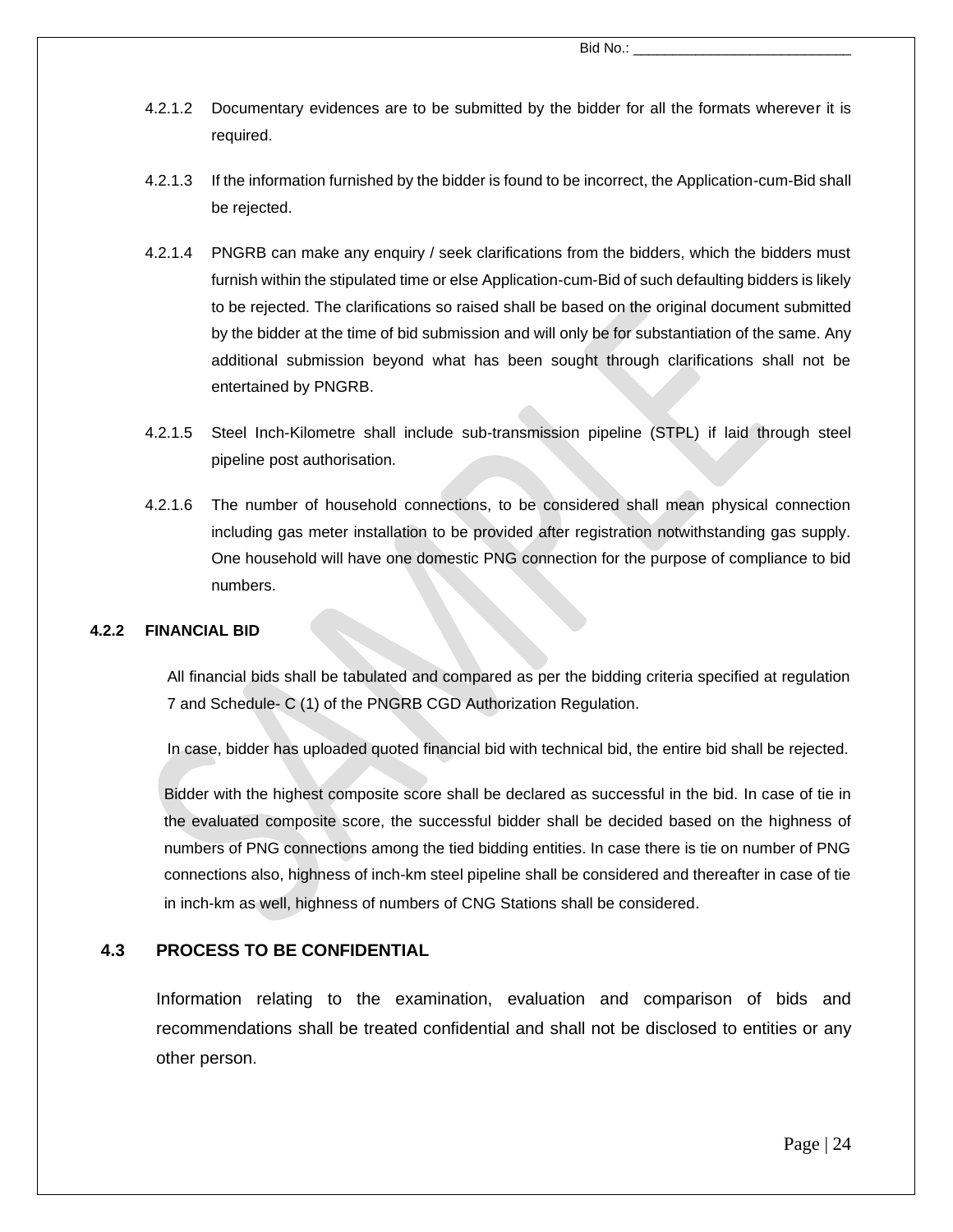Bid No.:

Any effort by an entity to influence PNGRB in any manner in respect of bid evaluation or grant of authorization will result in the rejection of its Application-cum-Bid.

#### **4.4 PNGRB'S RIGHT TO ACCEPT OR REJECT ANY OR ALL APPLICATION-CUM-BIDS**

Notwithstanding anything to the contrary contained herein, PNGRB reserves the right to accept or reject any Application-cum-Bid and/or to annul the bidding process and/or reject all Application-cum-Bids, at any time prior to grant of authorization.

#### **4.5 PERFORMANCE BOND**

- 4.5.1 Grant of authorization shall be issued to the selected entity after it furnishes a performance bond as specified in regulation 9 of the PNGRB CGD Authorization Regulation, within 30 days of issue of LoI by PNGRB. In case, the performance bond is submitted through bank guarantee, the performance bond guarantee (PBG) shall be valid initially for a period of three years and thereafter shall be renewed, at least three months before expiry of the same, for next three years and so on until the period of authorisation. In case of proposed consortium/JV or existing JV or a subsidiary, the performance bond can also be submitted by any one of the partners or promoters of the entity, as the case may be, which shall be initially valid for a period of one year. In such case, the PBG shall be renewed, at least three months before expiry of the same, for a period of three years and so on until the period of authorization. It is the responsibility of the entity to timely renew the PBG and in case the PBG is not so renewed at least one month before expiry of the PBG, the PBG shall be encashed by the Board and the authorisation may be terminated. PBG amount shall be reduced to the value of 40% of the initial PBG furnished by the successful bidder after 100% achievement of the work programme or on expiry of exclusivity from purview of common carrier or contract carrier, whichever is later.
- 4.5.2 The selected entity shall submit performance bond guaranteeing the timely commissioning of the proposed CGD network as per the prescribed targets and meeting the service obligations during the operation phase of the project.
- 4.5.3 Performance Bond shall be submitted by way of NEFT or RTGS or Demand Draft or Pay order or Bank Guarantee, payable at Delhi, from any scheduled bank.DD/Pay order shall be in the name of PNGRB, payable at Delhi. Bank guarantee shall be exactly as per proforma of Performance Bank Guarantee prescribed at Annexure 11.

#### 4.6 **GRANT OF AUTHORIZATION**

The authorization shall be granted to the selected entity as specified in regulation 10 (1) of the PNGRB CGD Authorization Regulation.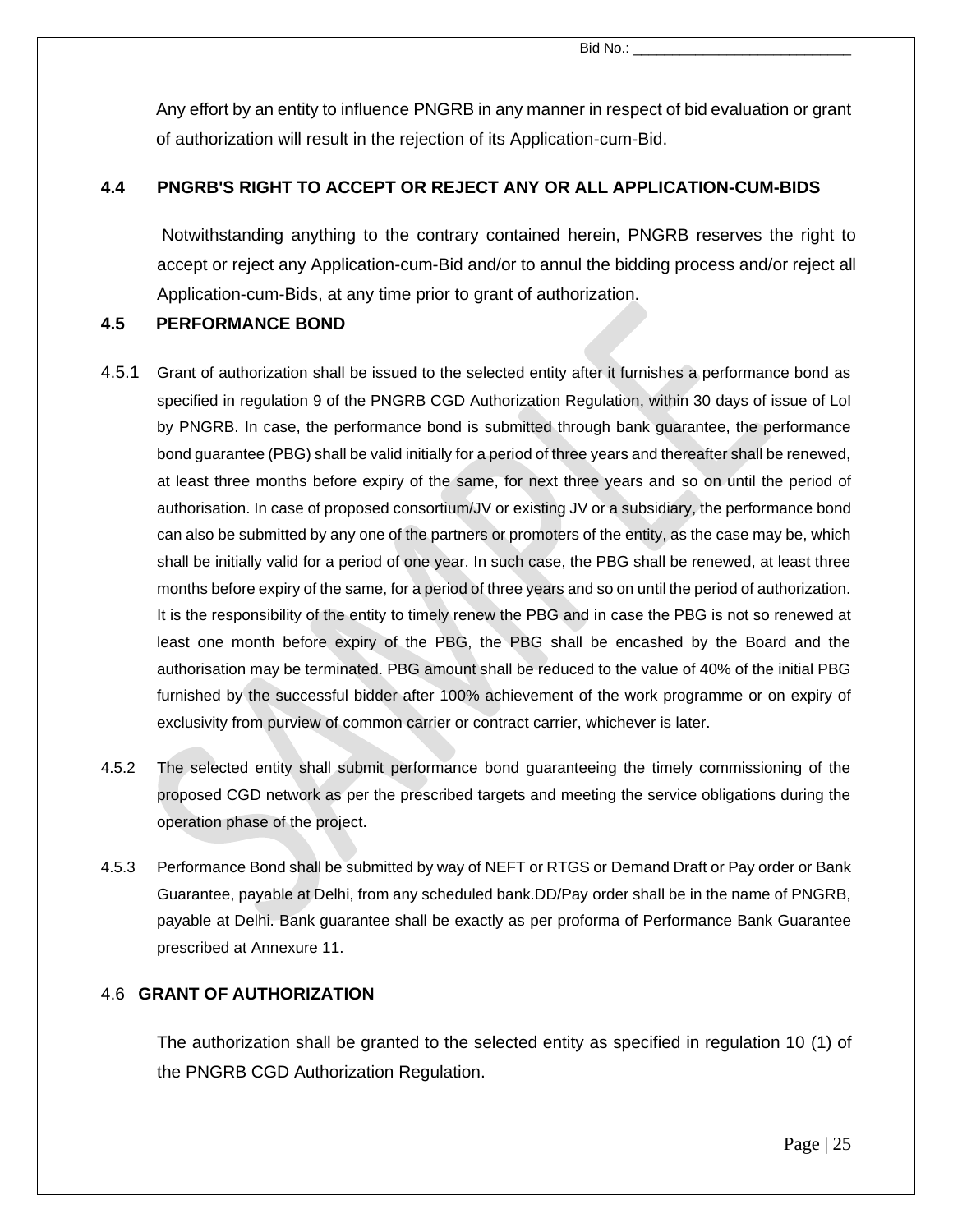#### 4.7 **ACCEPTANCE TO GRANT OF AUTHORIZATION**

- 4.7.1 Within 14 (fourteen) days from date of issue of the Grant of authorization, the entity shall sign the Proforma for 'Acceptance of the Grant of Authorization' enclosed with Schedule-D of the PNGRB CGD Authorization Regulation. The 'Acceptance of the grant of Authorization' shall be signed by the selected entity or authorised signatory along with official seal.
- 4.7.2 After confirmation / signing, the terms and conditions contained therein take precedence over entity's bid conditions and all previous correspondence.
- 4.7.3 If, the entity does not deposit the Performance Bond within specified time period, PNGRB reserves the right to cancel the proposed authorization without prejudice to various rights and remedies including forfeiting the Bid Bond of the entity and without being liable in any manner whatsoever to the entity.

#### **5 SERVICE OBLIGATIONS AND QUALITY OF SERVICE STANDARDS**

Service obligations and quality of service standards of the authorized entity shall be as per the PNGRB CGD Authorization Regulation, Petroleum and Natural Gas Regulatory Board (Code of Practice for Quality of Service for City or Local Natural Gas Distribution Networks) Regulations, 2010 and amendments thereto, and other Regulations issued by PNGRB.

#### **6 INDEMNITY**

The authorized entity shall indemnify the PNGRB against all third-party claims of any loss, injury or damage to any person or property attributed to the negligence or failure of the service obligations of the entity or its agents.

#### **7 FORCE MAJEURE**

Force Majeure shall mean and be limited to the following:

- a) War / hostilities
- b) Major Riots or Civil Commotion
- c) Earthquake, flood, tempest, lightening or other natural physical disasters
- d) Restrictions imposed by Central Government or State Government, that have arisen after last date of submission of bid, which prevents or delays the execution of obligations under the Regulations.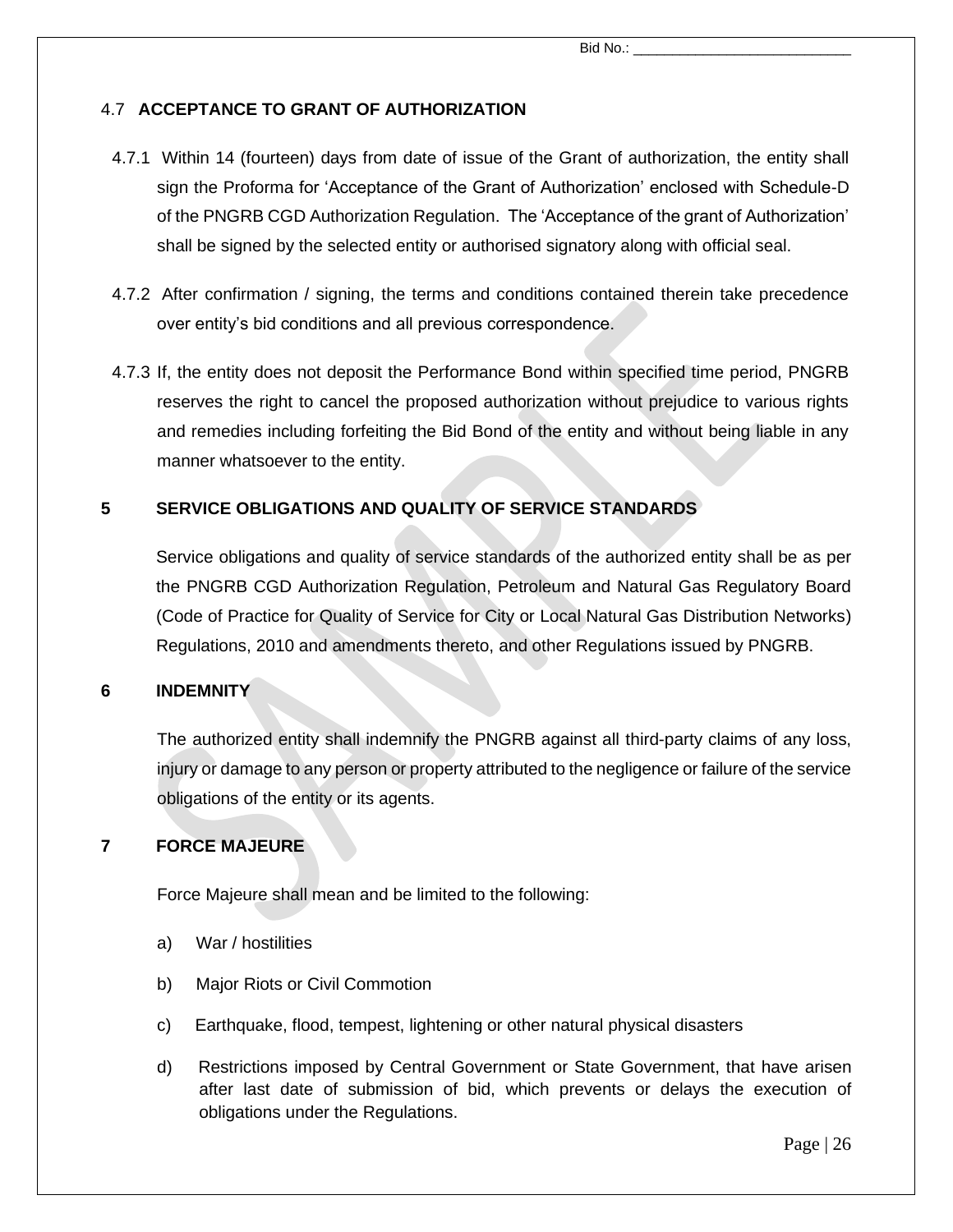The Procedure for considering Force Majeure claims under relevant bid document or regulation 2(ga)/ regulation 14 of CGD Authorization Regulations for implementing the CGD Networks shall be as per the Guideline for consideration of 'Force Majeure' in CGD Networks issued by PNGRB vide Public Notice no. PNGRB/Monitoring/7/Misc-FM/(3)/2020 (P-810) dated 02.09.2020 and its clarification dated 26.10.2020.

Delays in obtaining Statutory permission(s)/ clearance(s) shall not be considered under Force Majeure.

#### **8 RESTRUCTURING/RECONSTITUTION OF THE AUTHORISED ENTITY**

Any restructuring/ reconstitution of the authorized entity shall be governed by regulation 10 of CGD Authorization Regulation.

#### **9 PNGRB's RIGHT TO ACCEPT ANY BID AND TO REJECT ANY OR ALL BIDS**

PNGRB reserves the right to annul the Application cum Bid process and reject any or all bids at any time prior to issuance of authorization, without thereby incurring any liability to the affected bidder or bidders or any obligation to inform the affected bidder or bidders of the grounds for such action of PNGRB.

In case the rejection of the Bid of any Bidder is attributable to wilful concealment of any fact or submission of any wrong information, authorization of GA is liable for cancellation and the Bid Bond of the Bidder shall be forfeited and bidder shall be blacklisted by PNGRB for a minimum period of three years.

#### **10. BLACKLISTED/BANNED BIDDERS**

In case, the bidder or its promoter has been banned/blacklisted by any PSU/Government agency in the last three years from the last date of submission of bid, then the bid from such bidder shall be summarily rejected.

#### **11. JURISDICTION**

In case of any dispute/claims related to bidding shall be subjected to the jurisdiction of the courts in Delhi.

#### **12. TIME PERIOD**

Time period as per the notice issued by PNGRB shall be allowed for submission of the Application-cum-Bid. The bidders may note that any request for time extension shall not be entertained.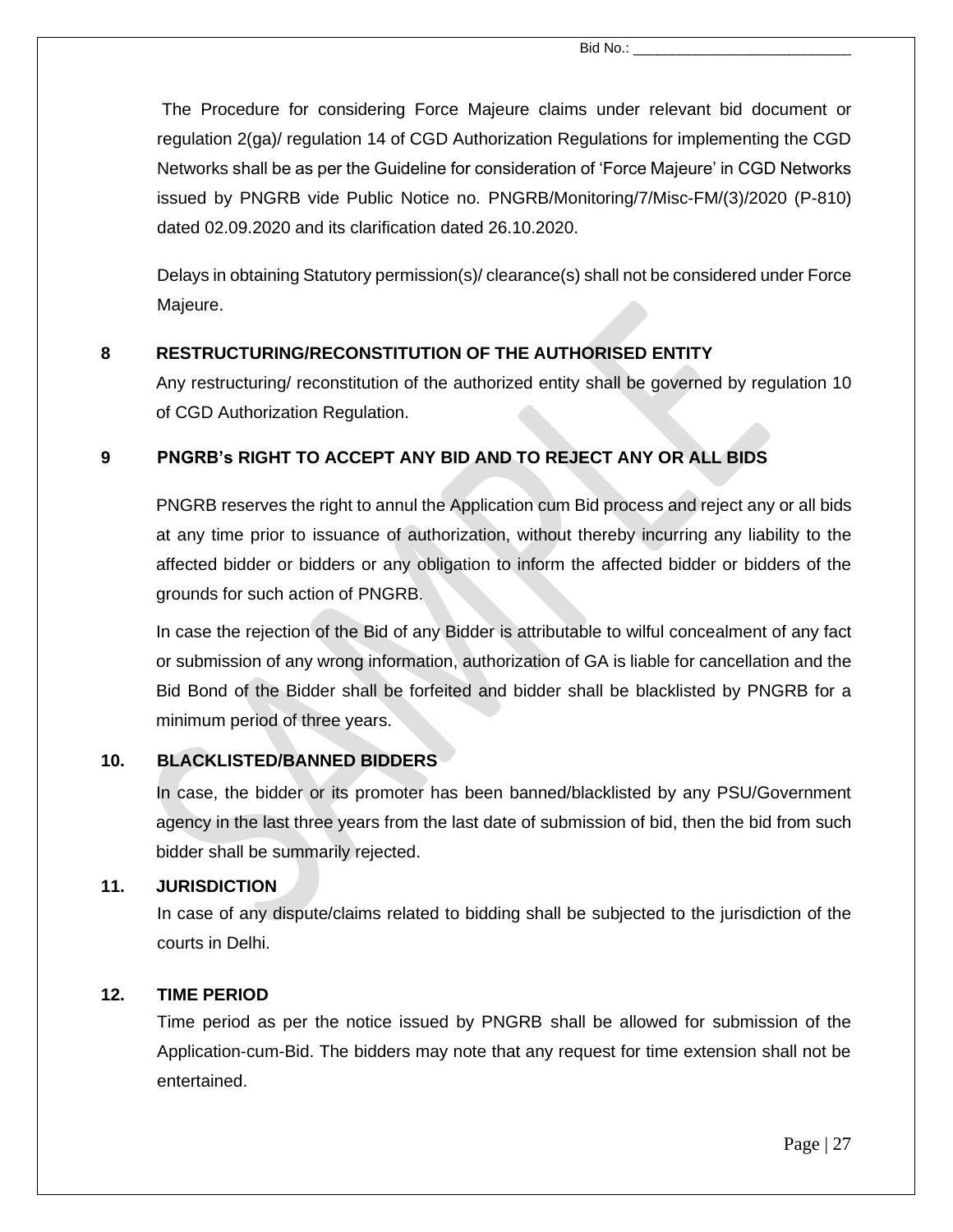#### **13. MISCELLANEOUS**

If any dispute arises with regards to the interpretation of any of the contents of the 'Application-cum-Bid document', the decision of PNGRB shall be final.

#### **14. DISCLAIMER**

The PNGRB makes no representation or warranty, express or implied, as to the accuracy, correctness or completeness of the information contained in the 'Application-cum-Bid document'. The entities should ensure that the 'Application-cum-Bid document' is complete in all respects.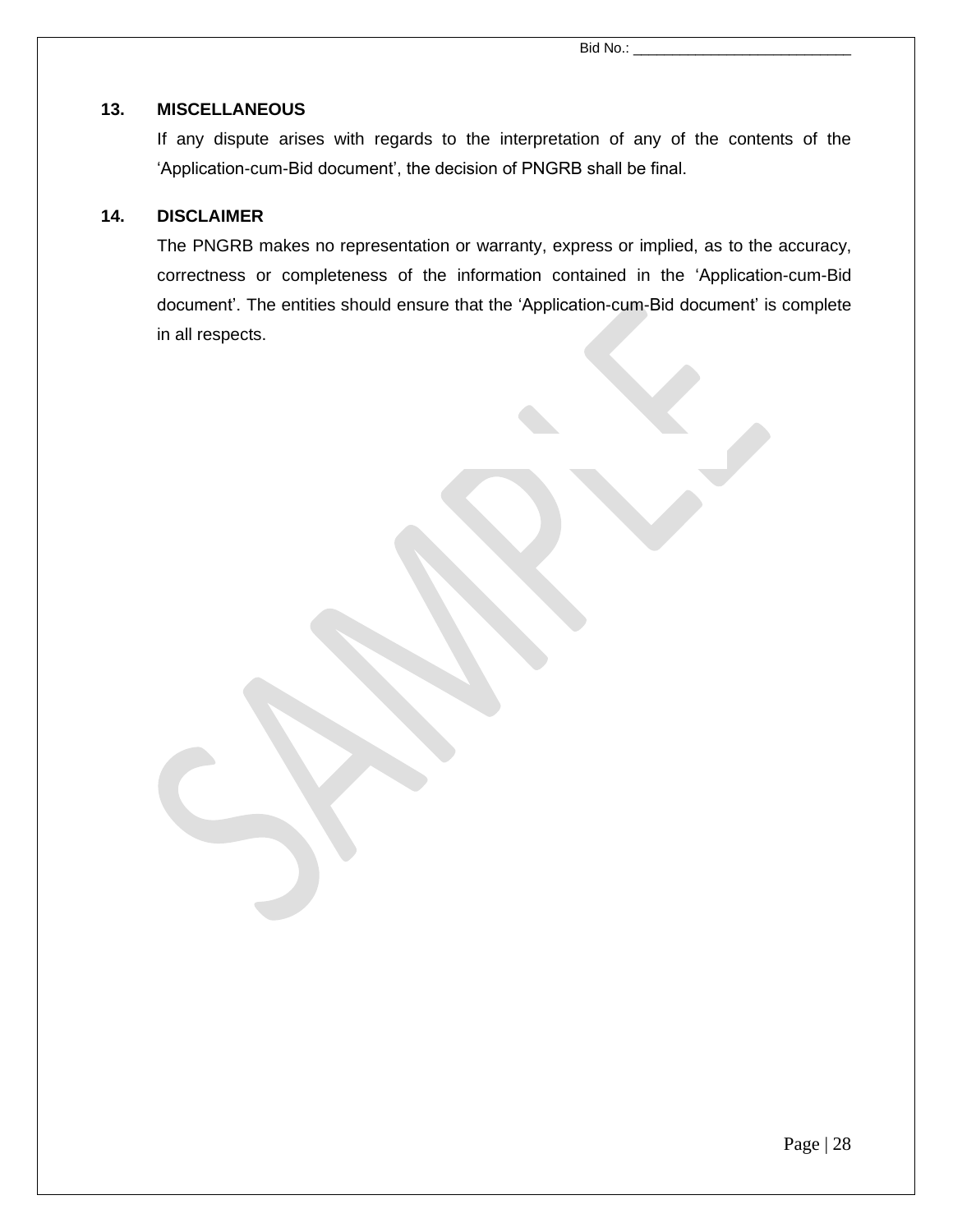Bid No.:

# **ANNEXURES**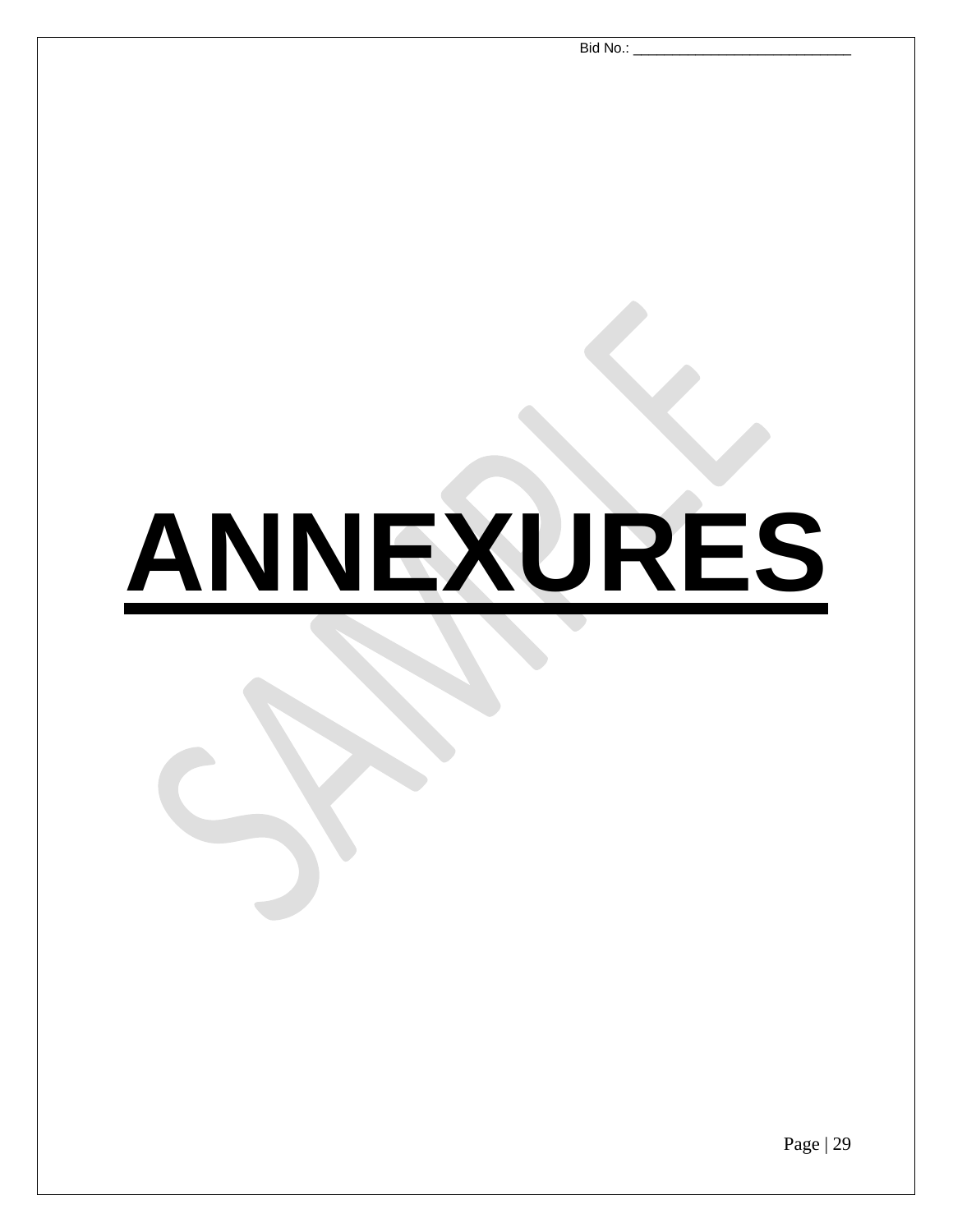#### **ANNEXURE 1**

*(The bidder shall carefully study the Geographical Area and Charge Areas thereunder before submitting their Application-cum-Bid. GA Population has been referred from District Census Handbook – Census of India 2011 of the district(s) in this GA accordingly)*

#### **CHARGE AREAS IN THE GEOGRAPHICAL AREA**

| <b>GA Name</b> |  |
|----------------|--|
|                |  |

**GA Population : \_\_\_\_\_\_\_**

**Source for population of the districts:**

**Charge Areas :**

#### *Disclaimer:*

- *i. Charge Areas of the districts are based on Tehsil/Taluka names as depicted in Census of India 2011 District Census Handbook and respective district NIC website. In case any Charge Area has been merged / bifurcated / renamed, then the charge area and name as on date of advertisement shall prevail.*
- *ii. Data related to district population has been obtained from Census of India 2011 District Census Handbook. PNGRB shall not be responsible for any discrepancy in the data. Bidders are required to verify the above data on their own and contact the respective district administration for same. Further, in case any of the charge area(s) or part(s) thereof has already been authorized by PNGRB then such charge area(s) or part(s) thereof shall be considered to be excluded from this GA.*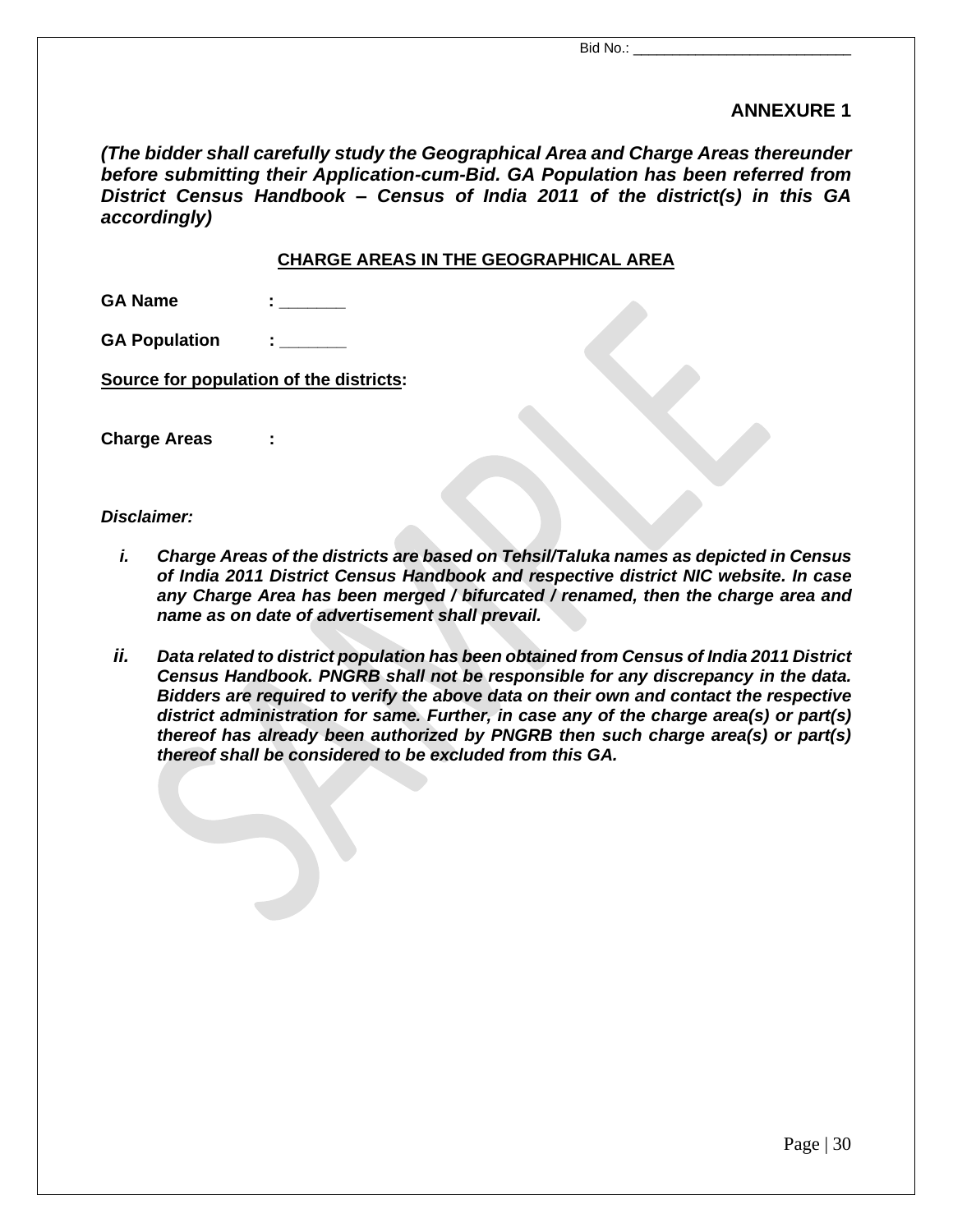#### **ANNEXURE 2 (1 of 1)**

*(The bidder shall submit the Application cum-Bid forwarded by this format in their letterhead duly signed by the bidder or authorized signatory along with official seal. This shall be submitted as a part of Application-cum-Bid in all two envelopes as specified in Instructions to Bidders)*

#### **BID FORWARDING LETTER**

Date:

Secretary, Petroleum and Natural Gas Regulatory Board, 1st Floor, World Trade Centre, Babar Road, New Delhi – 110 001

Dear Sirs,

We enclose herewith the complete Application-cum-Bid as required. This includes application fee and bid bond, in addition to the following:

- i. Power of Attorney issued in favor of signatory of Application-cum-Bid
- ii. Schedule C of the PNGRB CGD Authorization Regulation: Part I Technical Bid: General particulars of the entity and technical details of the project, duly filled-in along with supporting documents
- iii. Financial Bid covering all five bidding parameters
- iv. Full set of 'Application-cum-Bid document' along with its Addendum / Corrigendum
- v. Proforma for Performance Bank Guarantee (As format acceptance only).

Date :

Place :

Name and Signature of bidder or authorized signatory Official Seal

Details of enclosures:

- 1.
- 2.
- 3.
- 4.
- 5.
- 6.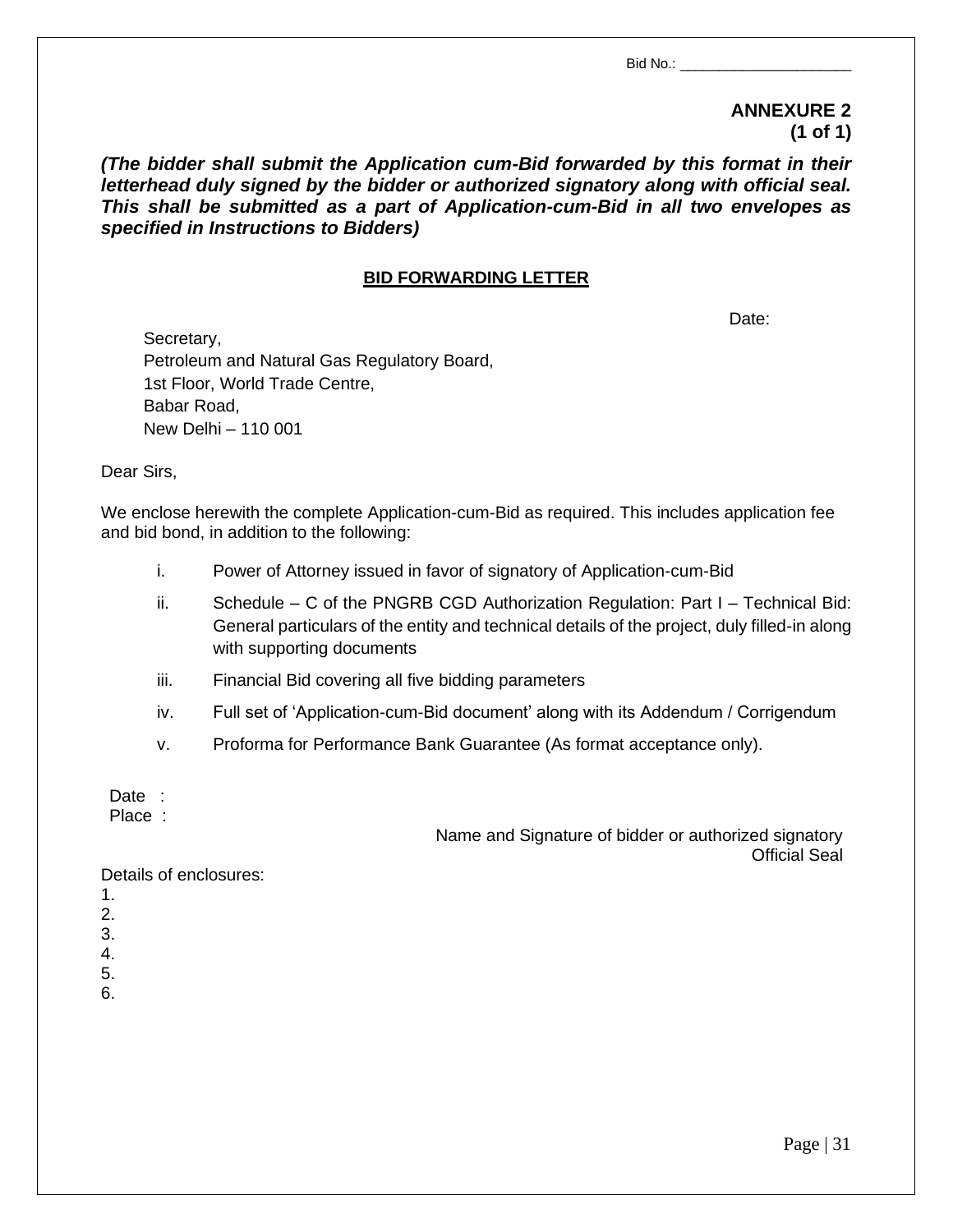#### **ANNEXURE 3 (1 of 1)**

*(The bidder shall confirm the check-list in the given format duly signed by the bidder or authorized signatory along with official seal. This shall be submitted separately as a part of Technical Bid.)*

#### **CHECK-LIST**

| SI.<br>No.     | <b>Item</b>                                                                                                                                                                                 | <b>Check</b><br>Yes / No |
|----------------|---------------------------------------------------------------------------------------------------------------------------------------------------------------------------------------------|--------------------------|
|                |                                                                                                                                                                                             |                          |
| $\mathbf{1}$   | Application Fee (RTGS/NEFT/DD/Pay Order)                                                                                                                                                    | Yes / No                 |
| $\overline{2}$ | Bid Bond (RTGS/NEFT/DD/Pay Order/BG)                                                                                                                                                        | Yes / No                 |
| 3              | All documents in support of the bidder's minimum eligibility criteria                                                                                                                       | Yes / No                 |
| 4              | Power of Attorney/Board Resolution issued in favor of signatory of<br>Yes / No<br>Application-cum-Bid                                                                                       |                          |
| 5              | Part I (Technical Bid): General particulars of the entity and technical<br>Yes / No<br>details of the project, duly filled-in along with all supporting drawings<br>/ documents as required |                          |
| 6              | Full set of 'Application-cum-Bid document' along with Addendum /<br>Corrigendum, duly signed by the bidder or authorized signatory along<br>with official seal on all pages                 | Yes / No                 |
| $\overline{7}$ | Certification by Chartered Accountant about Net worth of the entity<br>and corporate guarantee from the promoter(s), if any                                                                 | Yes / No                 |
| 8              | Annexures, duly filled-in and signed along with official seal as<br>Yes / No<br>indicated therein                                                                                           |                          |
| 9              | No deviation considered and Annexure 7 submitted duly signed by<br>the bidder or authorized signatory along with official seal, in<br>confirmation to no deviation                          | Yes / No                 |
| 10             | All the pages signed by the bidder or authorized signatory along with<br>official seal and sequentially number on each page of Application-<br>cum-Bid including all enclosures             | Yes / No                 |
| 11             | Bidder to indicate additional documents point-wise with nature of<br>document with a proper index giving page number                                                                        | Yes / No                 |
| 12             | Part-II (Financial Bid)                                                                                                                                                                     | Yes / No                 |

Date : Place :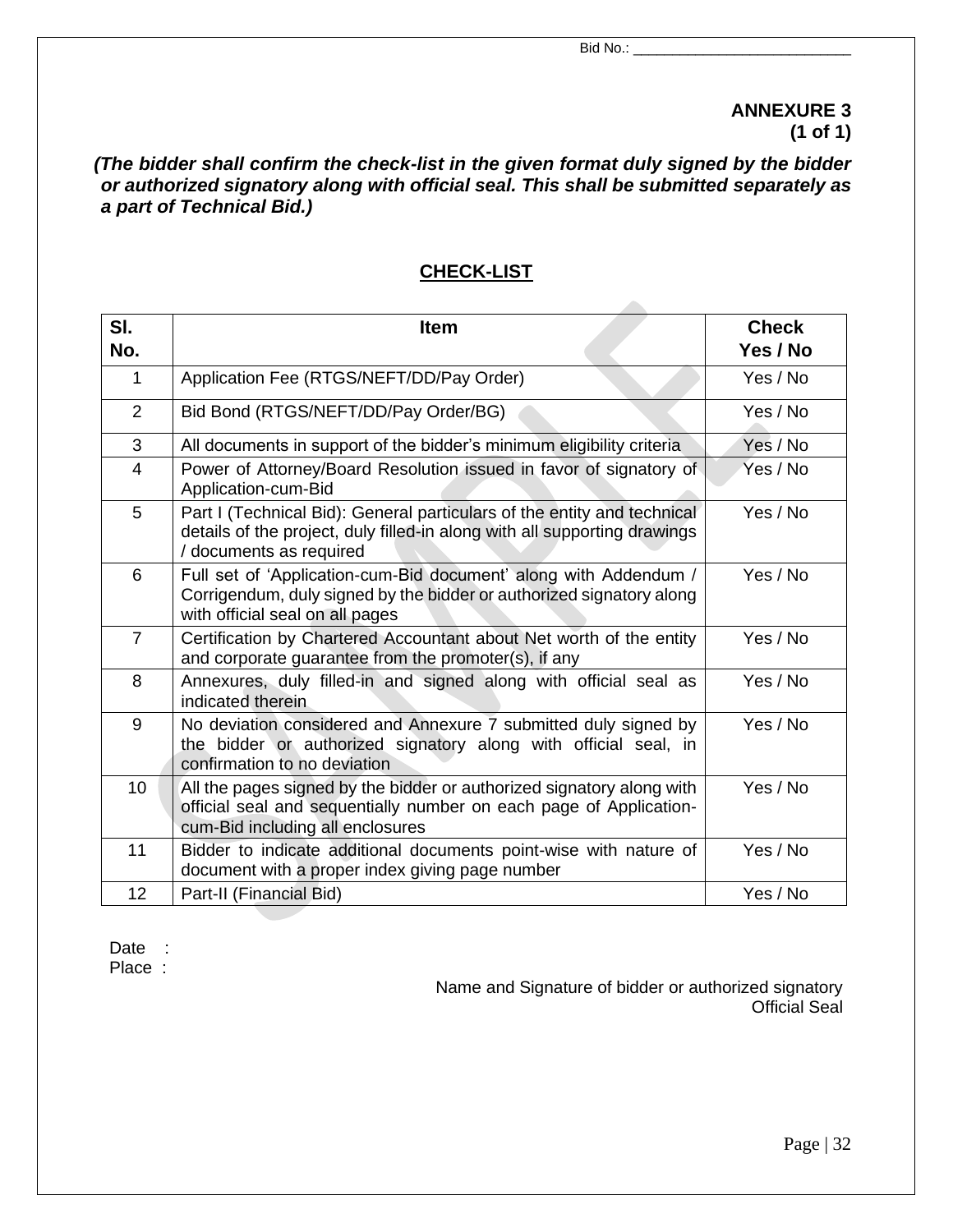#### **ANNEXURE 4 (1 of 1)**

*(The bidder shall provide required information in the given format duly filled-in and signed by the bidder or authorized signatory along with official seal. This shall be submitted separately as a part of Technical Bid.)*

#### **INFORMATION TO BE GIVEN BY BIDDER**

| SI.<br>No.     | <b>Item</b>                                                                                                                                                                                   | <b>Response</b> |
|----------------|-----------------------------------------------------------------------------------------------------------------------------------------------------------------------------------------------|-----------------|
| 1              | Whether the proprietor / partner / director/ chairperson /<br>secretary of the bidding entity is related to any Member /<br>Chairperson of PNGRB?                                             |                 |
| $\overline{2}$ | Details of the officer to whom all references shall be made<br>regarding Application-cum-Bid<br>Name:<br>Designation:<br><b>Official Address:</b><br>Telephone:<br>Mobile:<br>E-mail:<br>FAX: |                 |

*Note: "Director" shall mean full time functional director only and also include the Chairman and Managing Director. Also, the word "related" shall mean any person related by blood, marriage or adoption or as defined in Companies Act, 2013.*

Date : Place :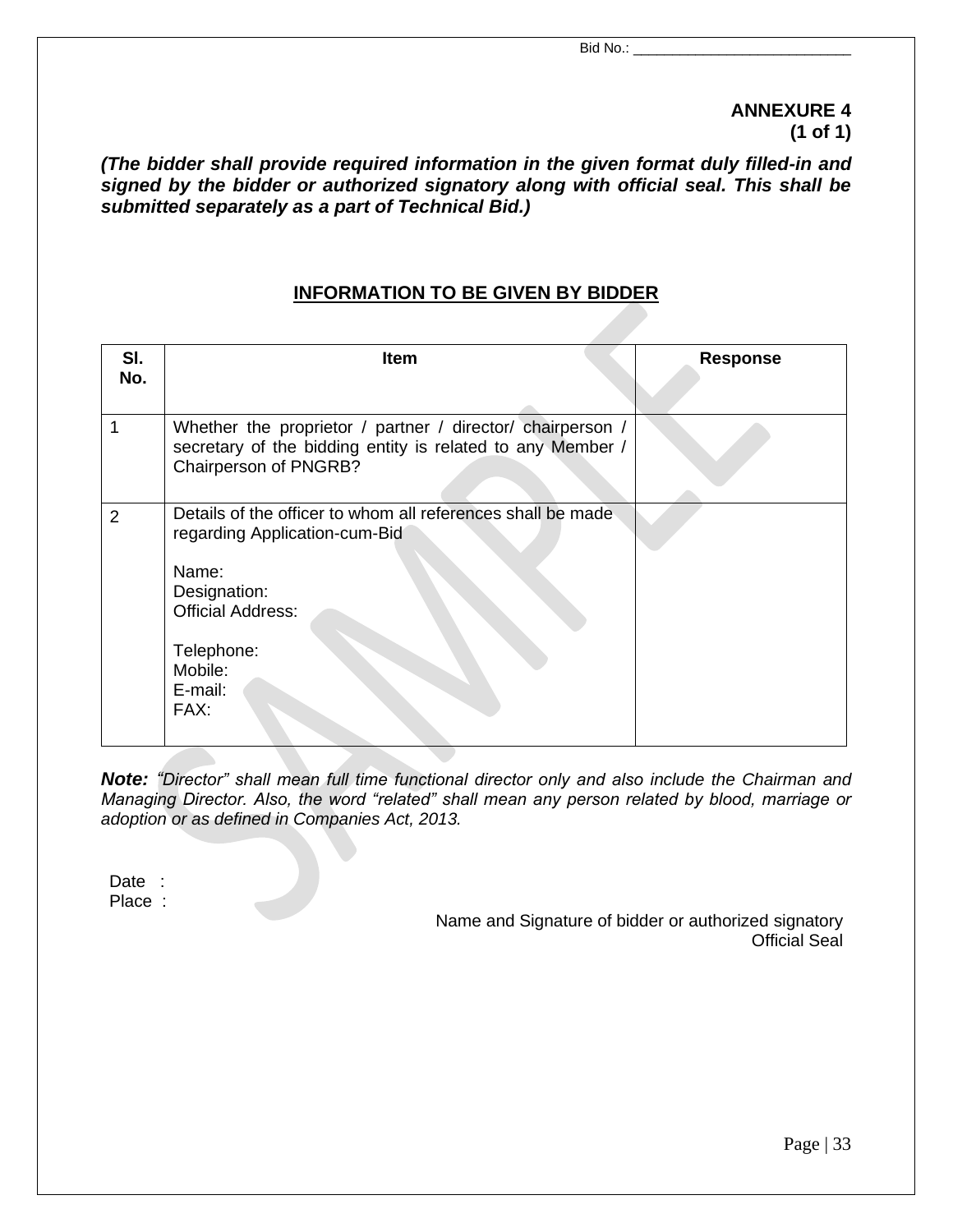#### **ANNEXURE 5 (1 of 2)**

*(The bidder shall provide required information in the given format duly filled-in and signed by the bidder or authorized signatory along with official seal attaching supporting documents. This shall be submitted separately as a part of Technical Bid.)*

#### **Bid No.:**

#### **BIDDER'S PARTICULARS WITH RESPECT TO MINIMUM ELIGIBILITY CRITERIA**

(As per sub-regulation 6 to regulation 5 of the PNGRB (Authorizing Entities to Lay, Build, Operate or Expand City or Local Natural Gas Distribution Networks) Regulations, 2008

(Refer clause 1.3.4 of Part I: Instructions to Bidders)

 $\mathcal{L}$ 

| 1. | Details of Application Fee submitted (Amount<br>and NEFT/RTGS/DD / Pay Order No.)                                        |                                        |
|----|--------------------------------------------------------------------------------------------------------------------------|----------------------------------------|
| 2. | Technical capability of laying and building<br>CGD network.                                                              | Criteria Claimed for Qualification is: |
|    | Please indicate which criteria out of regulation<br>5 (6) (b) (i) & (ii) the bidder is claiming<br>qualification under.  |                                        |
|    | (Please attach documentary evidence<br>in.<br>support of the above)                                                      |                                        |
| 3. | of<br>operating<br>Technical capability<br>and<br>maintaining CGD network.                                               | Criteria Claimed for Qualification is: |
|    | Please indicate which criteria out of regulation<br>5 (6) (c) (i) to (iv) the bidder is claiming<br>qualification under. |                                        |
|    | (Please attach documentary evidence<br>-in<br>support of the above)                                                      |                                        |

Date : Place :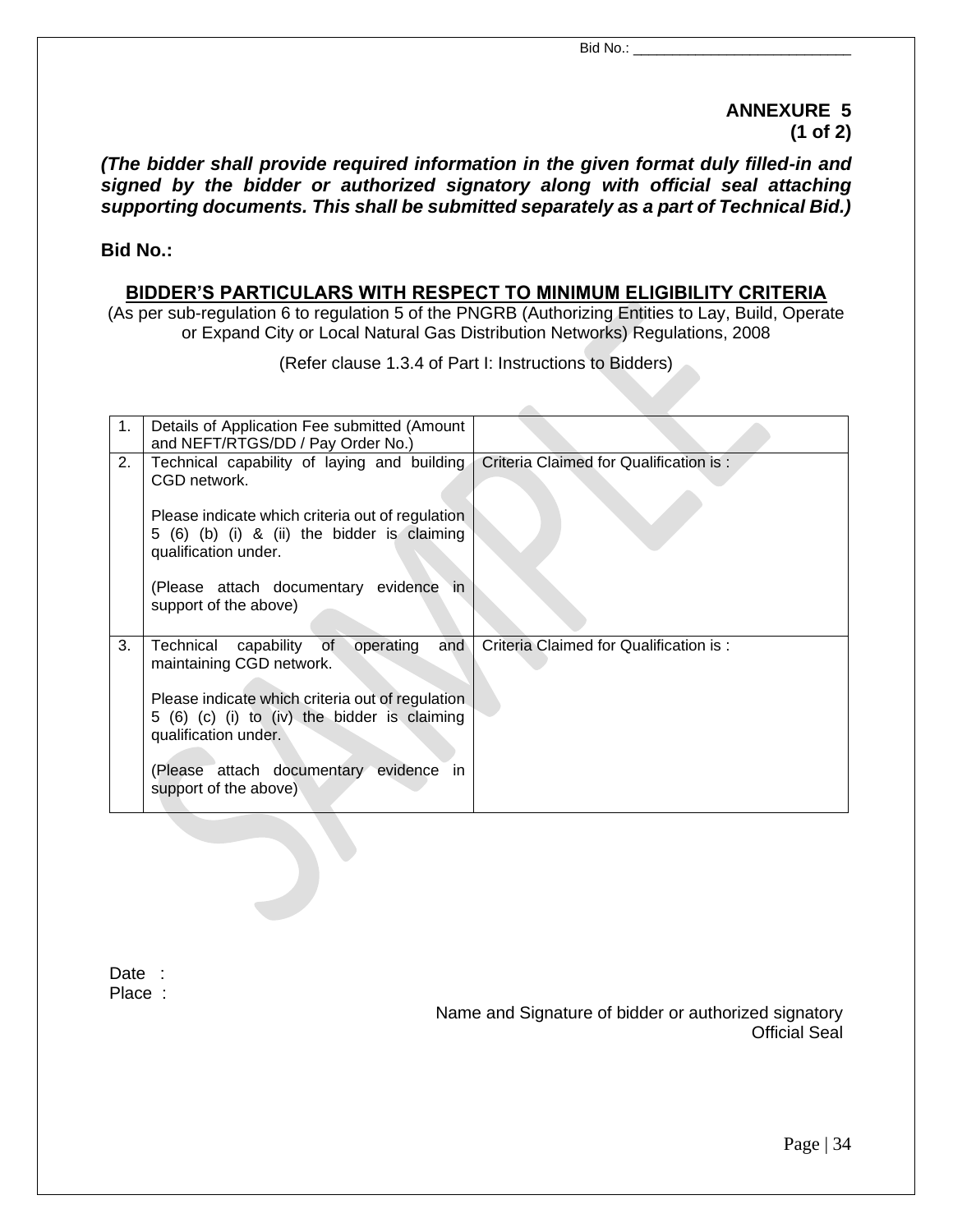#### **ANNEXURE 5 (2 of 2)**

| 4. | Adequate financial strength to execute the<br>proposed CGD project, operate and maintain<br>the same and meeting the financial criterion in<br>terms of having a minimum combined net worth<br>as specified under regulation 5 (6) (e).                                                                     |  |
|----|-------------------------------------------------------------------------------------------------------------------------------------------------------------------------------------------------------------------------------------------------------------------------------------------------------------|--|
|    | (Separate statement of net worth of the bidding<br>entity shall be signed by the concerned<br>Director(s) of the bidding entity / promoters and<br>duly certified by a Chartered Accountant)                                                                                                                |  |
|    | These statements shall not be older than 18<br>months as on the bid closing date, which shall<br>be based on the latest financial position of the<br>bidder and its promoters. The promoter's<br>undertaking, in the form of letter of comfort as<br>per format given must accompany<br>the<br>application. |  |
| 5. | Whether the bidder is already registered under<br>the Companies Act, 1956 or the Companies Act,<br>2013 or proposes to do so in the event of grant<br>of authorization.                                                                                                                                     |  |
| 6. | Plan for sourcing natural gas for supply in the<br>proposed CGD network as per the source<br>mentioned at clause 1.1.4. (Please attach full<br>details).                                                                                                                                                    |  |
| 7. | Details of Bid Bond submitted (Amount and<br>RTGS/NEFT/DD/Pay<br>No./Bank<br>Order<br>Guarantee).                                                                                                                                                                                                           |  |
| 8. | Confirm that no penalty has been imposed<br>under section 28 or punished under Chapter IX<br>of the Act during the period of preceding one<br>year from the last date for submission of the bid                                                                                                             |  |
| 9. | Confirm that entity or its promoters has not<br>been blacklisted during last three years from<br>last date of submission of bids as per clause 10<br>of ACBD.                                                                                                                                               |  |

Attached are copies of the supporting documents indicating that all the above minimum eligibility criteria are fulfilled.

Place :

Name and Signature of bidder or authorized Signatory Official Seal

Enclosures :

- 1.
- 2.
- 3.
- 4.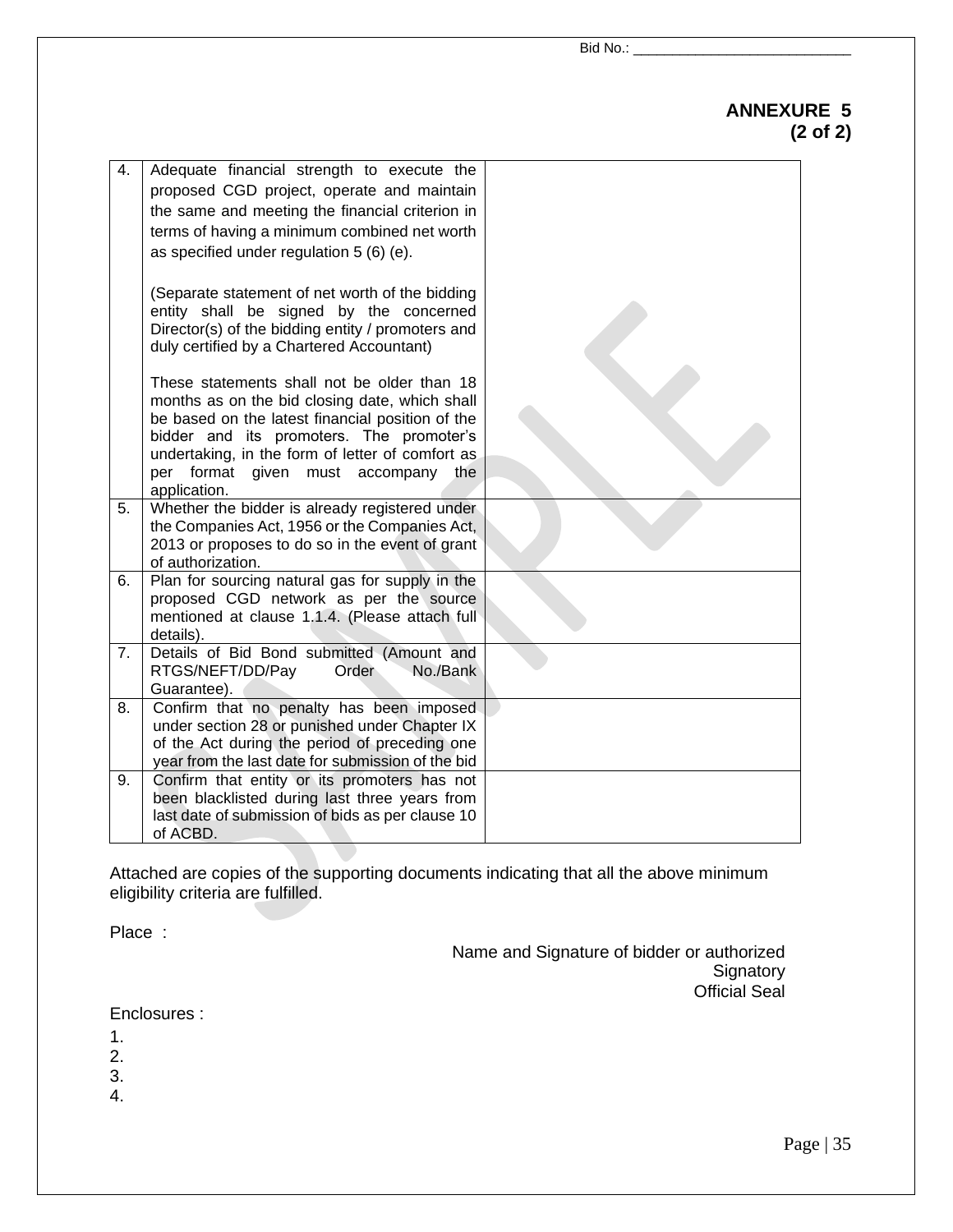Date:

#### **ANNEXURE 6 (1of 2)**

#### *(The bidder shall provide required undertaking in the given format in their letterhead duly signed by the bidder or authorized signatory along with official seal. This shall be submitted separately as a part of Technical Bid.)*

#### **UNDERTAKING**

To,

The Secretary, Petroleum and Natural Gas Regulatory Board, 1st Floor, World Trade Centre, Babar Road, New Delhi – 110 001

Dear Sir,

Having examined the 'Application-cum-Bid document' - **\_\_\_\_\_\_\_\_\_\_\_\_\_\_\_\_\_\_,** we, the undersigned, seek authorization to lay, build, operate or expand a city or natural gas distribution work in conformity with the said 'Application-cum-Bid' document for Transportation rate for CGD and CNG / Inch – kilometer of Steel Pipeline / Number of PNG Domestic Customers/ Number of CNG Stations as may be ascertained in accordance with the clause 2.5 Part I of ITB and Part II – Financial Bid of Schedule C (1) of PNGRB CGD Authorization Regulation.

We undertake, if our Application-cum-Bid is accepted, to develop the CGD Network, offered to us within implementation schedule mentioned in our Technical Bid, and we shall furnish the Performance Bond from a Scheduled commercial Bank (except Cooperative & Gramin Bank) or any branch of Foreign Bank in India, equivalent to amount as per regulation 9 of PNGRB CGD Authorization Regulation.

We certify that:

- 1. Our Application-cum-Bid is genuine and is not made in the interest of or on the behalf of any undisclosed person, association of persons, firm, company, or co-operative society, and is not submitted in conformity with and agreement of any undisclosed person, association of persons, firm, company, or co-operative society.
- 2. We have not solicited or induced any undisclosed person, association of persons, firm, company, or co-operative society to refrain from submitting Application-cum-Bid.
- 3. 'Application-cum-Bid document' received from PNGRB is complete in all respects.

Name and Signature of bidder or authorized signatory Official Seal

Page | 36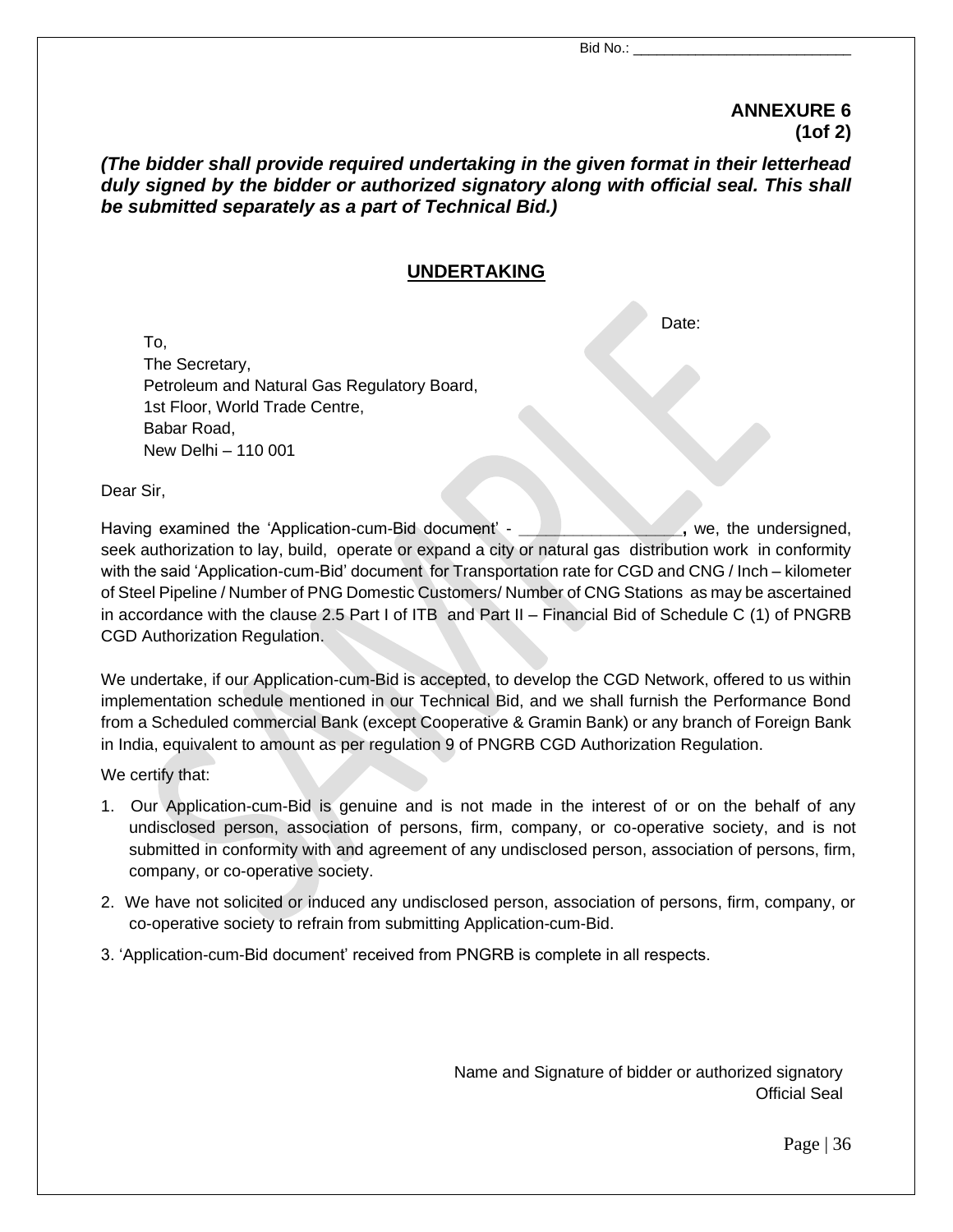## **ANNEXURE 6 (2 of 2)**

4. The 'Application-cum-Bid document' along with its Annexures and Addendum / Corrigendum, being submitted is original as obtained from PNGRB and that no changes whatsoever have been made in same.

We also agree to abide by the validity period of 120 days from the original bid closing date and it shall remain binding upon us and may be accepted at any time before the expiry of that period.

It is certified that the information submitted / statement made in this Application-cum-Bid are correct, complete and truly stated and if any information given / statement made herein is found to be incorrect, our Application-cum-Bid shall be rejected / authorization, if granted under this bid shall be cancelled, apart from making us liable for such act as provided for in the regulations.

We understand that PNGRB reserves the right to accept or reject any Application-cum-Bid, and to annul the bidding process and reject all Application-cum-Bids.

Date : Place :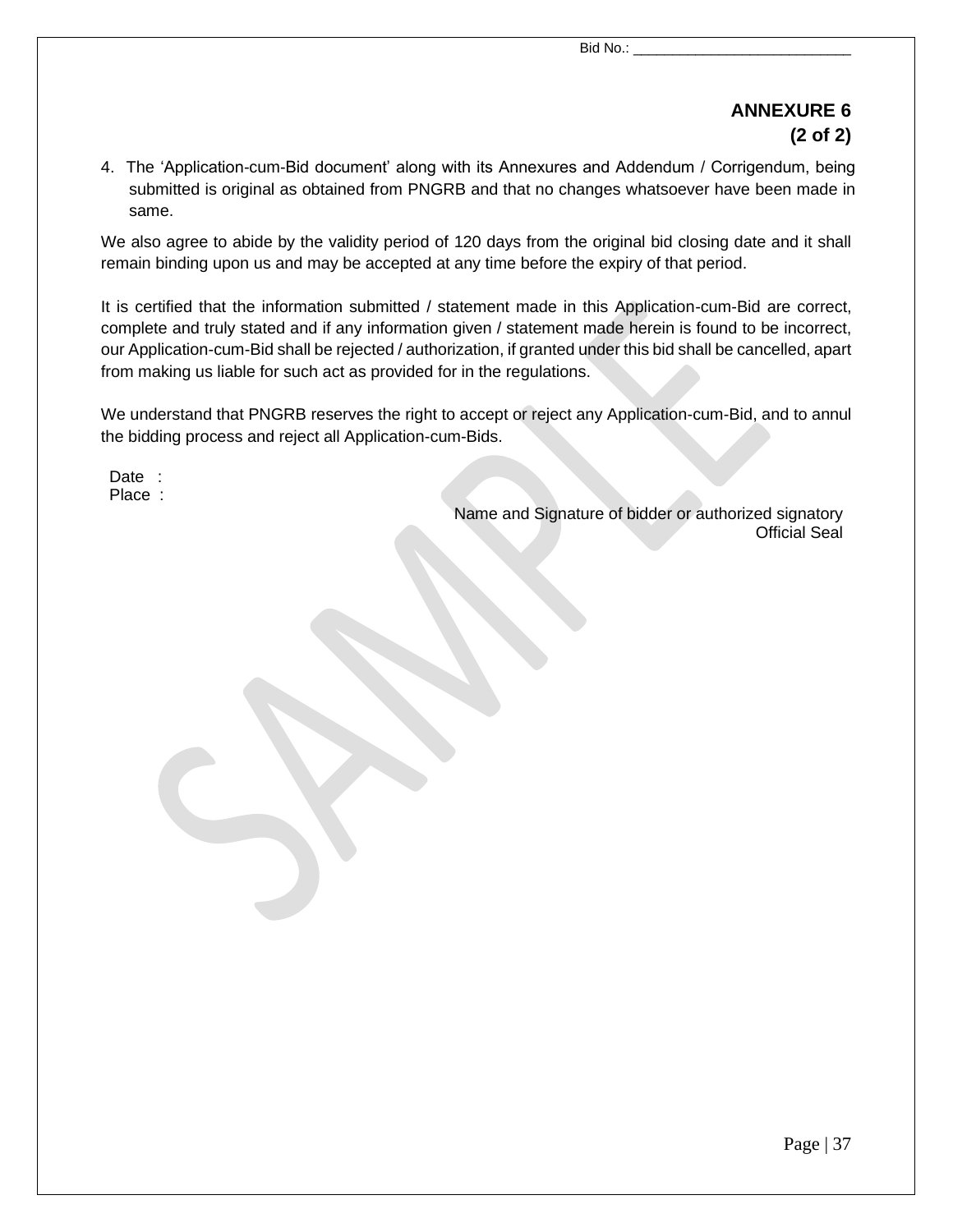#### **ANNEXURE 7 (1 of 1)**

*(The bidder shall provide required confirmation in the given format in their letterhead duly signed by the bidder or authorized signatory along with official seal. This shall be submitted separately as a part of Technical Bid.)*

#### **NO DEVIATION CONFIRMATION**

(Refer clause 5 of Invitation for Application-cum-Bid)

To

The Secretary, Petroleum and Natural Gas Regulatory Board, 1st Floor, World Trade Centre, Babar Road, New Delhi – 110 001

Dear Sir/Madam,

We understand that any deviation / exception in any form may result in rejection of Application-cum-Bid. We, therefore, certify that we have not taken any deviation / exception anywhere in the Application-cum-Bid and we agree that if any deviation / exception is considered or noticed, our Application-cum-Bid may be rejected.

Date : Place :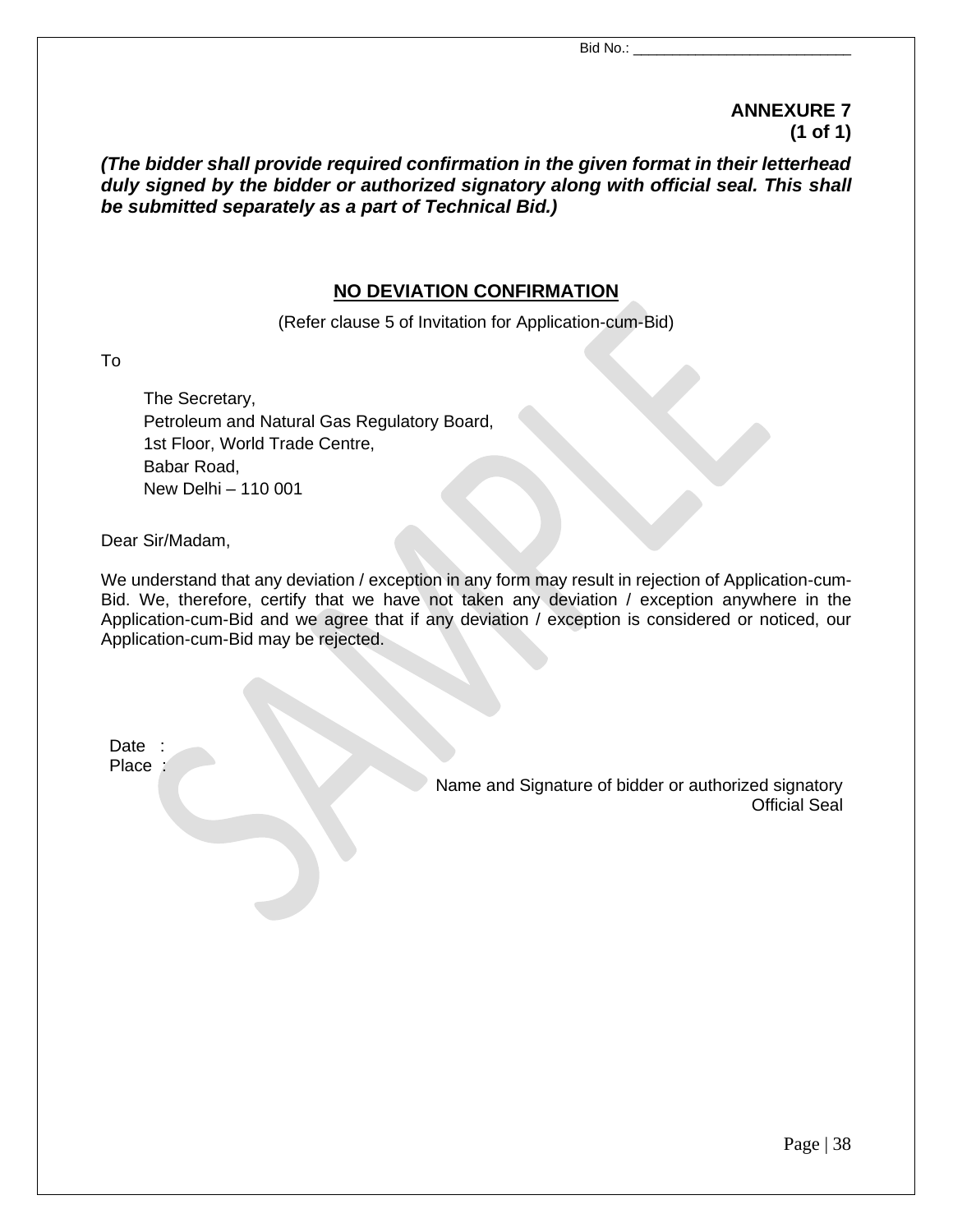| <b>ANNEXURE 8</b><br>$(1$ of 3)                                                                                                                                                                                                                                                                                                                                                                                                                                                                                                                                                                                                                                                                                                                           |
|-----------------------------------------------------------------------------------------------------------------------------------------------------------------------------------------------------------------------------------------------------------------------------------------------------------------------------------------------------------------------------------------------------------------------------------------------------------------------------------------------------------------------------------------------------------------------------------------------------------------------------------------------------------------------------------------------------------------------------------------------------------|
| <b>Proforma for BANK GUARANTEE</b><br>(BID BOND GUARANTEE) - UNCONDITIONAL<br>(TO BE STAMPED IN ACCORDANCE WITH STAMP ACT)<br>(Refer clause 1.4 & 1.5 of Invitation for Application-cum-Bid)                                                                                                                                                                                                                                                                                                                                                                                                                                                                                                                                                              |
| <b>BG No</b><br><b>BG</b> dated<br><u> Estados de la contrada de la contrada de la contrada de la contrada de la contrada de la contrada de la contrad</u><br>BG Favoring Petroleum and Natural Gas Regulatory<br>Board, New Delhi                                                                                                                                                                                                                                                                                                                                                                                                                                                                                                                        |
| GEOGRAPHIC AREA OF PARAMETER AND RESIDENCE                                                                                                                                                                                                                                                                                                                                                                                                                                                                                                                                                                                                                                                                                                                |
| WHEREAS PETROLEUM AND NATURAL GAS REGULATORY BOARD (PNGRB) having<br>its Office at 1 <sup>st</sup> Floor, World Trade Centre, Babar Road, New Delhi -110001 (hereinafter<br>called "PNGRB or Board" which expression shall include its successors and assigns) has<br>under the Indian Companies Act, 1956 / The Companies Act 2013 and having its Registered<br>which expression shall include its successors and assigns/executors, administrators and<br>representatives) for the subject bid no. <b>We also increase issued by the PNGRB to the BIDDER</b> .                                                                                                                                                                                          |
| and a Branch Office at                                                                                                                                                                                                                                                                                                                                                                                                                                                                                                                                                                                                                                                                                                                                    |
| (hereinafter called "the Bank" which expression shall include and bind its successors and<br>assigns) in consideration of the aforesaid premises and at the request of the Bidder DOTH<br>HEREBY irrevocably and unconditionally undertakes to pay the PNGRB on first demand in<br>writing without any protest or demur or proof or condition and without reference to BIDDER<br>any and all amounts at any time and from time to time claimed by the PNGRB with reference<br>to this undertaking up to an aggregate limit of<br>(Rupees<br>Rs.<br>only) and credit the same in PNGRB's Current Account No.<br>497901011000245, IFSC Code UBIN0549797 MICR Code 110026046 through<br>NEFT/RTGS on same day, unless advised otherwise by PNGRB in writing. |
| AND the Bank both hereby further agree as follows:                                                                                                                                                                                                                                                                                                                                                                                                                                                                                                                                                                                                                                                                                                        |
| (i) The PNGRB shall have the fullest liberty without reference to the Bank and without<br>affecting in anyway the liability of the Bank under this Guarantee/Undertaking, at any time<br>and / or from time to time to anywise vary the Contract and/or any of the terms and conditions<br>thereof and/or to extend time for the performance of the said Contract in whole or part or to<br>postpone for any time and/or from time to time any of the obligations of the BIDDER and/or                                                                                                                                                                                                                                                                    |

#### **ANNEXURE 8**

Page | 39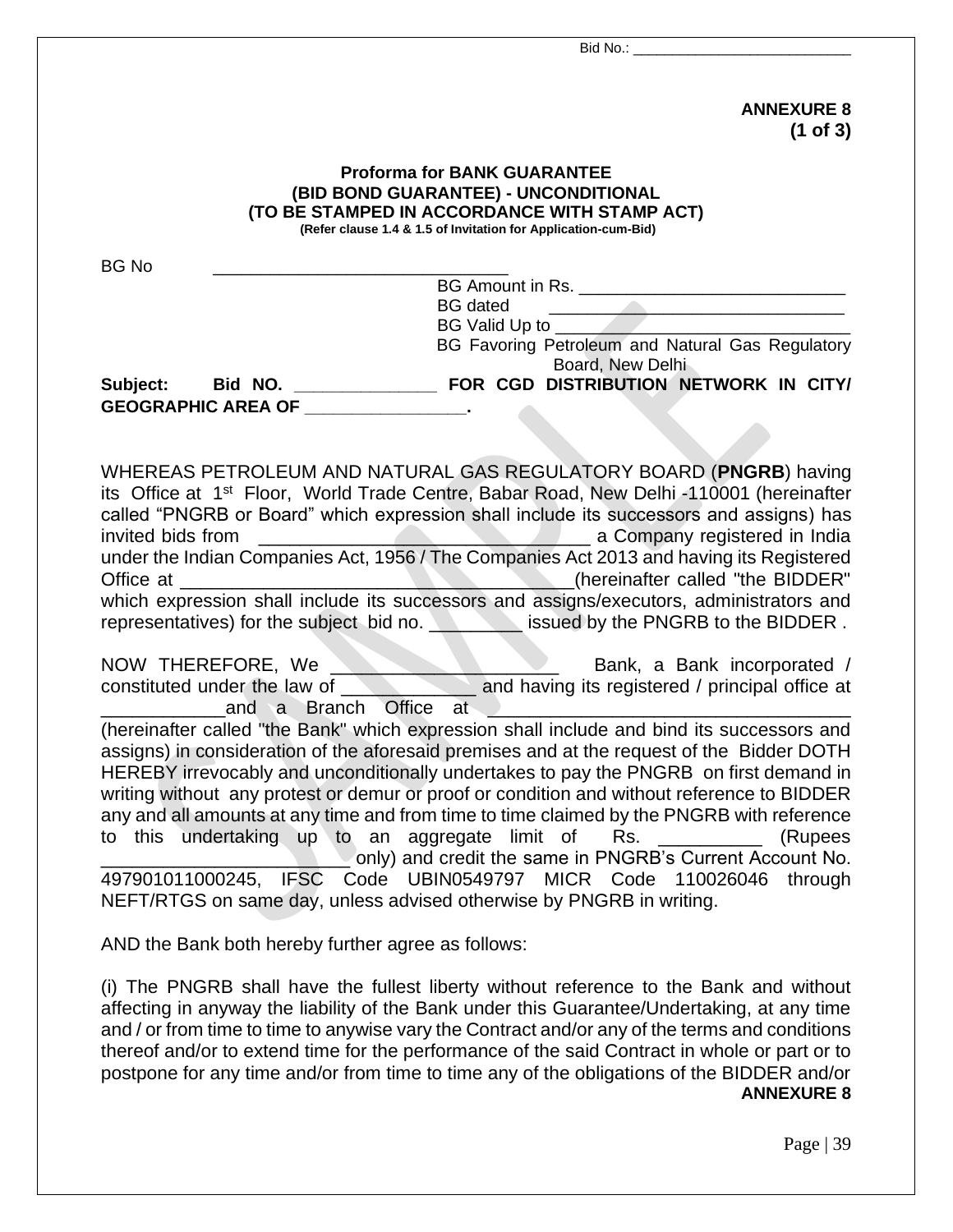## **(2 of 3)**

the rights, remedies or powers exercisable by the PNGRB against the BIDDER, and either to enforce or forbear from enforcing any of the terms or conditions of or governing the said Contract AND the Bank shall not be released from its liability under these presents and the liability of the Bank shall remain in full force and effect notwithstanding any exercise by the PNGRB of the liberty with reference to any or all the matters aforesaid or by reason of time being given to the BIDDER or any forbearance, waiver, act or omission on the part of the PNGRB or any indulgence by the PNGRB to the BIDDER or any other act, matter or thing whatsoever which under any law could (but for the provision) would have the effect of releasing the Bank from its liability hereunder or any part hereof. AND the Bank BOTH HEREBY specifically waiver any and all rights at any time inconsistent with the terms of this Guarantee/ Undertaking.

(ii) The Guarantee/ Undertaking herein contained shall remain in full force and effect for all claims up to the midnight of  $\qquad \qquad$ .

(iii) It shall not be necessary for the PNGRB to proceed against the BIDDER before proceeding against the Bank and the Guarantee / Undertaking herein contained shall enforceable against the Bank as principal debtor notwithstanding the existence of any security for any indebtedness of the BIDDER to the PNGRB and notwithstanding that any such security shall at the time when claim is made against the Bank or proceeding taken against the Bank hereunder, be outstanding or unrealized.

(iv) The amount claimed by the PNGRB in any demand, claim or notice on the Bank with reference to this Guarantee / Undertaking shall as between the Bank and the PNGRB for the purpose of these presents be conclusive of the Bank's liability to the PNGRB hereunder.

(v) The liability of the Bank to the PNGRB under this Guarantee/ Undertaking shall remain in full force and effect notwithstanding the existence of any difference or dispute between the BIDDER and the PNGRB, the BIDDER and the Bank and/or the Bank and the PNGRB, or otherwise howsoever touching or affecting these presents or the liability of the BIDDER to the PNGRB, and notwithstanding the existence of any instructions or purported instructions by the BIDDER or any other person to the Bank not to pay or for any cause withhold or defer payment to the PNGRB, under these presents, with the intend that notwithstanding the existence of such difference, dispute or instruction, the Bank shall be and remain liable to make payment to the PNGRB in terms hereof.

(vi) Any change in the constitution of the BIDDER or of the Bank or of the PNGRB or any irregularity in the exercise of borrowing powers by or on behalf of the BIDDER shall not discharge the Bank's liability hereunder.

(vii) Notwithstanding anything contained hereinabove, the liability of the Bank under this Guarantee/Undertaking is restricted to Rs. **Example 18 and 18 and 18 and 18 and 18 and 18 and 18 and 18 and 18**  $\_$  only)

#### **ANNEXURE 8**

Page  $|40\rangle$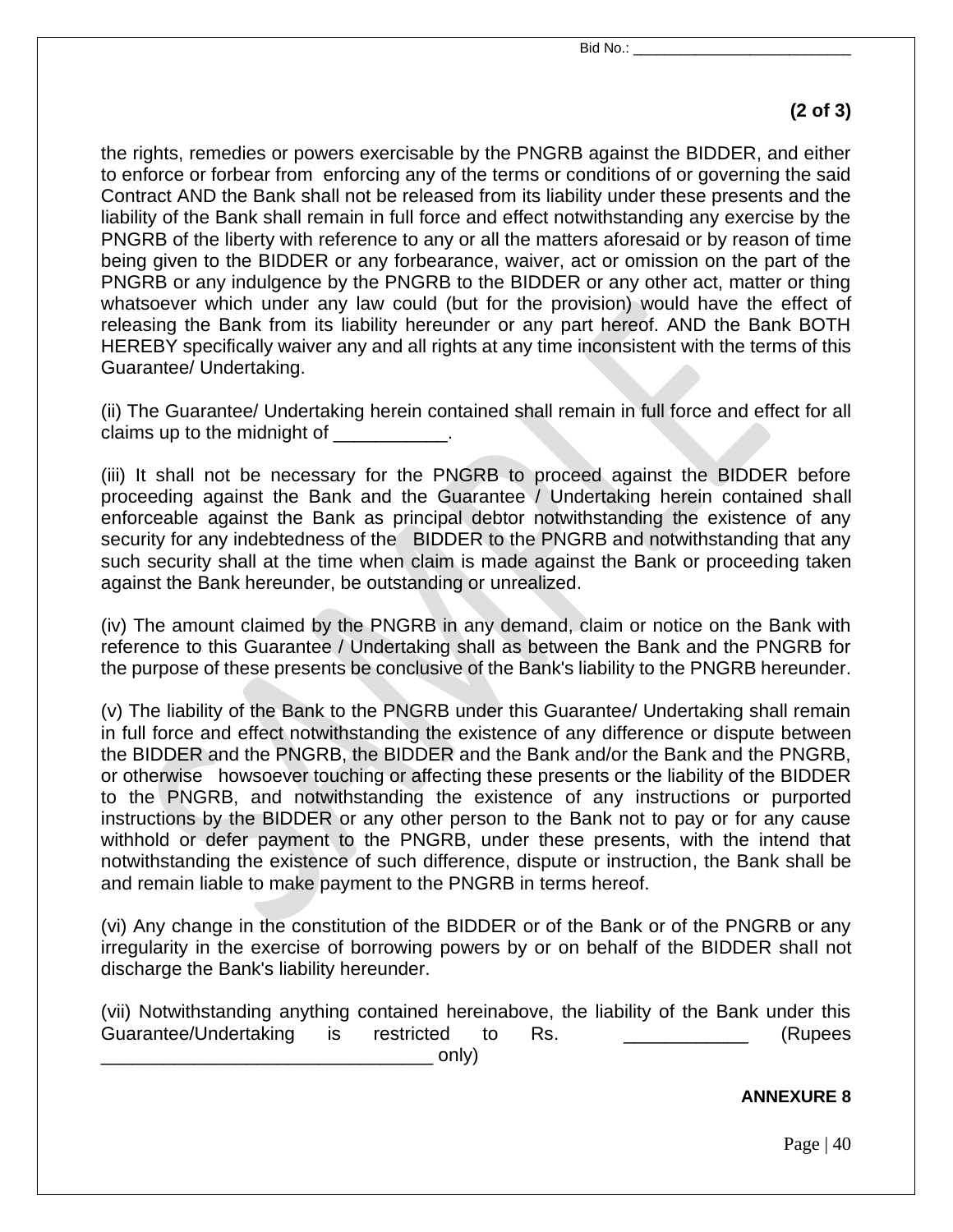#### **(3 of 3)**

(viii) The PNGRB shall have no claim under this Guarantee/ Undertaking after midnight of \_\_\_\_\_\_\_\_\_\_\_\_ (or extended date, if applicable) unless a notice of the claim under this Guarantee/ Undertaking has been served on the Bank before the expiry of the said date, in which event the same shall be valid notwithstanding that the same is enforced after the expiry of the said date.

(ix) The Bank doth hereby declare that Mr./Ms. \_\_\_\_\_\_\_\_\_\_\_\_\_\_\_\_\_\_\_\_\_\_\_ (name of the person signing on behalf of the Bank) who is \_\_\_\_\_\_\_\_\_\_\_\_\_\_\_ (His/ Her designation) of the Bank is authorised to sign this Guarantee/ Undertaking on behalf of the Bank and to bind the Bank thereby.

Dated this \_\_\_\_\_\_\_\_\_\_\_\_\_day of \_\_\_\_\_\_\_\_\_\_\_\_\_\_\_\_\_\_\_\_ 20 \_\_\_\_\_\_\_

(x) IN WITNESS WHEREOF the Bank has executed this deed of Bid Bond Guarantee on…………………. Day of ………………………, in the presence of:

BANK SEAL

(NAME)

STAMP (OFFICIAL SEAL)

Designation with bank stamp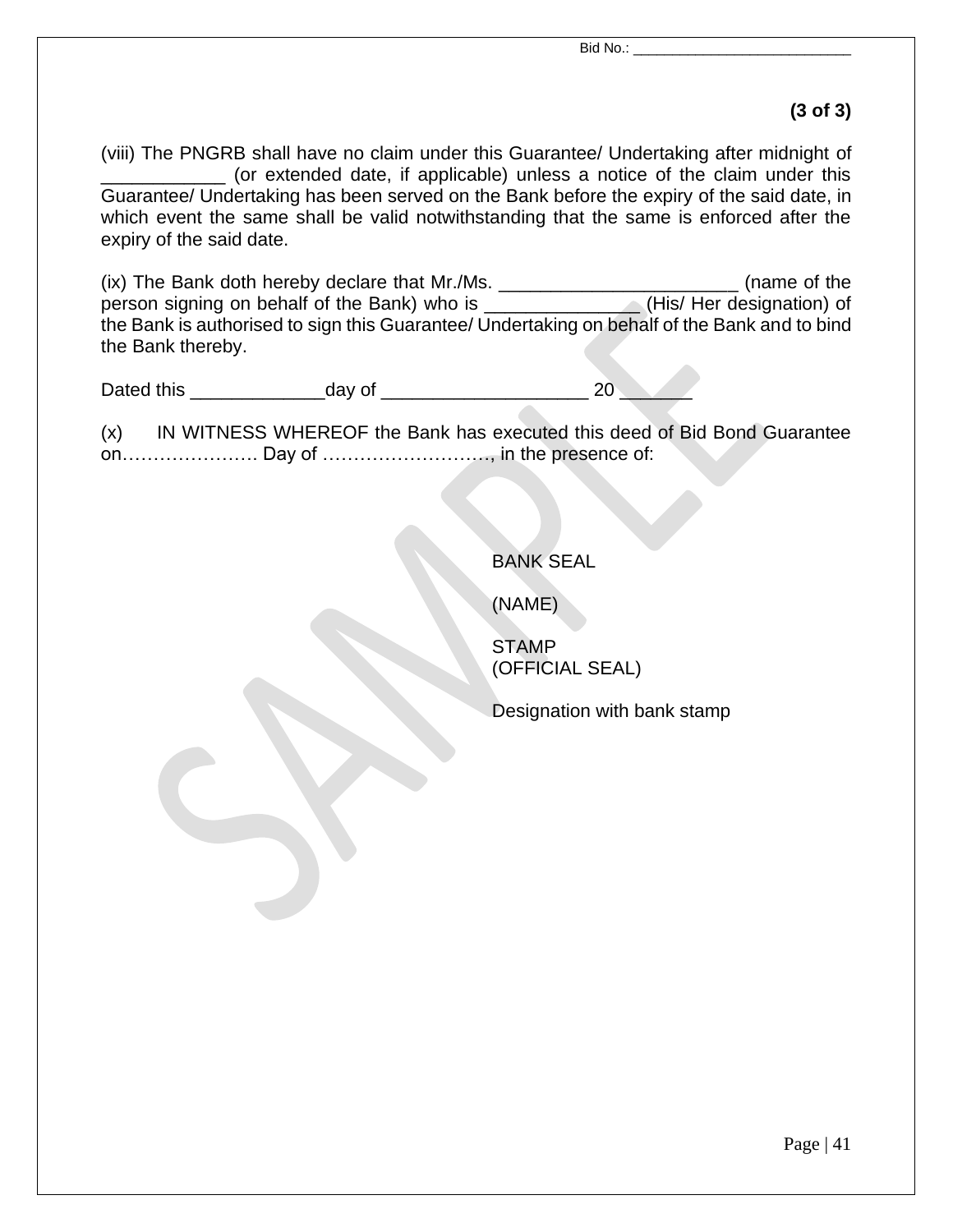**ANNEXURE 9 (1of 1)**

**(The bidder shall provide certificate from their Chartered Accountant for their Net worth and Net worth of their promoters separately, duly signed and sealed as per the format provided herein. This shall be submitted separately as a part of Technical Bid.)**

#### **PROFORMA OF CHARTERED ACCOUNTANTS (CERTIFICATE FOR NET WORTH)**

#### *(SEPARATE FORMS TO BE FURNISHED BY CHARTERED ACCOUNTANT FOR THE BIDDER AND EACH OF THEIR PROMOTERS)*

| This is to certify that the Net worth of M/s./Mr./Ms.<br>as |    |      |      |  |         |    |  |      |  |                                                                       |    |
|-------------------------------------------------------------|----|------|------|--|---------|----|--|------|--|-----------------------------------------------------------------------|----|
| on.                                                         |    |      |      |  |         |    |  |      |  | (specify latest available financial year end) as per the statement of |    |
| computation                                                 | Οt | even | date |  | annexed | to |  | this |  | certificate                                                           | is |
| <b>Rupees</b>                                               |    |      |      |  |         |    |  |      |  | (Rupees in words) only.                                               |    |

It is further certified that the computation of Net worth based on my/ our scrutiny of the books of accounts, records and documents is true and correct to the best of my/ our knowledge and as per information provided to my/ our satisfaction. The detailed calculation sheet along with supporting document, as per Schedule–K of the PNGRB CGD Authorization Regulation is placed at pages

Date:

For (Name of Accounting Firm)

Place:

Name of Partner

Seal of the Firm:

**Chartered Accountant Membership Number (Unique Document Identification Number)**

Note: The net worth calculation shall be based on latest audited accounts (financial year end) which shall not be more than eighteen months old as on the bid closing date.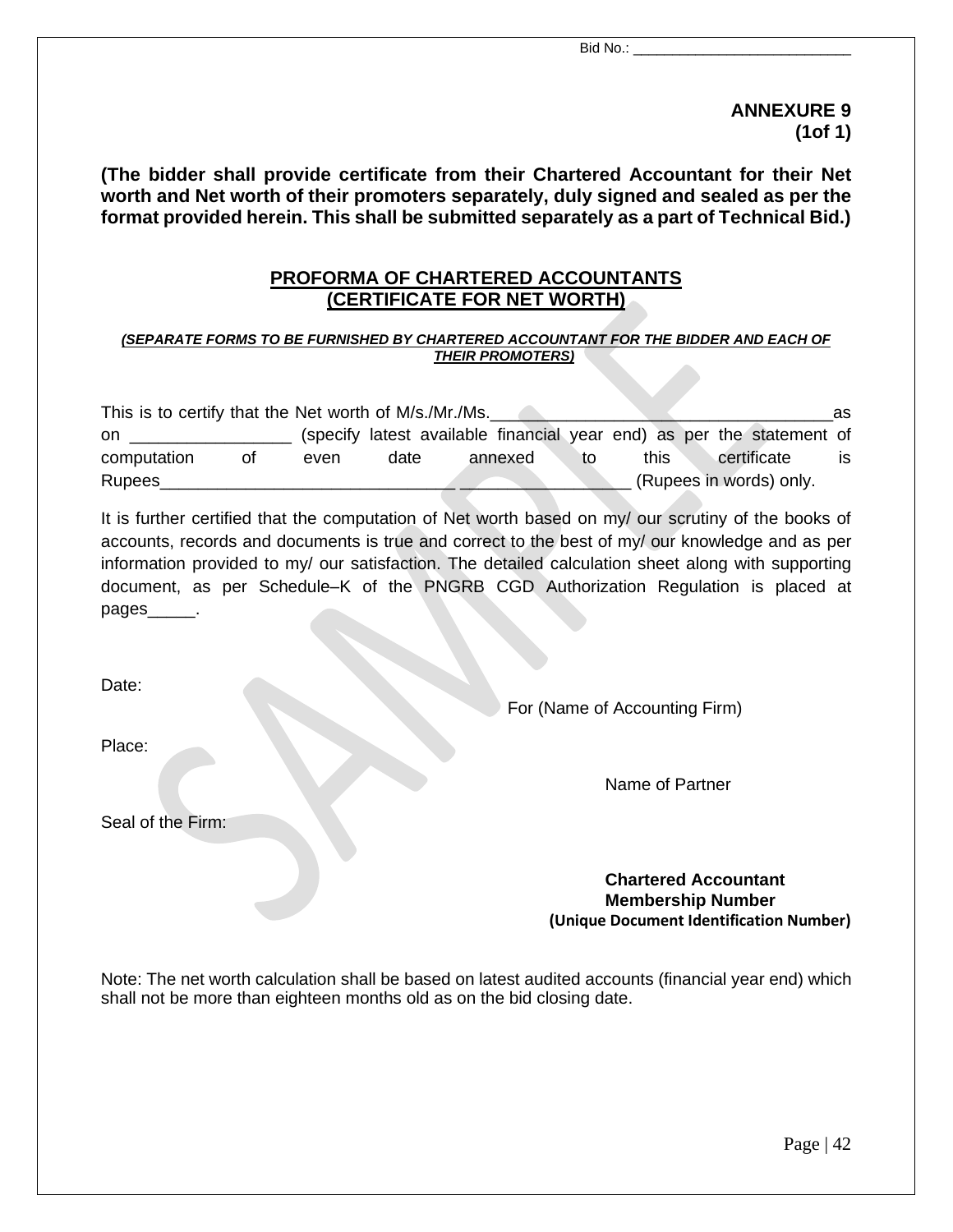#### **ANNEXURE 10**

**(The bidder shall provide required promotor or holding company guarantee from the promoter. This shall be submitted separately as a part of Technical Bid.)**

#### **(On non-judicial stamp paper of appropriate value) PROFORMA FOR PROMOTER OR HOLDING COMPANY GUARANTEE (Refer Schedule-K of PNGRB (Authorizing Entities to Lay, Build, Operate or Expand City or Local Natural Gas Distribution Networks) Regulations, 2008)**

| THIS GUARANTEE ("Guarantee") is issued on the and day of the state of your service by                           |                                                                                |
|-----------------------------------------------------------------------------------------------------------------|--------------------------------------------------------------------------------|
| a Company organised and existing under the laws of                                                              |                                                                                |
|                                                                                                                 | $*(and by \_ a $ a Company                                                     |
| organised and existing under the laws of _____________ having its Registered Office at                          |                                                                                |
|                                                                                                                 | singly and/or jointly)* hereinafter referred to as "Guarantor", at the request |
| and/or behest of                                                                                                | a Company organised and existing under the laws of                             |
| having its Registered Office at <b>Network</b> (hereinafter referred                                            |                                                                                |
| to as "Bidding Entity"), in favour of Petroleum and Natural Gas Regulatory Board, constituted under             |                                                                                |
| The Petroleum and Natural Gas Regulatory Board Act, 2006 having its Registered Office at 1 <sup>st</sup> Floor, |                                                                                |
| World Trade Center, Babar Road, New Delhi-110001 (hereinafter referred to as "Beneficiary" or<br>"PNGRB").      |                                                                                |
|                                                                                                                 |                                                                                |

#### WHEREAS

The Beneficiary has floated an Application cum-Bid document dated \_\_\_\_\_\_\_\_\_\_ inviting offers from Bidders for \_\_\_\_\_\_\_\_\_\_\_\_\_\_\_\_(purpose). The Bidding Entity has submitted their Application cum Bid document dated **and advised the Beneficiary that the Bidding entity is the Joint** Venture/Subsidiary Company of the Guarantor. The Guarantor vide its letter dated \_\_\_\_\_\_\_\_\_\_ informed the Beneficiary that Bidding Entity, will participate in the Application cum-Bid document and desired that the Application cum-Bid document be considered by the Beneficiary based on the technical and financial strength of the Guarantor. For this reason, the Guarantor is ready and willing to give a Promoter Guarantee or Parent Company Guarantee (PCG) inter alia for the performance of the Bidding Entity to the terms and conditions of the Application cum-Bid document and on failure of Bidding Entity to assume the said obligations.

Having examined the 'Application-cum-Bid document' with reference to Bid No.......... we........... being the Promoter or Holding Company of .................(Bidding Entity), certify that we possess the financial net worth as required by the Petroleum and Natural Gas Regulatory Board (Authorising Entities to Lay, Build, Operate or Expand City or Local Natural Gas Distribution Networks) Regulations, 2008.

Our net worth (calculated in accordance with provisions of the above regulations) and as certified by Chartered Accountant for the last financial year i.e............. is Rs...... Million. Certificate and documents in support of calculations are enclosed as Annexure.........

We, the Guarantor hereby record the terms and conditions governing our obligations under this Guarantee with the intent of being legally bound by the same and hereby agree, covenant and bind ourselves as follows: -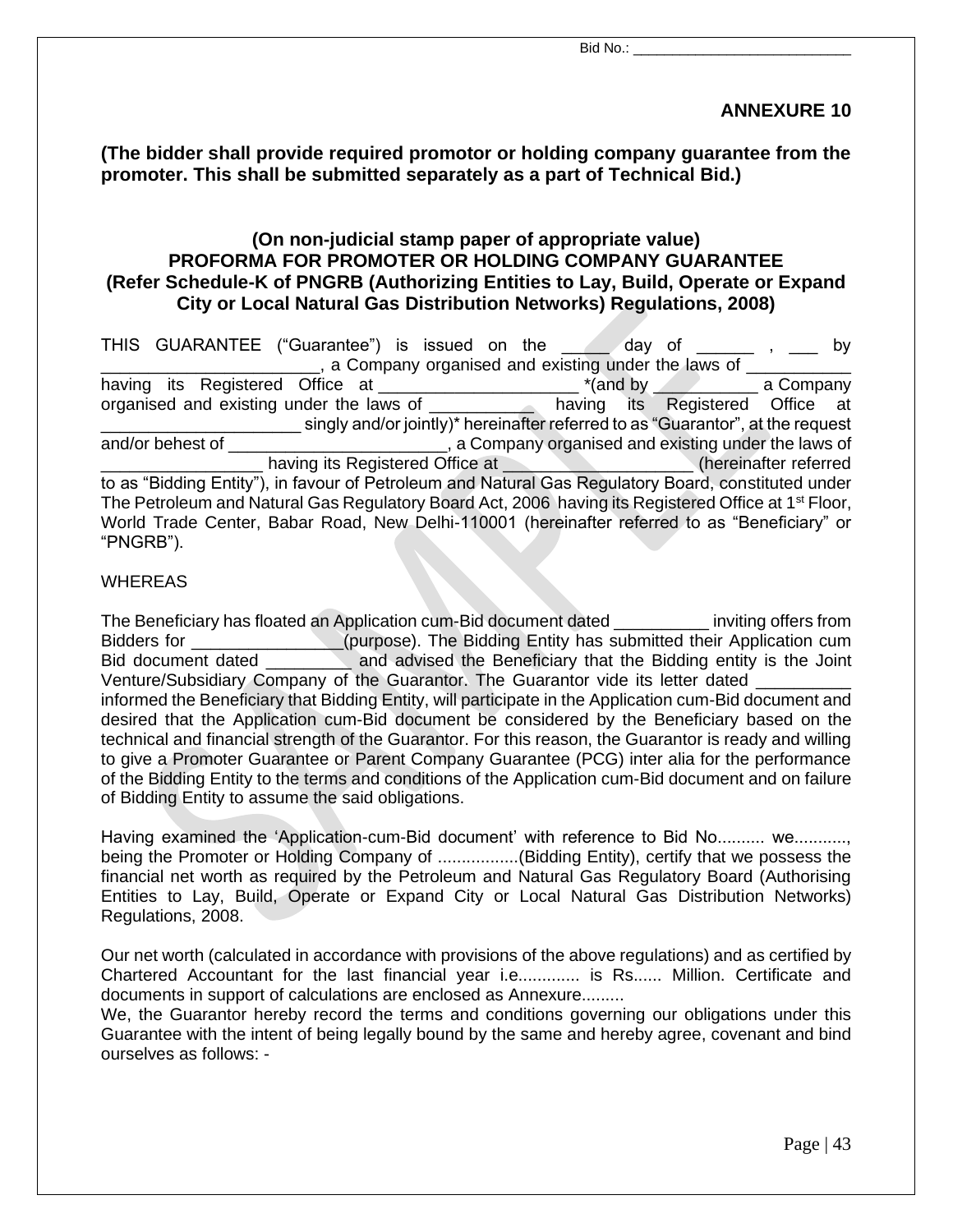- 1. We................as promoter/holding company of.................... (Bidding Entity) undertake that our financial contribution to Lay, Build, Operate or Expand City or Local Natural Gas Distribution Networks in the authorised geographical area of ...........shall be infused in a phased manner as per the project financing schedule approved at the time of achieving financial closure.
- 2. The Guarantor hereby irrevocably and unconditionally guarantees to Beneficiary that Bidding Entity will perform its obligations as per the terms and conditions of the Application cum-Bid document, if the Bid is awarded to them in future for Tank and agrees to provide further Guarantee, if so desired by Beneficiary, in terms of the Application cum-Bid document.
- 3. The Guarantor further unconditionally and irrevocably guarantees to the Beneficiary the due and punctual compliance by the Bidding Entity of any obligations under the Application cum-Bid document.
- 4. The Guarantor unconditionally and irrevocably guarantees to the Beneficiary that it will make available or cause to be made available to the Bidding Entity all financial, technical and other resources required to ensure that the Bidding Entity can carry out its obligations as per the Application cum-Bid documents terms and conditions and that the Bidding Entity at all times fully and effectively discharge its obligations under the terms and conditions of Application cum-Bid document.
- 5. The Guarantor hereby agrees that if the Bidding Entity shall in any respect commit any breach or fails to fulfill any of the terms of the Application cum-Bid document or complete it in all respects or if there is a failure to meet any obligations then the Guarantor will forthwith perform the same and fulfill all the obligations required under Application cum-Bid document terms & conditions on behalf of the Bidding Entity.
- 6. The Guarantor further undertakes to indemnify all losses, damages, expenses, claims, costs and proceedings which may be suffered or incurred by Beneficiary due to the failure or breach on the part of Bidding Entity.
- 7. The Guarantor assures and undertakes that during the term of the completion of the Work Program or performance as per the Application cum-Bid document, the Bidding Entity shall continue to be the Joint Venture/ Subsidiary Company of the Guarantor and the Guarantor's liability shall not be affected due to any incapacity or lack of power or legal personality or change in the status of the Bidding Entity or the Guarantor.
- 8. The Guarantor's liabilities under this Guarantee shall not exceed the liability of the Bidding Entity under the Application cum-Bid document terms and conditions but this shall in any manner not affect the Guarantor's own responsibilities and liabilities under the Guarantee.
- 9. The obligation of the Guarantor shall take effect from the date of this Guarantee and shall remain in full force until all the obligations of the Bidding Entity have been fully performed and discharged. The Guarantor further undertakes to perform forthwith without insisting on any proof of breach of Application cum- Bid document by its Bidding Entity and purely relying on Beneficiary's written demand.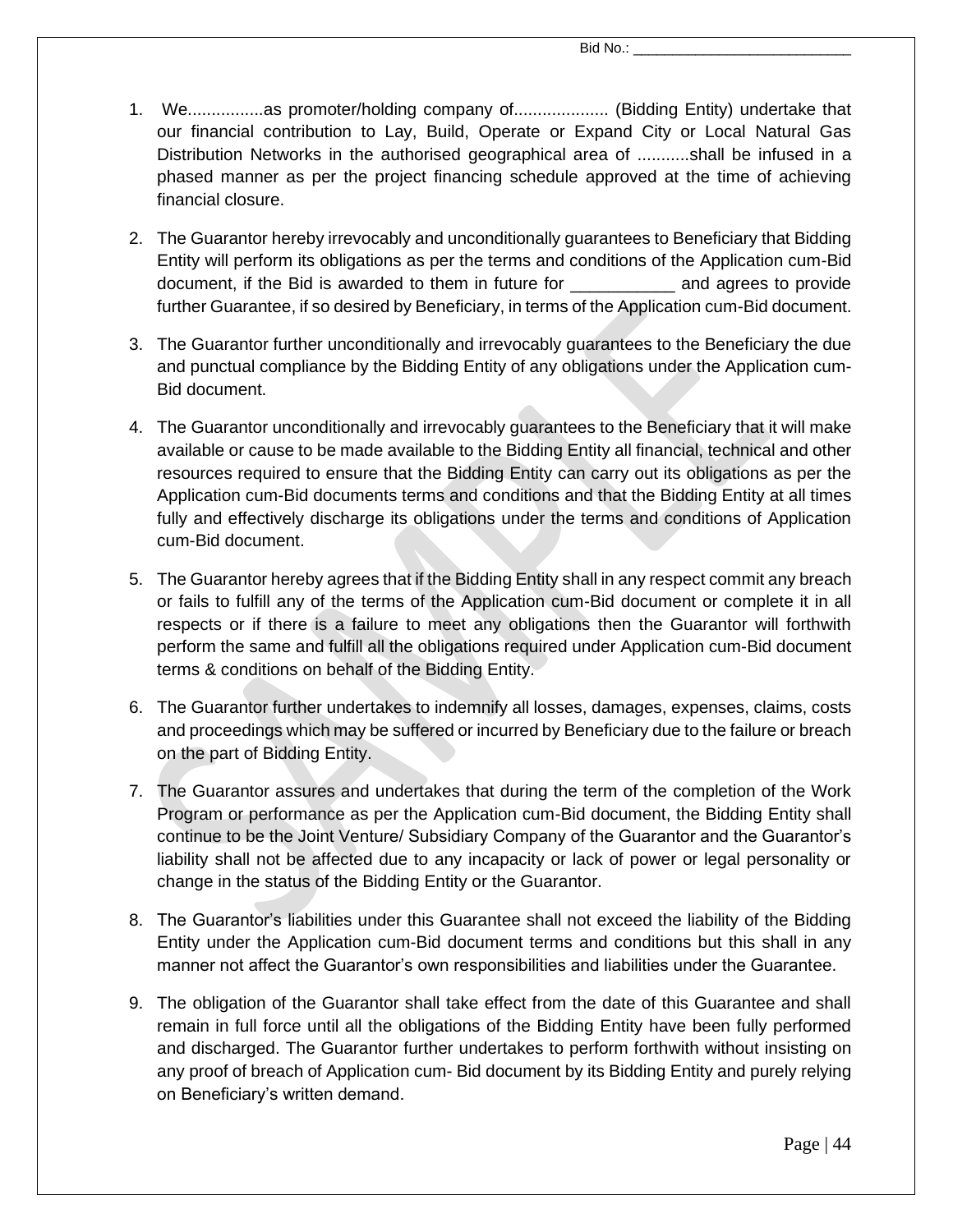- 10. The liabilities of the Guarantor shall not be discharged, diminished or otherwise affected by:
	- a. Any change in the Articles of Association or Bye-Laws or constitution of the Bidding Entity or the Guarantor.
	- b. Any time, indulgence, waiver or consent given to Bidding Entity by the Beneficiary.
	- c. Any amendment to the Authorisation or any security or other guarantee or indemnity to which Bidding Entity has agreed.
	- d. The dissolution, amalgamation, reconstruction or reorganisation of Bidding Entity or Guarantor.

#### 11. NOTICES:

Any notice, demand, declaration or other communication to be given by the Beneficiary or the Guarantor to the other shall be in writing, in English language and delivered in person or by Air Mail or by Courier Services or by Facsimile or by E-Mail to the address given below: -

| For Guarantor          |                                      |
|------------------------|--------------------------------------|
| Attention of           |                                      |
| <b>Mailing Address</b> |                                      |
| <b>Email Address</b>   |                                      |
| For Beneficiary        |                                      |
| Attention of           | Secretary,                           |
| <b>Mailing Address</b> | Petroleum and Natural Gas Regulatory |
|                        | Board,                               |
|                        | 1st Floor, World Trade Centre,       |
|                        | Babar Road, New Delhi 110001.        |
| <b>Email Address</b>   | cad-bids @pnarb.gov.in               |

12. GOVERNING LAW AND JURISDICTION:

This Guarantee shall be exclusively governed by and construed in accordance with the laws of India without giving effect to the principles of conflict of laws therein. No party shall take a plea that any forum is inconvenient. It may be enforced in terms of the Indian laws.

- 13. This Guarantee may be executed in one or more counterparts, all of which shall be read and construed as one document and any fax copy or scanned copy or print of a scanned copy of a signed Guarantee shall be deemed to be an original signature.
- 14. No modification, alteration or amendment of this Guarantee or any of its terms or provisions shall be valid or legally binding unless the Beneficiary consents to the same in writing.
- 15. No failure to take any action with respect to a breach of this Guarantee or a default by any other party shall constitute a waiver of the Beneficiary's right to enforce any provision of this Guarantee or to take action with respect to such breach or default or any subsequent breach or default.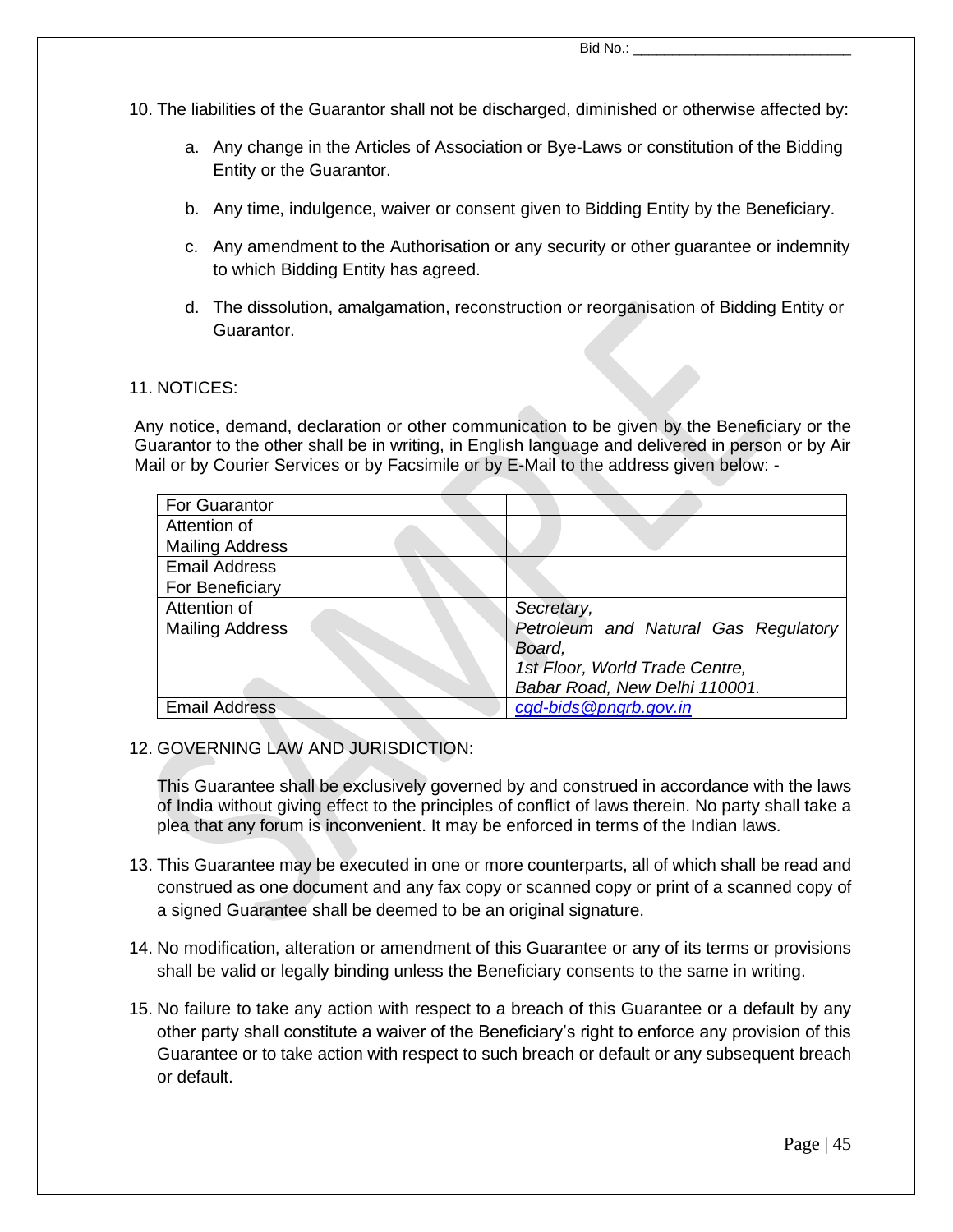- 16. Waiver of any breach or failure to comply with any provisions of this Guarantee shall not be construed as, or constitute, a continuing waiver of such provision, or a waiver of any other breach of or failure to comply with any other provision of this Guarantee, unless any such waiver has been consented to by the concerned party in writing.
- 17. This document has been executed by a duly authorised signatory on behalf of the Guarantor having the requisite power to do so.

IN WITNESS WHEREOF the Guarantor has duly executed this Guarantee as at the date first above written.

For and on behalf of Guarantor \*For and on behalf of Guarantor

Name and Signature of Authorised signatory along with official seal

Name and Signature of Authorised signatory along with official seal

For and on behalf of Bidder

Name and Signature of Authorised signatory along with official seal

\* to be added in case of multiple Guarantors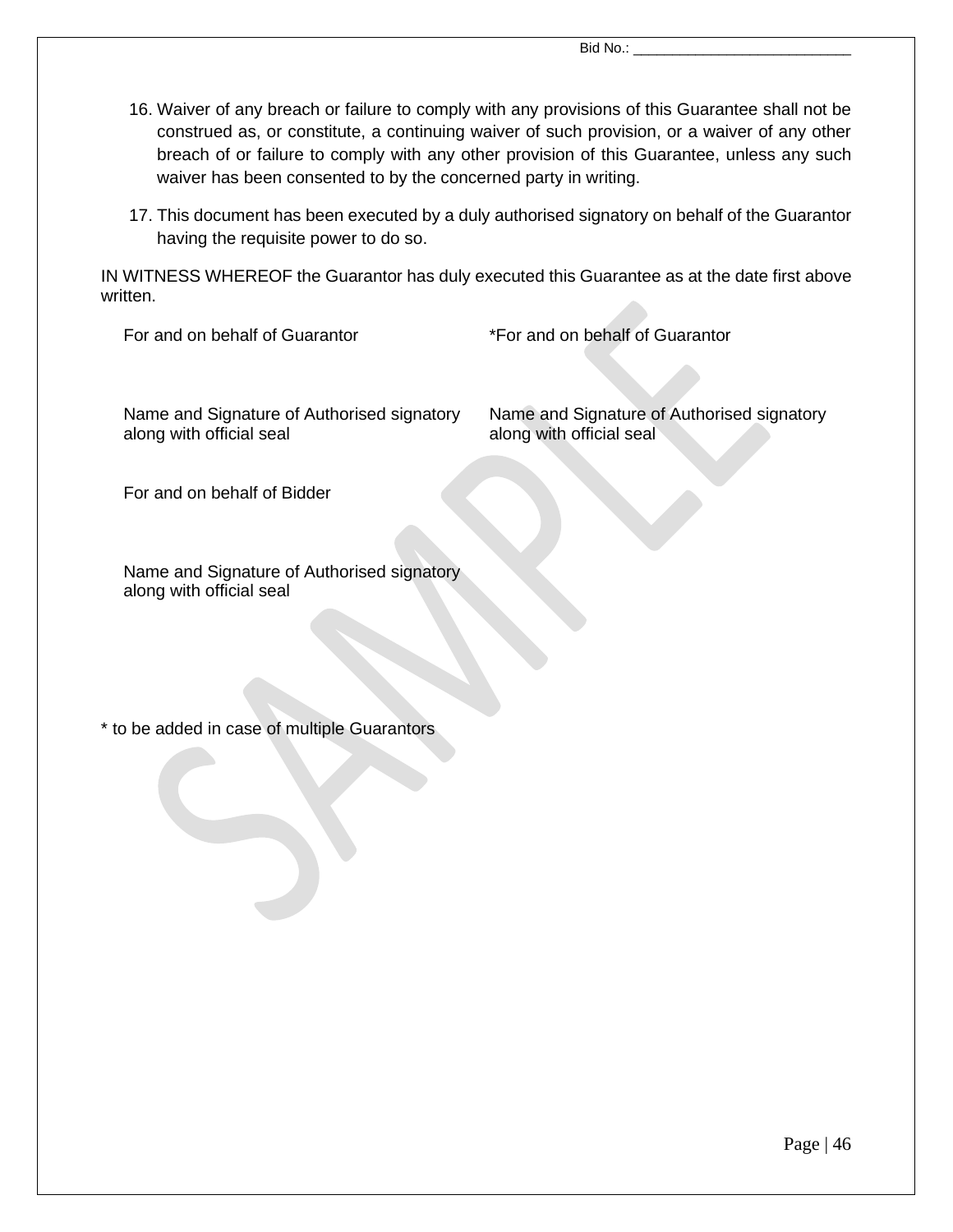**ANNEXURE 11 (1 of 2)**

*(The bidder shall provide their acceptance by signing on Proforma of Performance Bank Guarantee by the bidder or authorized signatory along with official seal. This shall be submitted separately as a part of Technical Bid.)*

#### **PROFORMA FOR PERFORMANCE BANK GUARANTEE**

(Refer clause 4.5 of Part I: Instructions to Bidders)

In respect of City Gas Distribution Network in \_\_\_\_\_\_\_\_\_\_\_\_\_\_\_\_\_\_\_(Geographical Area)

In consideration of the Petroleum and Natural Gas Regulatory Board (hereinafter referred to as 'PNGRB) having agreed to grant authorization to M/s  $\Box$  of (hereinafter called 'the authorized entity') to lay, built, operate, or expand CGD network (hereinafter called 'the service') as per Letter of Intent for Grant of Authorization/Letter of Authorization No. \_\_\_\_\_\_\_\_\_\_\_\_\_\_\_\_\_\_\_ dated (hereinafter called 'the said Authorization') on the terms and conditions contained in the said Authorization, which inter-alia provides for production of a Bank Guarantee to the extent of Rs. \_\_\_\_\_\_\_\_\_\_\_\_\_\_\_\_\_\_\_ (in words ) for the service by way of security for the due observance and performance of the terms and conditions of the said Authorization. We (indicate the name and address and other particulars of the Bank) (hereinafter referred to as 'the Bank') at the request of the Authorized Entity hereby irrevocably and unconditionally guarantee to PNGRB that the Authorized Entity shall render all necessary and efficient services which may be required to be rendered by the Authorized Entity in connection with and / or for the performance of the said Authorized Entity and further guarantees that the service which shall be provided by the Authorized Entity under the said Authorization, shall be actually performed in accordance with the terms & conditions of the Authorization to the satisfaction of PNGRB. 2. We, the Bank, hereby undertake to pay PNGRB an amount not exceeding Rs……

- (Rupees…………………only) against any breach with respect to timely commissioning of the proposed CGD network as per prescribed targets and also meeting service obligations by the authorized entity during the operating phase of the project,\_\_\_\_\_\_including failure to extend the validity of this guarantee or to give a fresh guarantee in lieu of the existing one.
- 3. We, the Bank hereby, in pursuance of the terms of the said Authorization, absolutely, irrevocably and unconditionally guarantee as primary obligor and not merely as surety the payment of an amount of Rs. \_\_\_\_\_\_\_\_\_\_\_\_\_\_\_\_\_\_\_\_\_\_\_\_\_ (Rupees \_\_\_\_\_\_\_\_\_\_\_\_\_\_\_\_\_\_\_\_\_ only) to PNGRB to secure due and faithful performance by the Authorized Entity of all its/their obligations under the said Authorization.
- 4. We, the Bank, hereby agree that the decision of PNGRB as to whether the Authorized Entity has failed to or neglected to perform or discharge his duties and obligations under the said authorization and / or whether the service is free from deficiencies and defects and is in accordance with or not of the terms & conditions of the said Authorization and as to the amount payable to PNGRB by the Bank hereunder shall be final and binding on the Bank.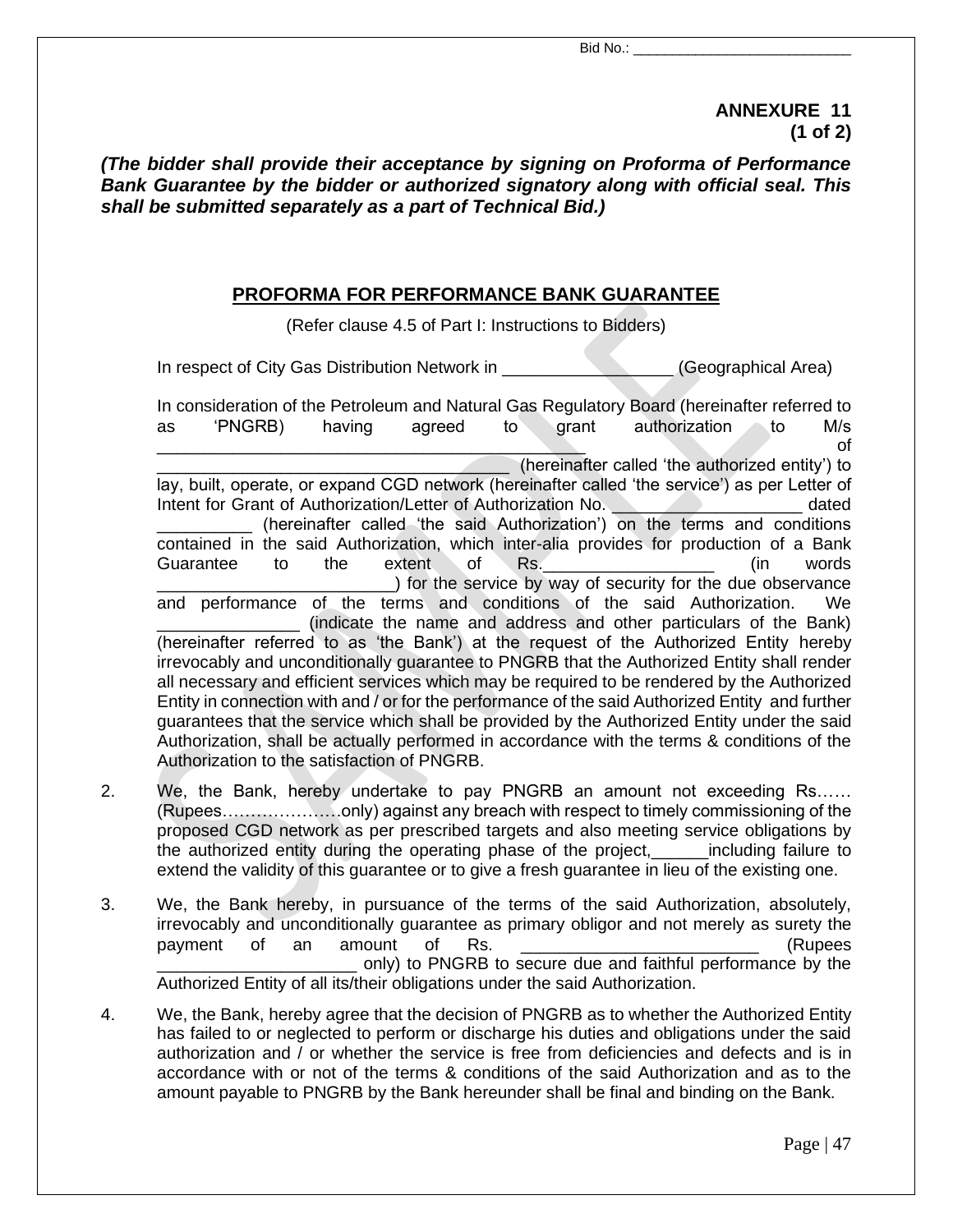#### **ANNEXURE 11 (2 of 2)**

#### 5. WE, THE BANK, DO HEREBY DECLARE AND AGREE that:

- (a) the Guarantee herein contained shall remain in full force initially for three years from date of issue and will be extendable three months before expiry of the same, for next three years and so on until the period of authorization of the CGD network in terms of authorisation letter.
- (b) the PNGRB shall have the fullest liberty without our consent and without affecting in any manner our obligations hereunder to vary any of the terms and conditions of the said Authorization or to extend time of performance of any obligations by the said Authorization from time to time or to postpone for any time or from time to time any of the powers exercisable by the PNGRB against the said Authorized Entity and to forbear or to enforce any of the terms and conditions relating to the said Authorization and we shall not be relieved from our liability by reason of any variation or extension being granted to the said Authorized Entity or forbearance act or omission on the part of PNGRB or any indulgence by the Board to the said Authorized Entity or to give such matter or thing whatsoever which under the law relating to sureties would but for this provision, have effect of so relieving us.
- (c) any claim which we have against the Authorized Entity shall be subject and subordinate to the prior payment and performance in full of all the obligations of us hereunder and we will not without prior written consent of PNGRB exercise any legal right or remedy of any kind in respect of any such payment or performance so long as the obligations of us hereunder remains owing and outstanding.
- (d) This Guarantee shall be irrevocable and the obligations of us herein shall not be conditional of any prior notice by us or by the Authorized Entity.
- 6. We the BANK undertake not to revoke this Guarantee during its currency except with the previous consent of PNGRB in writing and all claims under this guarantee shall be payable at (**Branch Name and Address**) New Delhi.
- 7. Notwithstanding anything contained above, our liability, under the Guarantee shall be restricted to Rs…… and our Guarantee shall remain in force until…. year from the date hereof. Unless a demand or claim under this Guarantee is made on us in writing within this date i.e. …. all your rights under the Guarantee shall be forfeited and we shall be released and discharged from all liabilities there under.

| Dated    | tol                |
|----------|--------------------|
|          | (Name of the Bank) |
| Witness: |                    |
|          |                    |
|          |                    |
| $\sim$   |                    |
|          |                    |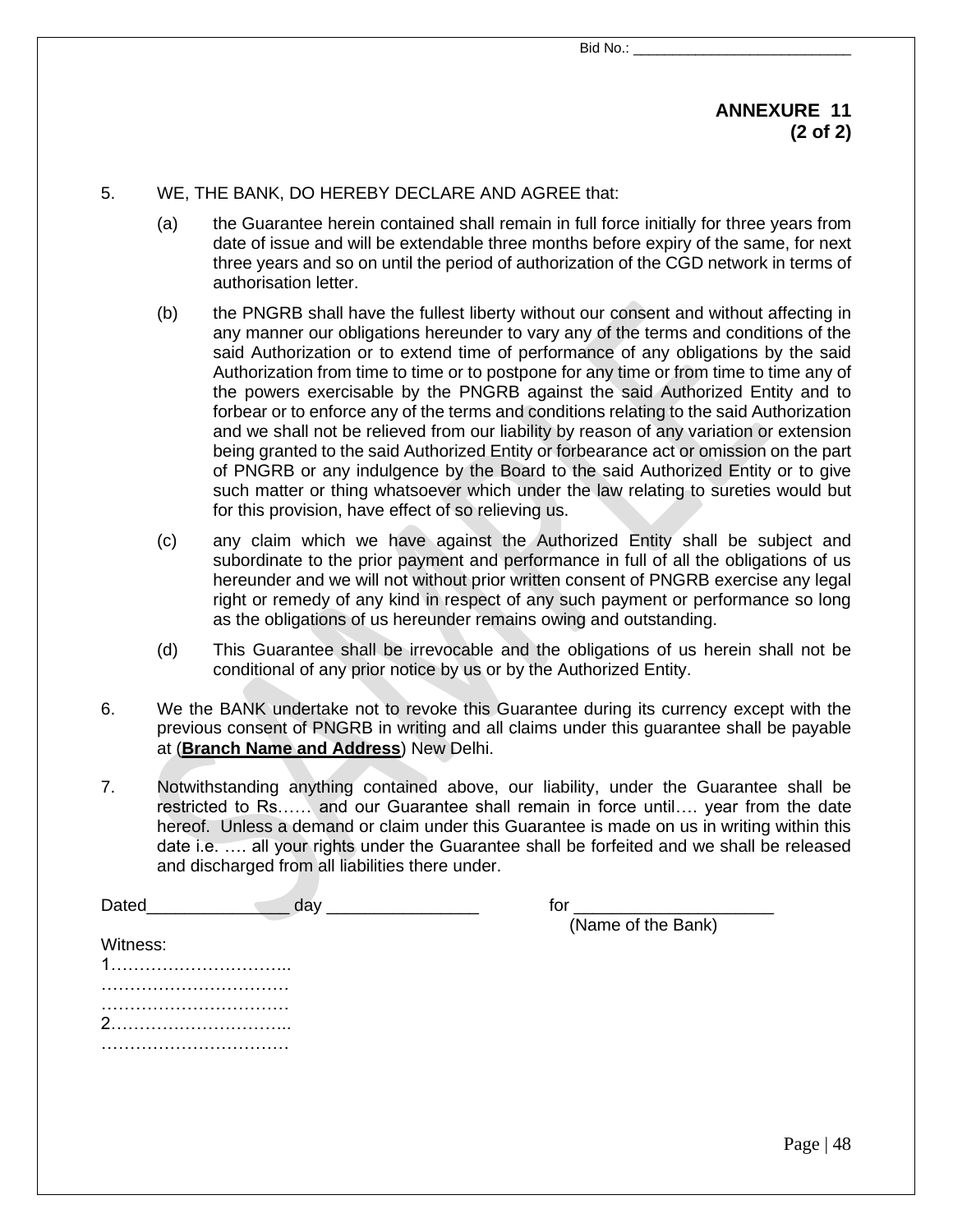#### **ANNEXURE – 12 (1 of 1)**

#### **(The bidder shall provide required information in the given format in their letter head duly signed by the bidder or authorized signatory along with official seal. Bid No.:**

#### **DECLARATION ABOUT TECHNICAL & OPERATIONAL MANPOWER ON PERMANENT ROLL**

(Refer clause No. 1.3.4 of Part I: Instructions to Bidders)

The Secretary, Date:  $\Box$ Petroleum and Natural Gas Regulatory Board, 1<sup>st</sup> Floor, World Trade Centre, Babar Road, New Delhi – 110 001

Following personnel who are on our permanent roll have adequate experience as required under subregulation 5 (6)(c)(iv) of PNGRB CGD Authorization Regulation:

|                |      |             | Qualification                    |  |                                                                                                                                                                                                                                                                                                                                                                                  | No. of years of relevant work experience<br>under sub-regulation $5(6)(c)(iv)$ | <b>Remarks</b> |  |                           |
|----------------|------|-------------|----------------------------------|--|----------------------------------------------------------------------------------------------------------------------------------------------------------------------------------------------------------------------------------------------------------------------------------------------------------------------------------------------------------------------------------|--------------------------------------------------------------------------------|----------------|--|---------------------------|
| Sr. No.        | Name | Designation | (Degree)<br>in I<br>engineering) |  | (>=3 years in the field of (i) commissioning<br>of hydrocarbon pipeline; (ii) O&M of<br>natural gas pipelines; (iii) Natural Gas<br>installations including gas compressors;<br>(iv) Commercial issues including gas<br>pricing, gas measurement, accounting,<br>billing and collection; and (v) Safety of<br>natural gas infrastructure)<br>(ii)<br>(iii)<br>(iv)<br>(v)<br>(i) |                                                                                |                |  | (Technical/<br>Operation) |
|                |      |             |                                  |  |                                                                                                                                                                                                                                                                                                                                                                                  |                                                                                |                |  |                           |
|                |      |             |                                  |  |                                                                                                                                                                                                                                                                                                                                                                                  |                                                                                |                |  |                           |
| $\overline{2}$ |      |             |                                  |  |                                                                                                                                                                                                                                                                                                                                                                                  |                                                                                |                |  |                           |
| 3              |      |             |                                  |  |                                                                                                                                                                                                                                                                                                                                                                                  |                                                                                |                |  |                           |
| 4              |      |             |                                  |  |                                                                                                                                                                                                                                                                                                                                                                                  |                                                                                |                |  |                           |
| 5              |      |             |                                  |  |                                                                                                                                                                                                                                                                                                                                                                                  |                                                                                |                |  |                           |
| 6              |      |             |                                  |  |                                                                                                                                                                                                                                                                                                                                                                                  |                                                                                |                |  |                           |

Date : Certified by CEO/Full-time Director of the bidder or authorized signatory Place : (Signature & Stamp)

Enclosed: Copies of Qualification certificate/s

#### **Certified that the above-named personnel are on the permanent rolls of the company.**

Counter-signed by Firms' Chartered Accountant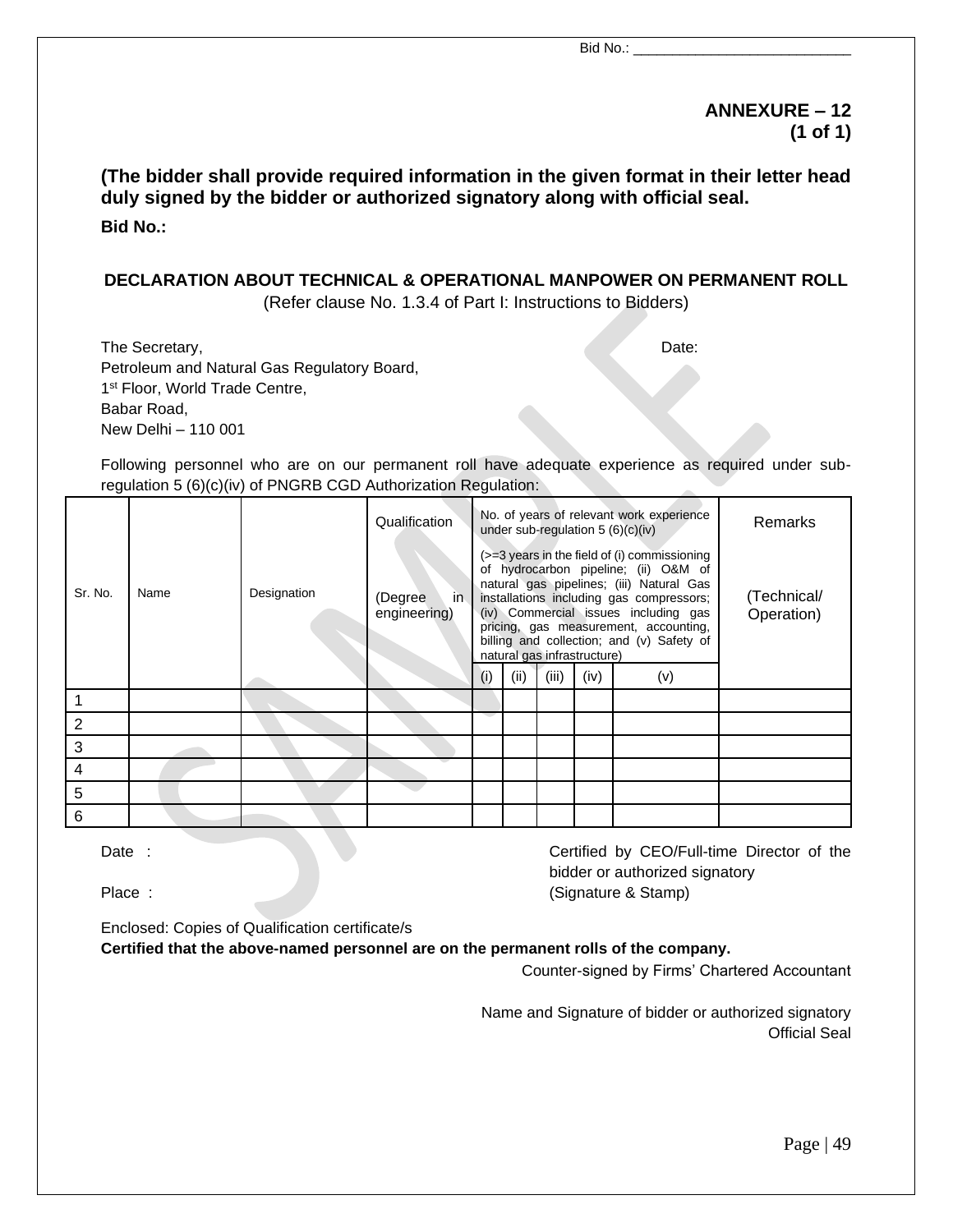#### **ANNEXURE – 13 (1 of 1)**

**(The bidder shall provide required information in the given format in their letter head duly signed by the bidder or authorized signatory along with official seal. This shall be submitted separately as a part of Technical Bid).**

#### **DECLARATION ABOUT CONFORMITY WITH REGULATIONS**

To The Secretary, Date: Petroleum and Natural Gas Regulatory Board, 1<sup>st</sup> Floor, World Trade Centre, Babar Road, New Delhi – 110 001 It is certified that we, \_\_\_\_\_\_\_\_\_\_\_\_\_\_\_ (entity name) shall comply with all PNGRB's Regulations and their amendments.

Date:

Place: Name and Signature of bidder or authorized signatory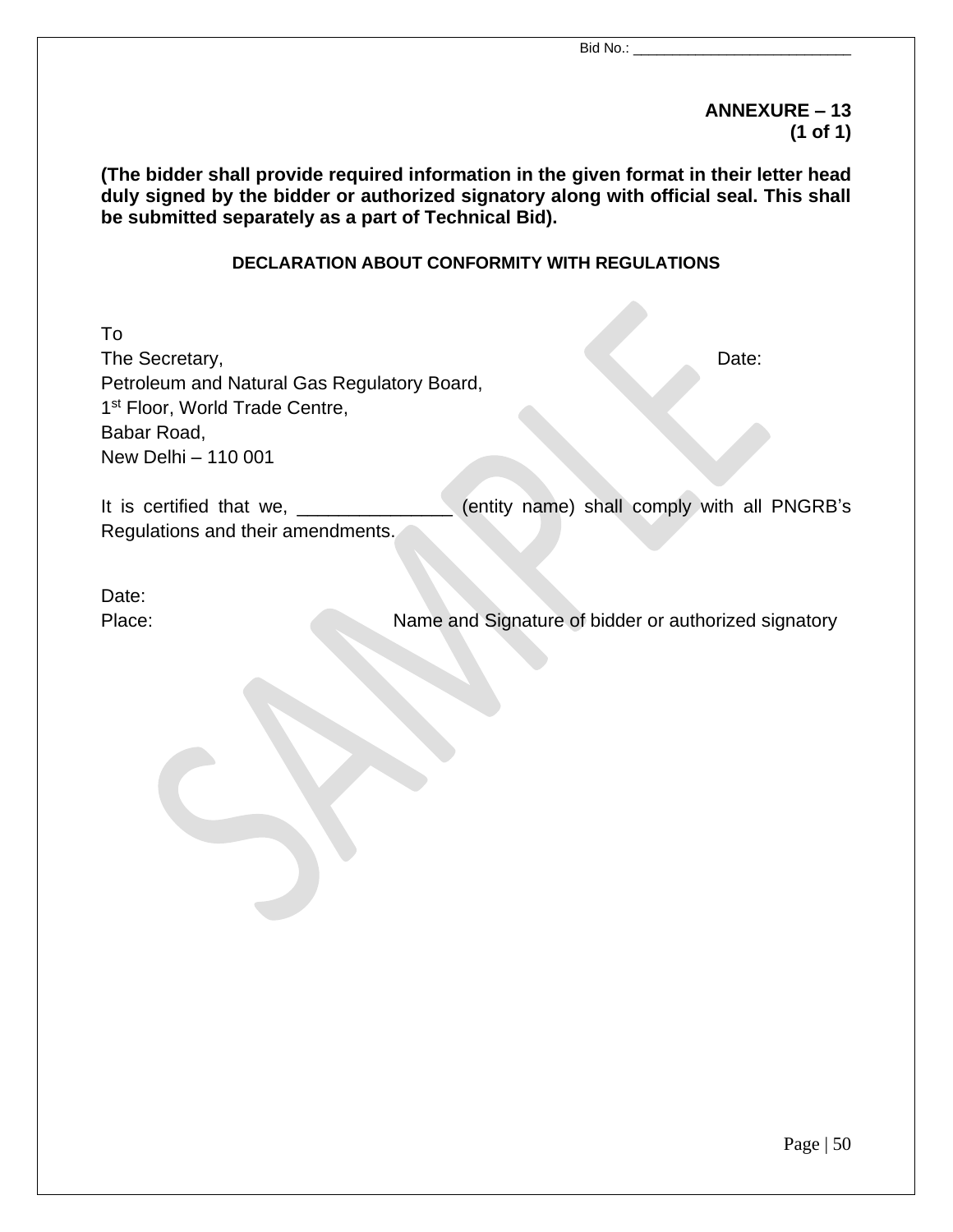Part - II

# **FINANCIAL BID FORM**